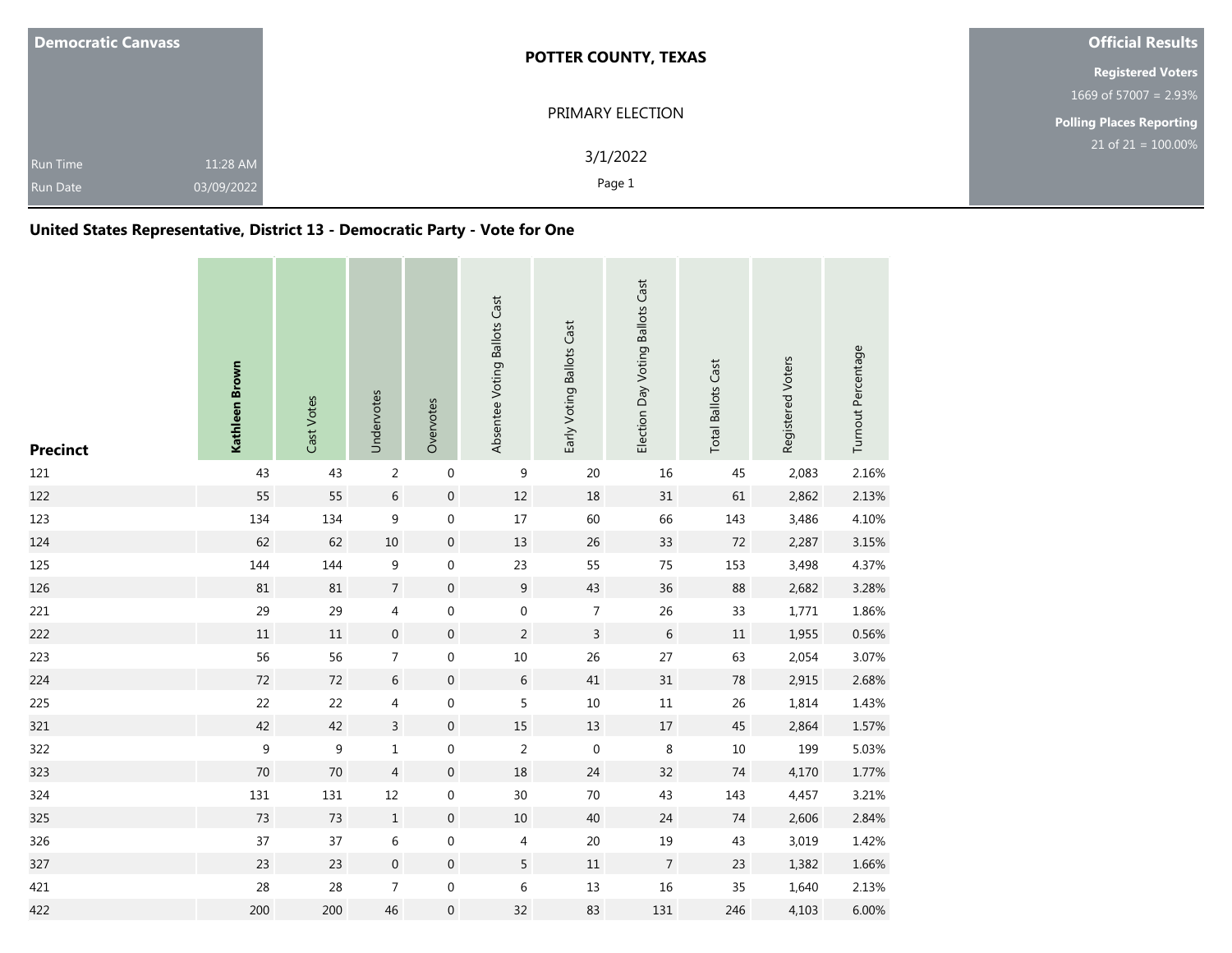| <b>Democratic Canvass</b>          |                        | <b>POTTER COUNTY, TEXAS</b> | <b>Official Results</b>  |
|------------------------------------|------------------------|-----------------------------|--------------------------|
|                                    |                        |                             | <b>Registered Voters</b> |
|                                    |                        |                             | 1669 of 57007 = $2.93\%$ |
|                                    |                        | PRIMARY ELECTION            | Polling Places Reporting |
| <b>Run Time</b><br><b>Run Date</b> | 11:28 AM<br>03/09/2022 | 3/1/2022<br>Page 2          | $21$ of $21 = 100.00\%$  |

## **United States Representative, District 13 - Democratic Party - Vote for One**

| <b>Precinct</b> | Kathleen Brown | Cast Votes | Undervotes     | Overvotes        | Absentee Voting Ballots Cast | Early Voting Ballots Cast | Election Day Voting Ballots Cast | <b>Total Ballots Cast</b> | Registered Voters | Turnout Percentage |
|-----------------|----------------|------------|----------------|------------------|------------------------------|---------------------------|----------------------------------|---------------------------|-------------------|--------------------|
| 424             | 78             | 78         | 25             | $\mathbf 0$      | 20                           | 31                        | 52                               | 103                       | 1,483             | 6.95%              |
| 425             | 60             | 60         | 8              | $\mathbf 0$      | 6                            | 25                        | 37                               | 68                        | 2,014             | 3.38%              |
| 426             | 12             | $12\,$     | $\mathbf{1}$   | $\boldsymbol{0}$ | $\mathbf 0$                  | $\overline{7}$            | $6\,$                            | 13                        | 755               | 1.72%              |
| 427             | 16             | 16         | $\overline{3}$ | $\mathbf 0$      | $\mathbf 0$                  | 12                        | $\overline{7}$                   | 19                        | 908               | 2.09%              |
| <b>Totals</b>   | 1,488          | 1,488      | 181            | $\pmb{0}$        | 254                          | 658                       | 757                              | 1,669                     | 57,007            | 2.93%              |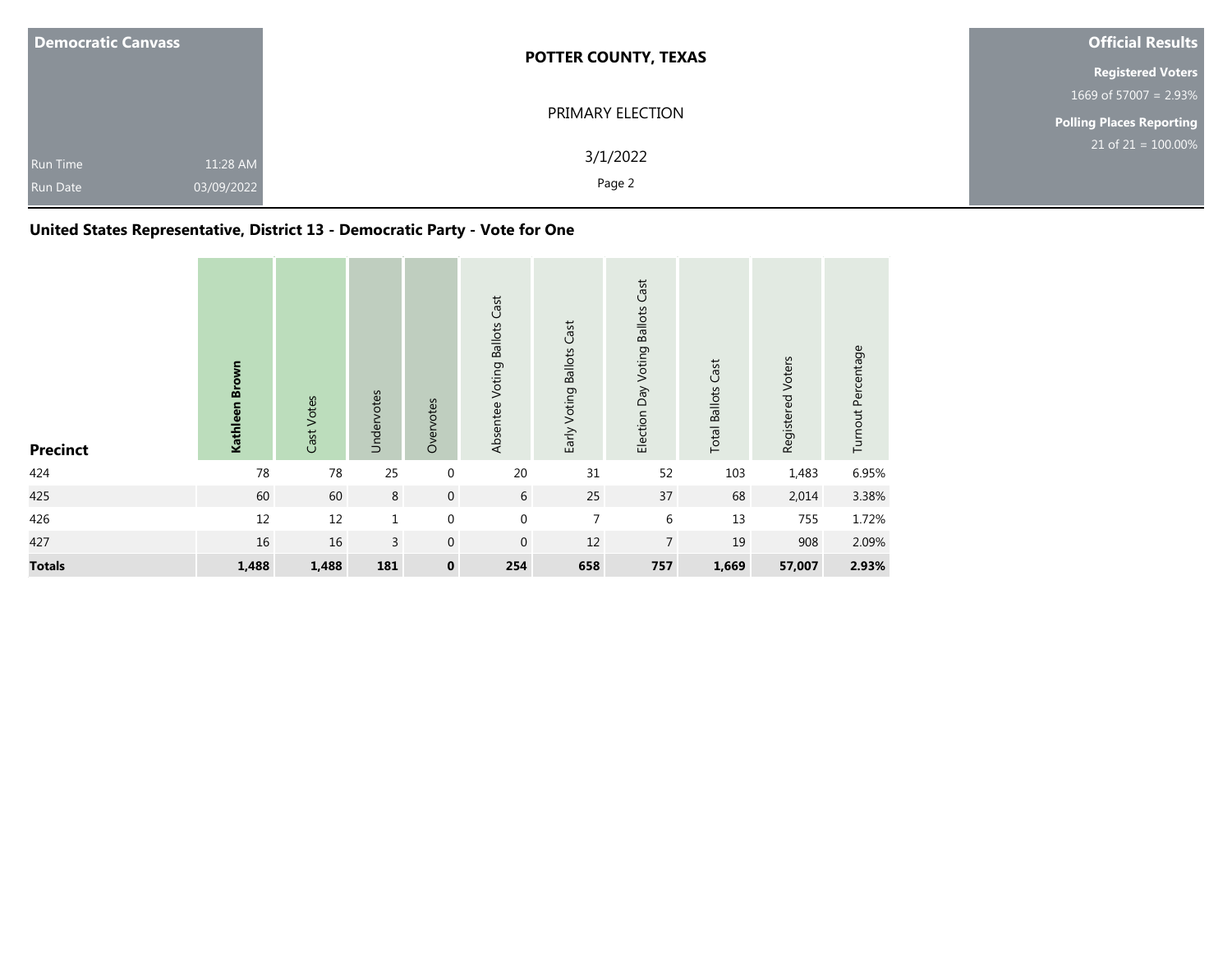| <b>Democratic Canvass</b>          |                        | <b>POTTER COUNTY, TEXAS</b> | <b>Official Results</b>         |
|------------------------------------|------------------------|-----------------------------|---------------------------------|
|                                    |                        |                             | <b>Registered Voters</b>        |
|                                    |                        |                             | 1669 of 57007 = $2.93\%$        |
|                                    |                        | PRIMARY ELECTION            | <b>Polling Places Reporting</b> |
| <b>Run Time</b><br><b>Run Date</b> | 11:28 AM<br>03/09/2022 | 3/1/2022<br>Page 3          | $21$ of $21 = 100.00\%$         |

## **Governor - Democratic Party - Vote for One**

| <b>Precinct</b> | Inocencio (Inno) Barrientez | Diaz<br>Yor      | O'Rourke<br>Beto | <b>Rich Wakeland</b> | Cooper<br><b>Michael</b> | Cast Votes | Undervotes          | Overvotes      | Absentee Voting Ballots Cast | Early Voting Ballots Cast | <b>Ballots Cast</b><br>Election Day Voting | Cast<br><b>Total Ballots</b> | Registered Voters | Turnout Percentage |
|-----------------|-----------------------------|------------------|------------------|----------------------|--------------------------|------------|---------------------|----------------|------------------------------|---------------------------|--------------------------------------------|------------------------------|-------------------|--------------------|
| 121             | $\mathbf 0$                 | 2                | 43               | $\mathbf 0$          | $\mathbf 0$              | 45         | $\mathbf 0$         | $\mathbf 0$    | 9                            | 20                        | 16                                         | 45                           | 2,083             | 2.16%              |
| 122             | $\mathsf{O}\xspace$         | $\overline{3}$   | 54               | $\mathbf 0$          | $\overline{2}$           | 59         | $\overline{2}$      | $\mathbf 0$    | 12                           | 18                        | 31                                         | 61                           | 2,862             | 2.13%              |
| 123             | $\mathbf 0$                 | $\overline{7}$   | 134              | $\mathbf 0$          | $\overline{2}$           | 143        | $\mathsf{O}\xspace$ | 0              | 17                           | 60                        | 66                                         | 143                          | 3,486             | 4.10%              |
| 124             | $\boldsymbol{0}$            | $\overline{3}$   | 68               | $\boldsymbol{0}$     | $\mathbf{1}$             | 72         | $\boldsymbol{0}$    | $\mathbf 0$    | 13                           | 26                        | 33                                         | 72                           | 2,287             | 3.15%              |
| 125             | $\mathbf{1}$                | $\overline{2}$   | 140              | $\mathbf{3}$         | $\overline{4}$           | 150        | $\mathbf{3}$        | $\mathbf 0$    | 23                           | 55                        | 75                                         | 153                          | 3,498             | 4.37%              |
| 126             | $\mathbf{3}$                | $\overline{4}$   | 78               | $\overline{2}$       | $\mathbf{1}$             | 88         | $\mathbf 0$         | $\mathbf 0$    | 9                            | 43                        | 36                                         | 88                           | 2,682             | 3.28%              |
| 221             | $\mathbf{1}$                | $\overline{4}$   | 26               | $\boldsymbol{0}$     | $\mathbf{1}$             | 32         | $\mathbf{1}$        | $\mathbf 0$    | $\boldsymbol{0}$             | $\overline{7}$            | 26                                         | 33                           | 1,771             | 1.86%              |
| 222             | $1\,$                       | $\boldsymbol{0}$ | $7\overline{ }$  | $1\,$                | $\overline{2}$           | 11         | $\mathbf 0$         | $\overline{0}$ | $\overline{2}$               | $\mathbf{3}$              | $6\phantom{.}6$                            | 11                           | 1,955             | 0.56%              |
| 223             | $\mathsf{3}$                | $10\,$           | 49               | $\boldsymbol{0}$     | $\mathbf{1}$             | 63         | $\mathbf 0$         | 0              | $10\,$                       | 26                        | 27                                         | 63                           | 2,054             | 3.07%              |
| 224             | $1\,$                       | $\overline{4}$   | $71\,$           | $1\,$                | $1\,$                    | 78         | $\mathbf 0$         | $\mathbf 0$    | $\sqrt{6}$                   | 41                        | 31                                         | 78                           | 2,915             | 2.68%              |
| 225             | $\mathbf 0$                 | $\overline{2}$   | 21               | $\mathbf{1}$         | $\mathbf 0$              | 24         | 2                   | 0              | 5                            | 10                        | 11                                         | 26                           | 1,814             | 1.43%              |
| 321             | $\mathbf 0$                 | $\overline{4}$   | 38               | $1\,$                | $\overline{2}$           | 45         | $\mathbf 0$         | $\mathbf 0$    | 15                           | 13                        | 17                                         | 45                           | 2,864             | 1.57%              |
| 322             | $\mathbf 0$                 | $\mathbf{1}$     | 9                | $\mathbf 0$          | $\mathbf 0$              | 10         | $\mathbf 0$         | 0              | $\overline{2}$               | $\mathbf 0$               | 8                                          | 10                           | 199               | 5.03%              |
| 323             | $\mathbf 0$                 | $\mathbf{1}$     | 69               | $\overline{2}$       | $\overline{2}$           | 74         | $\mathbf 0$         | $\overline{0}$ | 18                           | 24                        | 32                                         | 74                           | 4,170             | 1.77%              |
| 324             | $\overline{2}$              | $\mathbf{1}$     | 128              | $\,$ 6 $\,$          | 5 <sub>5</sub>           | 142        | $\mathbf{1}$        | $\mathbf 0$    | 30 <sup>°</sup>              | 70                        | 43                                         | 143                          | 4,457             | 3.21%              |
| 325             | $\,1\,$                     | $\overline{2}$   | 68               | $\boldsymbol{0}$     | $\mathbf{3}$             | 74         | $\mathbf 0$         | $\mathbf 0$    | $10\,$                       | 40                        | 24                                         | 74                           | 2,606             | 2.84%              |
| 326             | $\overline{4}$              | $\mathbf{1}$     | 34               | $\mathbf{1}$         | $\overline{2}$           | 42         | $\mathbf{1}$        | $\mathbf 0$    | $\overline{4}$               | 20                        | 19                                         | 43                           | 3,019             | 1.42%              |
| 327             | $1\,$                       | $1\,$            | 17               | $1\,$                | $\overline{3}$           | 23         | $\mathbf 0$         | $\overline{0}$ | $5\phantom{.0}$              | 11                        | $7\overline{ }$                            | 23                           | 1,382             | 1.66%              |
| 421             | $\mathsf{3}$                | $\overline{4}$   | 24               | $\boldsymbol{0}$     | $\overline{2}$           | 33         | $\overline{2}$      | 0              | $\,$ 6 $\,$                  | $13\,$                    | 16                                         | 35                           | 1,640             | 2.13%              |
| 422             | $7\overline{ }$             | 16               | 184              | $\mathbf{1}$         | 23                       | 231        | 15                  | $\mathbf{0}$   | 32                           | 83                        | 131                                        | 246                          | 4,103             | 6.00%              |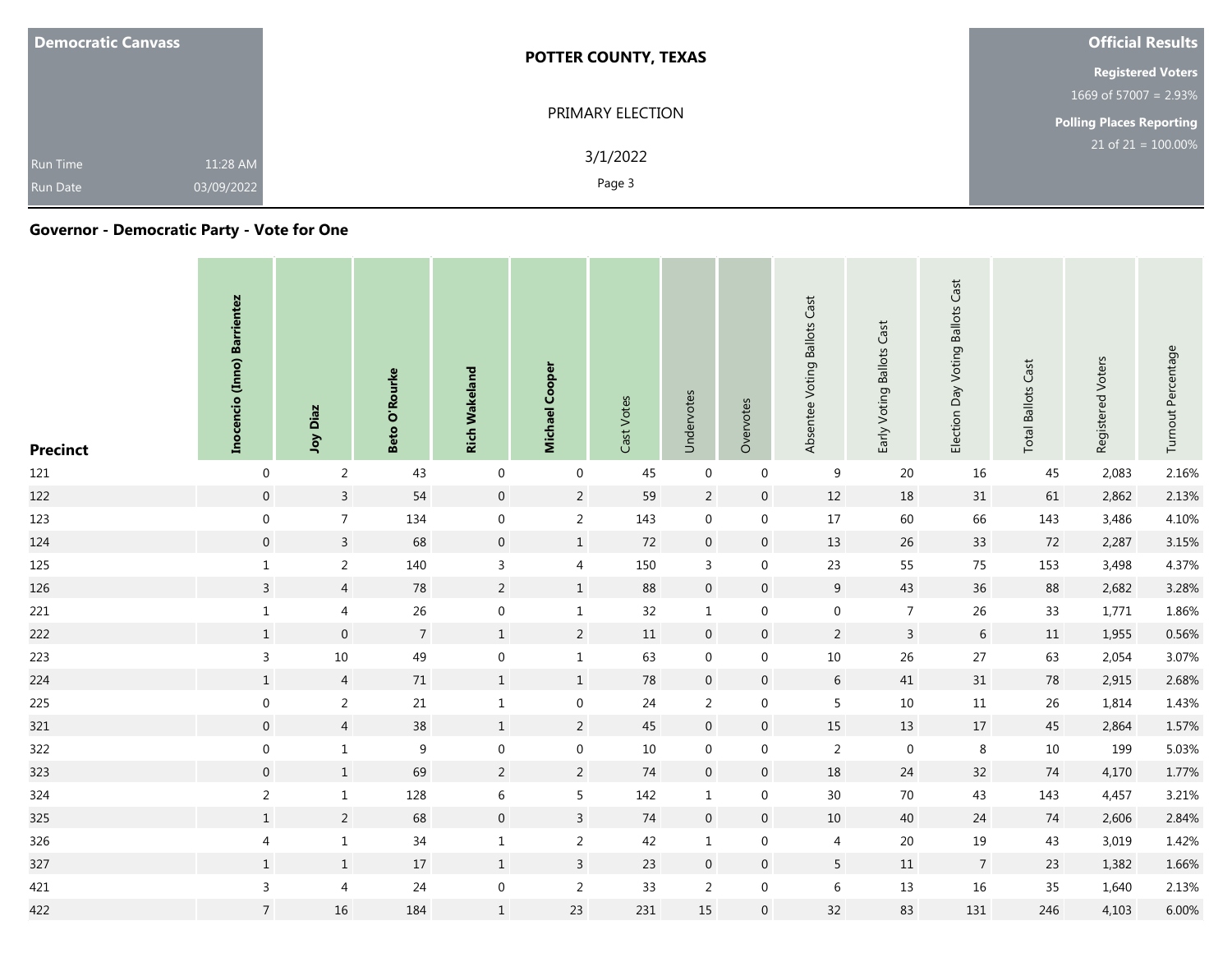| <b>Democratic Canvass</b>                                    | <b>POTTER COUNTY, TEXAS</b> | <b>Official Results</b>         |
|--------------------------------------------------------------|-----------------------------|---------------------------------|
|                                                              |                             | <b>Registered Voters</b>        |
|                                                              |                             | 1669 of 57007 = $2.93\%$        |
|                                                              | PRIMARY ELECTION            | <b>Polling Places Reporting</b> |
| 11:28 AM<br><b>Run Time</b><br>03/09/2022<br><b>Run Date</b> | 3/1/2022<br>Page 4          | $21$ of $21 = 100.00\%$         |

## **Governor - Democratic Party - Vote for One**

| <b>Precinct</b> | Σç<br>m<br>Ē<br>톱 | Diaz<br>Yor     | $\overline{\mathbf{o}}$<br><b>Be</b> | 겯<br>š<br>Rich | $\overline{\mathbf{z}}$ | Votes<br>Cast <sup>-</sup> | Undervotes     | Overvotes      | Cast<br><b>Ballots</b><br>Voting<br>Absentee | Voting Ballots Cast<br>Early | Cast<br><b>Ballots</b><br>oting<br>⋝<br>Veq<br>Election | ast<br>$\cup$<br><b>Total Ballots</b> | Voters<br>Registered | Percentage<br>Turnout |
|-----------------|-------------------|-----------------|--------------------------------------|----------------|-------------------------|----------------------------|----------------|----------------|----------------------------------------------|------------------------------|---------------------------------------------------------|---------------------------------------|----------------------|-----------------------|
| 424             | $\overline{3}$    | $\overline{7}$  | $77$                                 | 3              | 5                       | 95                         | 8              | 0              | $20\,$                                       | 31                           | 52                                                      | 103                                   | 1,483                | 6.95%                 |
| 425             | $\overline{3}$    | $6\overline{6}$ | 51                                   | $\mathbf{1}$   | 5 <sup>1</sup>          | 66                         | $\overline{2}$ | $\overline{0}$ | $6\overline{6}$                              | 25                           | 37                                                      | 68                                    | 2,014                | 3.38%                 |
| 426             |                   |                 | 10                                   |                | $\mathbf{0}$            | 13                         | $\mathbf 0$    | $\mathbf{0}$   | $\mathbf 0$                                  | $\overline{7}$               | 6                                                       | 13                                    | 755                  | 1.72%                 |
| 427             | $\mathbf 0$       | $\mathbf{1}$    | 17                                   | $\mathbf 0$    | $\overline{0}$          | 18                         | $\mathbf{1}$   | $\mathbf 0$    | $\overline{0}$                               | 12                           | 7 <sup>1</sup>                                          | 19                                    | 908                  | 2.09%                 |
| <b>Totals</b>   | 35                | 87              | 1,417                                | 25             | 67                      | 1,631                      | 38             | $\mathbf 0$    | 254                                          | 658                          | 757                                                     | 1,669                                 | 57,007               | 2.93%                 |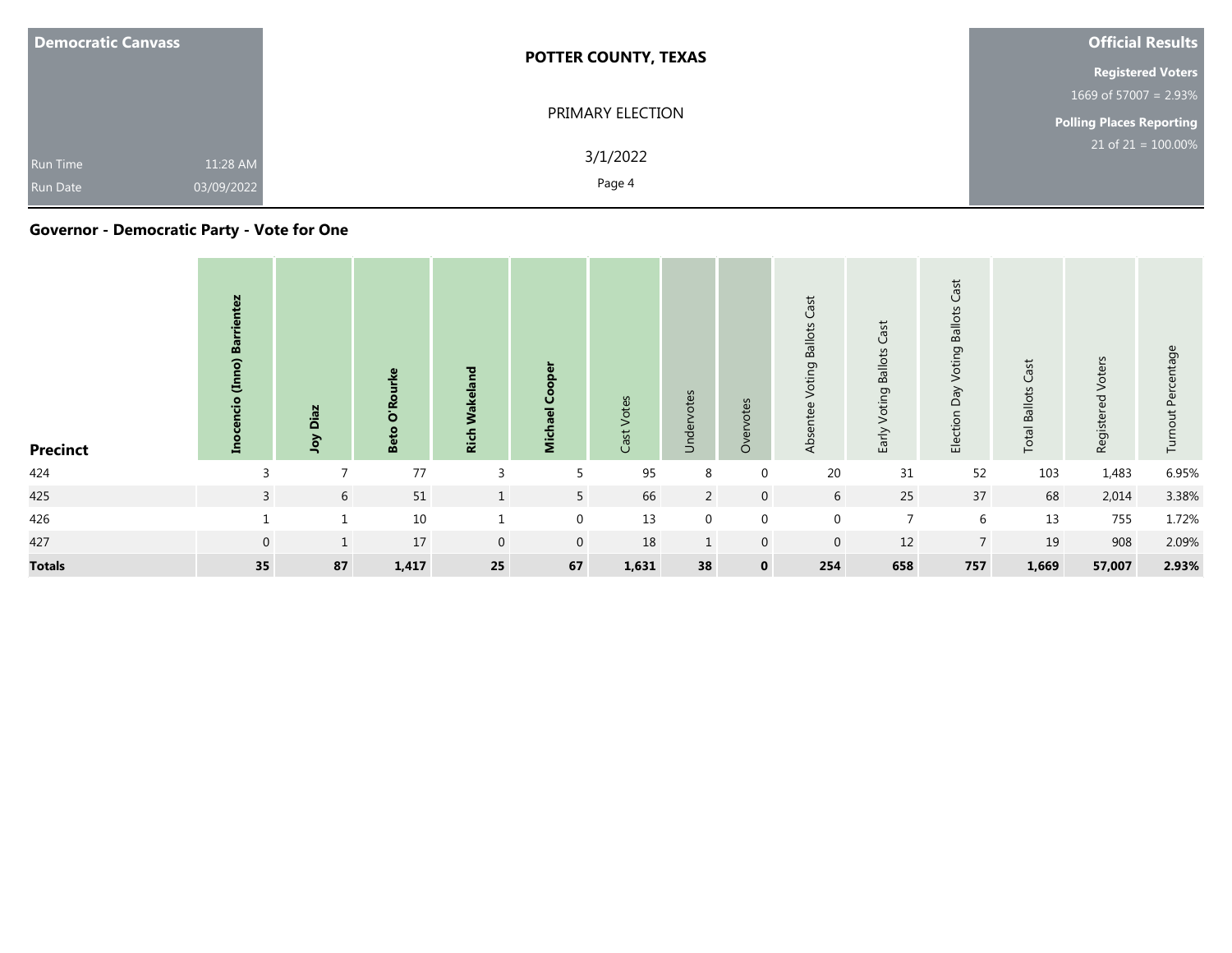| <b>Democratic Canvass</b>                                    | <b>POTTER COUNTY, TEXAS</b> | <b>Official Results</b>            |
|--------------------------------------------------------------|-----------------------------|------------------------------------|
|                                                              |                             | <b>Registered Voters</b>           |
|                                                              |                             | 1669 of 57007 = $2.93\%$           |
|                                                              | PRIMARY ELECTION            | <b>Polling Places Reporting</b>    |
| 11:28 AM<br><b>Run Time</b><br>03/09/2022<br><b>Run Date</b> | 3/1/2022<br>Page 5          | $21$ of 21 = $\overline{100.00\%}$ |

## **Lieutenant Governor - Democratic Party - Vote for One**

| <b>Precinct</b> | Carla Brailey  | Michelle Beckley | Mike Collier   | Cast Votes | Undervotes       | Overvotes        | Absentee Voting Ballots Cast | Early Voting Ballots Cast | Election Day Voting Ballots Cast | <b>Total Ballots Cast</b> | Registered Voters | Turnout Percentage |
|-----------------|----------------|------------------|----------------|------------|------------------|------------------|------------------------------|---------------------------|----------------------------------|---------------------------|-------------------|--------------------|
| 121             | $\overline{7}$ | 15               | 21             | 43         | $\overline{2}$   | $\boldsymbol{0}$ | $\boldsymbol{9}$             | 20                        | $16\,$                           | 45                        | 2,083             | 2.16%              |
| 122             | 18             | $16\,$           | 24             | 58         | $\mathsf{3}$     | $\boldsymbol{0}$ | $12\,$                       | 18                        | 31                               | 61                        | 2,862             | 2.13%              |
| 123             | 30             | 65               | 43             | 138        | 5                | $\boldsymbol{0}$ | 17                           | 60                        | 66                               | 143                       | 3,486             | 4.10%              |
| 124             | 12             | 26               | $30\,$         | 68         | $\overline{4}$   | $\boldsymbol{0}$ | 13                           | $26\,$                    | 33                               | $72\,$                    | 2,287             | 3.15%              |
| 125             | 56             | 38               | 51             | 145        | 8                | $\boldsymbol{0}$ | 23                           | 55                        | 75                               | 153                       | 3,498             | 4.37%              |
| 126             | 18             | 34               | $30\,$         | 82         | $6\,$            | $\boldsymbol{0}$ | 9                            | 43                        | 36                               | 88                        | 2,682             | 3.28%              |
| 221             | $14\,$         | $\boldsymbol{9}$ | 5              | 28         | 5                | $\boldsymbol{0}$ | $\boldsymbol{0}$             | $\overline{7}$            | 26                               | 33                        | 1,771             | 1.86%              |
| 222             | $\overline{3}$ | $\overline{4}$   | $\overline{4}$ | 11         | $\boldsymbol{0}$ | $\boldsymbol{0}$ | $\overline{2}$               | $\overline{3}$            | 6                                | $11\,$                    | 1,955             | 0.56%              |
| 223             | 23             | 23               | $16\,$         | 62         | $\mathbf 1$      | $\boldsymbol{0}$ | $10\,$                       | 26                        | 27                               | 63                        | 2,054             | 3.07%              |
| 224             | 18             | $35\,$           | 21             | $74\,$     | $\overline{4}$   | $\boldsymbol{0}$ | $\sqrt{6}$                   | 41                        | 31                               | $78\,$                    | 2,915             | 2.68%              |
| 225             | $\mathsf g$    | $\,8\,$          | $\overline{7}$ | 24         | $\overline{2}$   | $\boldsymbol{0}$ | 5                            | 10                        | $11\,$                           | 26                        | 1,814             | 1.43%              |
| 321             | 13             | $11\,$           | $19\,$         | 43         | $\overline{c}$   | $\boldsymbol{0}$ | $15\,$                       | 13                        | $17\,$                           | $45\,$                    | 2,864             | 1.57%              |
| 322             | $\overline{2}$ | $\overline{4}$   | 3              | 9          | $\mathbf 1$      | $\boldsymbol{0}$ | $\overline{2}$               | $\pmb{0}$                 | $\,8\,$                          | $10\,$                    | 199               | 5.03%              |
| 323             | 24             | 21               | $27\,$         | $72$       | $\overline{2}$   | $\boldsymbol{0}$ | 18                           | 24                        | 32                               | 74                        | 4,170             | 1.77%              |
| 324             | 42             | 41               | 52             | 135        | 8                | $\boldsymbol{0}$ | $30\,$                       | $70\,$                    | 43                               | 143                       | 4,457             | 3.21%              |
| 325             | 27             | 26               | 21             | 74         | $\boldsymbol{0}$ | $\boldsymbol{0}$ | $10\,$                       | 40                        | 24                               | 74                        | 2,606             | 2.84%              |
| 326             | 13             | 16               | $10\,$         | 39         | 4                | $\boldsymbol{0}$ | $\overline{4}$               | 20                        | $19\,$                           | 43                        | 3,019             | 1.42%              |
| 327             | $11\,$         | 8                | $\overline{4}$ | 23         | $\mathbf 0$      | $\boldsymbol{0}$ | 5                            | $11\,$                    | $\overline{7}$                   | 23                        | 1,382             | 1.66%              |
| 421             | $10\,$         | $\,6\,$          | $13\,$         | 29         | $\,$ 6 $\,$      | $\boldsymbol{0}$ | $\,6\,$                      | 13                        | $16\,$                           | 35                        | 1,640             | 2.13%              |
| 422             | 83             | 73               | 53             | 209        | 37               | $\boldsymbol{0}$ | 32                           | 83                        | 131                              | 246                       | 4,103             | 6.00%              |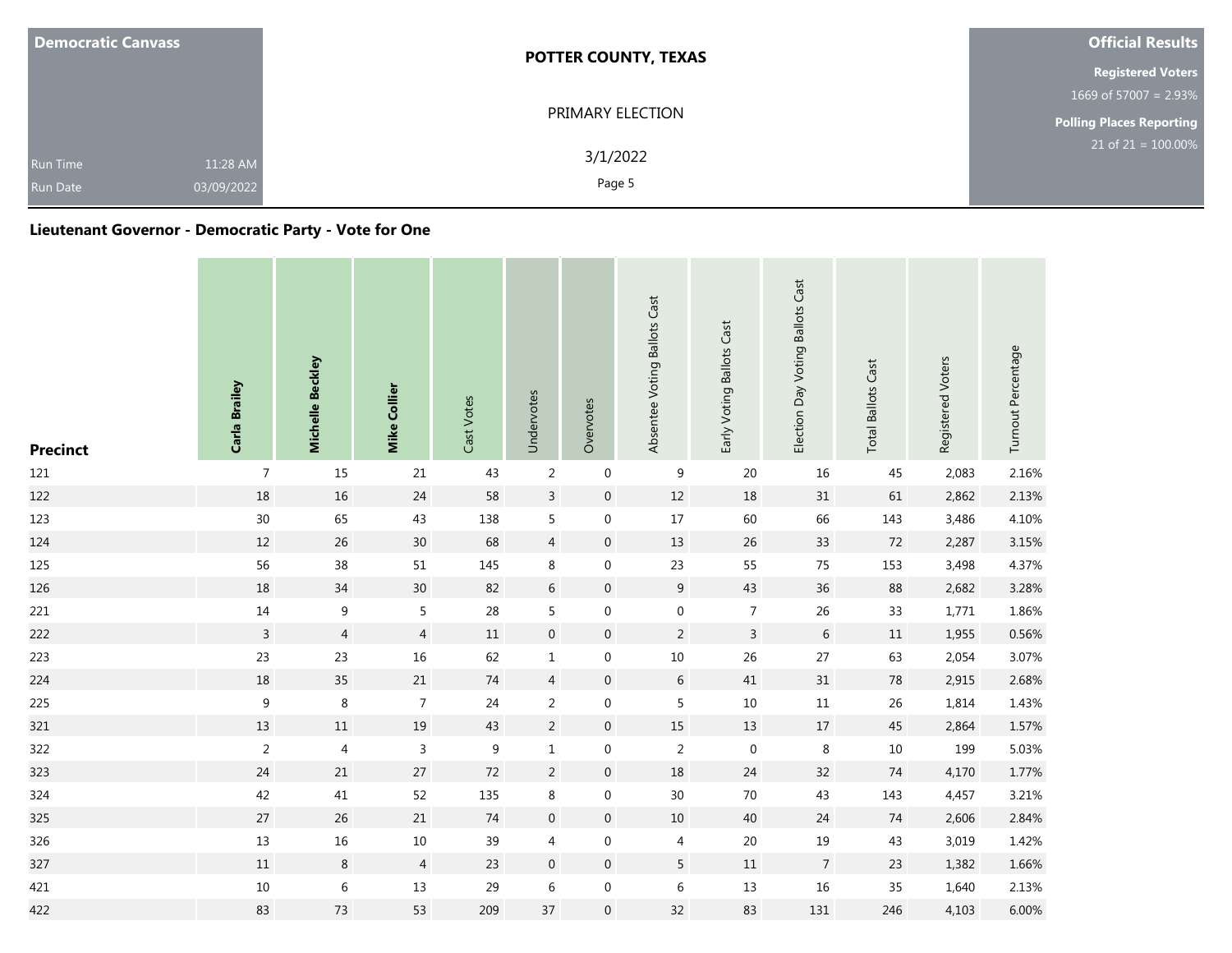| <b>Democratic Canvass</b>                                    | <b>POTTER COUNTY, TEXAS</b> | <b>Official Results</b>         |
|--------------------------------------------------------------|-----------------------------|---------------------------------|
|                                                              |                             | <b>Registered Voters</b>        |
|                                                              |                             | 1669 of 57007 = $2.93\%$        |
|                                                              | PRIMARY ELECTION            | <b>Polling Places Reporting</b> |
| 11:28 AM<br><b>Run Time</b><br>03/09/2022<br><b>Run Date</b> | 3/1/2022<br>Page 6          | $21$ of $21 = 100.00\%$         |

## **Lieutenant Governor - Democratic Party - Vote for One**

| <b>Precinct</b> | <b>Brailey</b><br>Carla | Michelle Beckley | Mike Collier   | Cast Votes | Undervotes     | Overvotes        | Absentee Voting Ballots Cast | Early Voting Ballots Cast | <b>Voting Ballots Cast</b><br>Election Day | Cast<br><b>Total Ballots</b> | Registered Voters | Turnout Percentage |
|-----------------|-------------------------|------------------|----------------|------------|----------------|------------------|------------------------------|---------------------------|--------------------------------------------|------------------------------|-------------------|--------------------|
| 424             | 25                      | 37               | 23             | 85         | 18             | $\pmb{0}$        | 20                           | 31                        | 52                                         | 103                          | 1,483             | 6.95%              |
| 425             | 23                      | 30               | 12             | 65         | $\overline{3}$ | $\overline{0}$   | 6                            | 25                        | 37                                         | 68                           | 2,014             | 3.38%              |
| 426             | 6                       | $\overline{2}$   | 5              | 13         | $\mathbf 0$    | $\mathbf 0$      | $\mathbf 0$                  | $\overline{7}$            | 6                                          | 13                           | 755               | 1.72%              |
| 427             | 2                       | $11\,$           | 5 <sup>1</sup> | 18         | $\mathbf{1}$   | $\boldsymbol{0}$ | $\boldsymbol{0}$             | 12                        | $\overline{7}$                             | 19                           | 908               | 2.09%              |
| <b>Totals</b>   | 489                     | 559              | 499            | 1,547      | 122            | $\mathbf 0$      | 254                          | 658                       | 757                                        | 1,669                        | 57,007            | 2.93%              |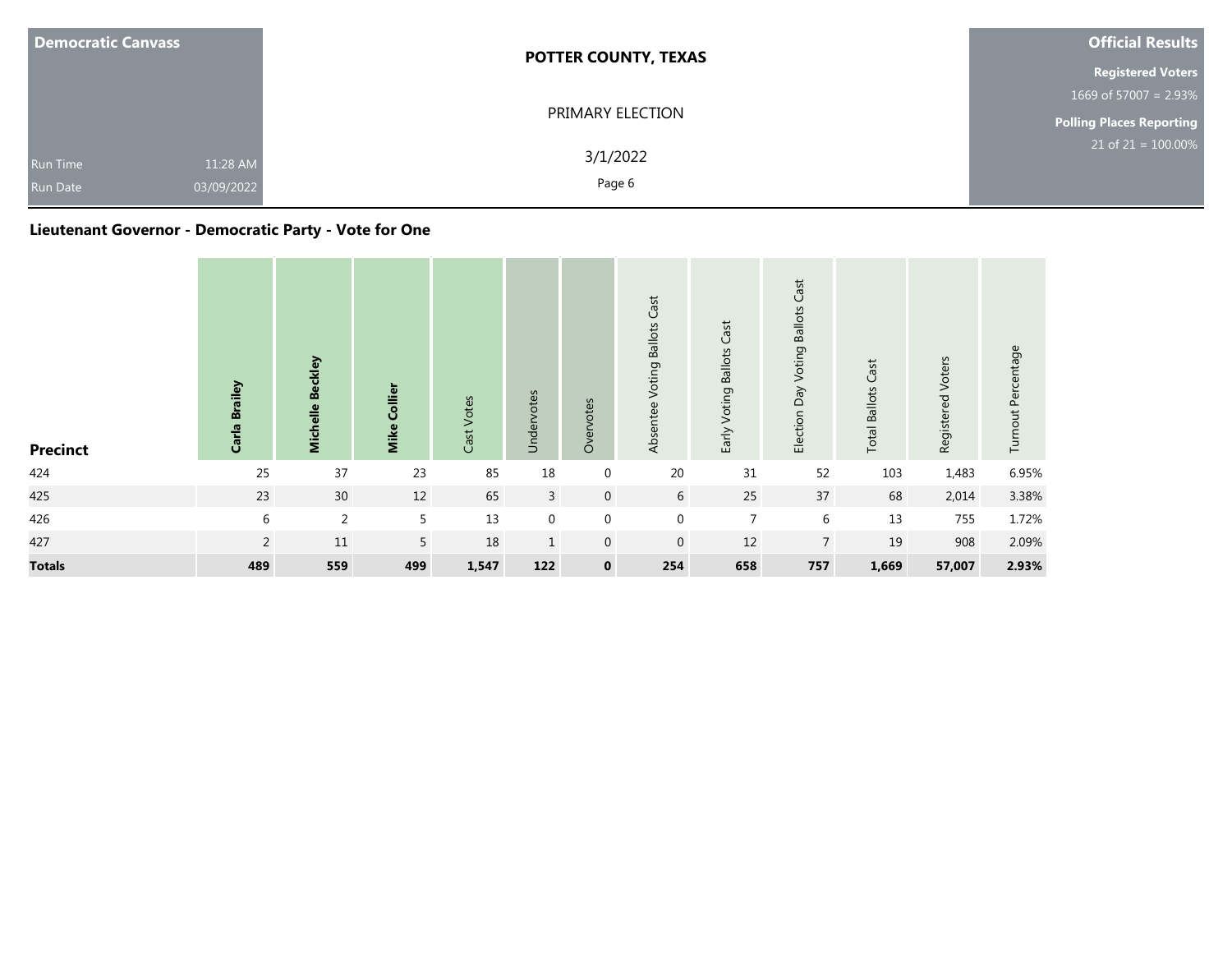| <b>Democratic Canvass</b>                                    | <b>POTTER COUNTY, TEXAS</b> | <b>Official Results</b>         |
|--------------------------------------------------------------|-----------------------------|---------------------------------|
|                                                              |                             | <b>Registered Voters</b>        |
|                                                              |                             | 1669 of 57007 = $2.93\%$        |
|                                                              | PRIMARY ELECTION            | <b>Polling Places Reporting</b> |
| 11:28 AM<br><b>Run Time</b><br>03/09/2022<br><b>Run Date</b> | 3/1/2022<br>Page 7          | $21$ of 21 = 100.00%            |

## **Attorney General - Democratic Party - Vote for One**

| <b>Precinct</b> | Joe Jaworski   | <b>Merritt</b><br>Lee | Rochelle Mercedes Garza | Raynor<br>"TBone"<br>vi | <b>Mike Fields</b> | Cast Votes | Undervotes       | Overvotes      | Absentee Voting Ballots Cast | Early Voting Ballots Cast | <b>Ballots Cast</b><br>Election Day Voting | Cast<br><b>Total Ballots</b> | Registered Voters | Turnout Percentage |
|-----------------|----------------|-----------------------|-------------------------|-------------------------|--------------------|------------|------------------|----------------|------------------------------|---------------------------|--------------------------------------------|------------------------------|-------------------|--------------------|
| 121             | 12             | 4                     | 14                      | $\mathsf{3}$            | 8                  | 41         | 4                | $\mathbf 0$    | 9                            | 20                        | 16                                         | 45                           | 2,083             | 2.16%              |
| 122             | $10\,$         | $8\phantom{1}$        | 26                      | $\overline{4}$          | 9                  | 57         | $\overline{4}$   | $\mathbf{0}$   | 12                           | 18                        | 31                                         | 61                           | 2,862             | 2.13%              |
| 123             | 31             | $20\,$                | 62                      | $11\,$                  | 14                 | 138        | 5                | $\mathbf 0$    | 17                           | 60                        | 66                                         | 143                          | 3,486             | 4.10%              |
| 124             | 12             | 12                    | 24                      | $5\phantom{.0}$         | 15                 | 68         | $\overline{4}$   | $\mathbf 0$    | 13                           | 26                        | 33                                         | 72                           | 2,287             | 3.15%              |
| 125             | 27             | 29                    | 60                      | $10\,$                  | 19                 | 145        | 8                | $\mathbf 0$    | 23                           | 55                        | 75                                         | 153                          | 3,498             | 4.37%              |
| 126             | 18             | 17                    | 29                      | $\overline{4}$          | 14                 | 82         | 6                | $\mathbf 0$    | $9\,$                        | 43                        | 36                                         | 88                           | 2,682             | 3.28%              |
| 221             | $\overline{2}$ | $\,8\,$               | 15                      | $\overline{3}$          | $\overline{2}$     | 30         | $\mathbf{3}$     | $\mathbf 0$    | $\boldsymbol{0}$             | $\overline{7}$            | 26                                         | 33                           | 1,771             | 1.86%              |
| 222             | $\overline{2}$ | $1\,$                 | $\overline{7}$          | $\mathsf{O}\xspace$     | $\mathbf{1}$       | $11\,$     | $\mathbf 0$      | $\mathbf 0$    | $\overline{2}$               | $\overline{3}$            | $6\,$                                      | 11                           | 1,955             | 0.56%              |
| 223             | $\overline{2}$ | $\overline{2}$        | 49                      | $\overline{4}$          | $5\phantom{.0}$    | 62         | $\mathbf{1}$     | $\mathbf 0$    | $10\,$                       | $26\,$                    | 27                                         | 63                           | 2,054             | 3.07%              |
| 224             | 13             | 15                    | 38                      | $\mathbf{1}$            | $6\,$              | 73         | 5                | $\mathbf 0$    | $6\,$                        | 41                        | 31                                         | 78                           | 2,915             | 2.68%              |
| 225             | $\overline{3}$ | $\mathbf{1}$          | 17                      | $\overline{2}$          | $\overline{2}$     | 25         | $\mathbf{1}$     | 0              | 5                            | $10\,$                    | 11                                         | 26                           | 1,814             | 1.43%              |
| 321             | $10\,$         | $\sqrt{6}$            | 16                      | $\overline{2}$          | $\boldsymbol{9}$   | 43         | $\overline{2}$   | $\overline{0}$ | 15                           | $13\,$                    | 17                                         | 45                           | 2,864             | 1.57%              |
| 322             | $\overline{3}$ | $\mathsf{3}$          | 2                       | $\boldsymbol{0}$        | $\mathbf{1}$       | 9          | $\mathbf{1}$     | $\mathbf 0$    | 2                            | $\boldsymbol{0}$          | 8                                          | 10                           | 199               | 5.03%              |
| 323             | 12             | 11                    | 33                      | $5\phantom{.0}$         | 12                 | 73         | $\mathbf{1}$     | $\mathbf 0$    | 18                           | 24                        | 32                                         | 74                           | 4,170             | 1.77%              |
| 324             | 29             | 36                    | 43                      | 9                       | 21                 | 138        | 5                | $\mathbf 0$    | 30                           | 70                        | 43                                         | 143                          | 4,457             | 3.21%              |
| 325             | 14             | 16                    | 23                      | $10\,$                  | 11                 | 74         | $\boldsymbol{0}$ | $\mathbf 0$    | 10                           | 40                        | 24                                         | 74                           | 2,606             | 2.84%              |
| 326             | $\overline{7}$ | $\overline{2}$        | 17                      | $\,1\,$                 | 11                 | 38         | 5                | $\mathbf 0$    | $\overline{4}$               | 20                        | 19                                         | 43                           | 3,019             | 1.42%              |
| 327             | $5\phantom{.}$ | $\overline{4}$        | $\overline{9}$          | $\overline{2}$          | $\mathbf{3}$       | 23         | $\mathbf 0$      | $\mathbf 0$    | $5\phantom{.0}$              | $11\,$                    | $\overline{7}$                             | 23                           | 1,382             | 1.66%              |
| 421             | $\sqrt{6}$     | $\overline{4}$        | 15                      | $\overline{2}$          | $\overline{7}$     | 34         | $\mathbf{1}$     | $\mathbf 0$    | $\,6\,$                      | 13                        | 16                                         | 35                           | 1,640             | 2.13%              |
| 422             | 19             | $70\,$                | 61                      | 23                      | 44                 | 217        | 29               | $\mathbf 0$    | 32                           | 83                        | 131                                        | 246                          | 4,103             | 6.00%              |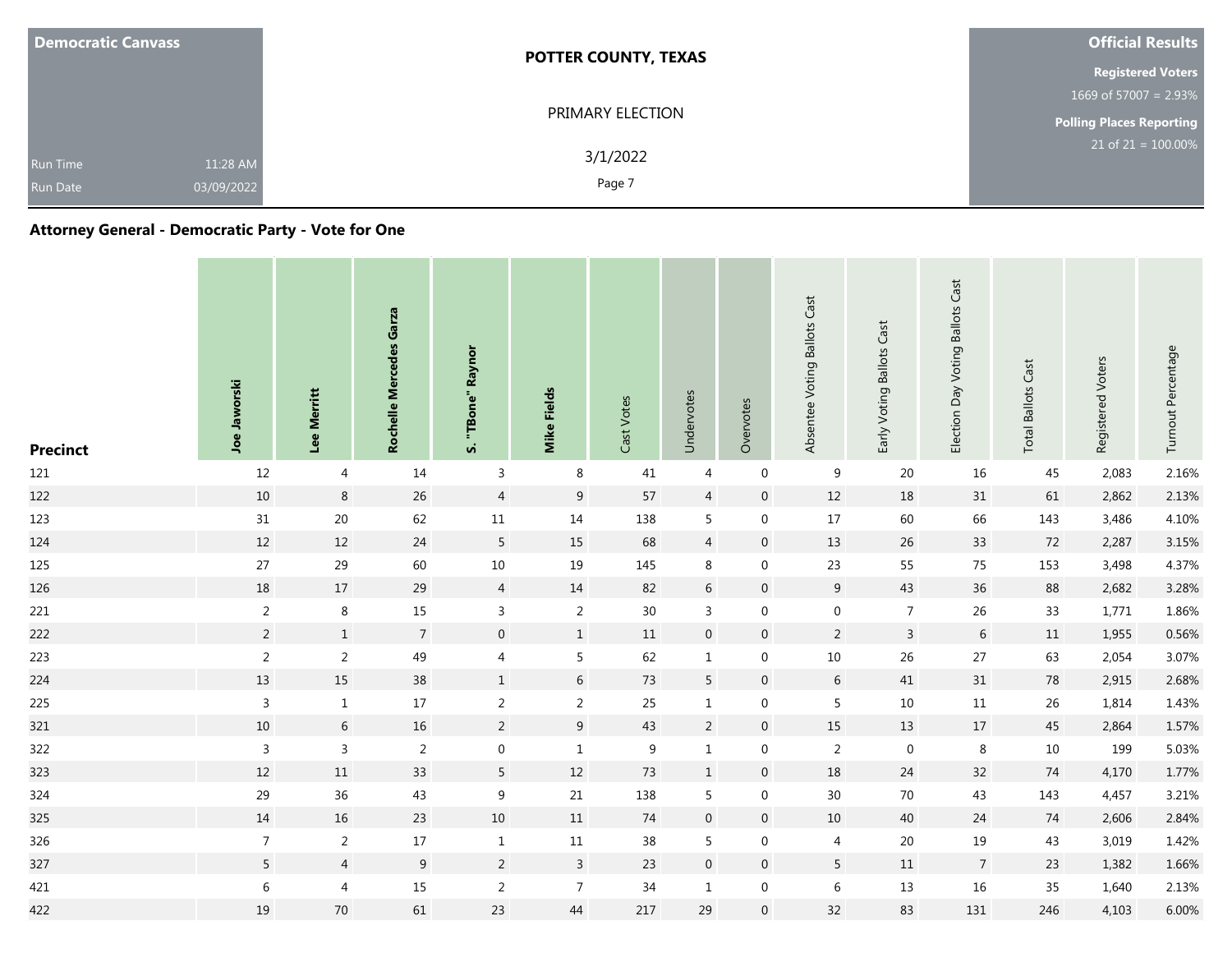| <b>Democratic Canvass</b>          |                        | <b>POTTER COUNTY, TEXAS</b> | <b>Official Results</b>            |
|------------------------------------|------------------------|-----------------------------|------------------------------------|
|                                    |                        |                             | <b>Registered Voters</b>           |
|                                    |                        |                             | 1669 of 57007 = $2.93\%$           |
|                                    |                        | PRIMARY ELECTION            | Polling Places Reporting           |
| <b>Run Time</b><br><b>Run Date</b> | 11:28 AM<br>03/09/2022 | 3/1/2022<br>Page 8          | $21$ of 21 = $\overline{100.00\%}$ |

## **Attorney General - Democratic Party - Vote for One**

| <b>Precinct</b> | 空<br>윽         | ë<br>일          | Ű<br>Ž.<br><b>Q</b> | ā<br>Rayı<br><b>vi</b> | Fields<br><b>Mik</b> | Votes<br>Cast | Undervotes     | Overvotes      | Cast<br><b>Ballots</b><br>Voting<br>Absentee | Voting Ballots Cast<br>Early | Cast<br><b>Ballots</b><br>oting<br>⋝<br>Veq<br>Election | ast<br>$\cup$<br><b>Ballots</b><br>Total | Voters<br>Registered | Percentage<br>Turnout |
|-----------------|----------------|-----------------|---------------------|------------------------|----------------------|---------------|----------------|----------------|----------------------------------------------|------------------------------|---------------------------------------------------------|------------------------------------------|----------------------|-----------------------|
| 424             | 10             | 30 <sup>°</sup> | 23                  | 6                      | 17                   | 86            | 17             | 0              | $20\,$                                       | 31                           | 52                                                      | 103                                      | 1,483                | 6.95%                 |
| 425             | 6              | 15              | 26                  | 5 <sup>1</sup>         | 12                   | 64            | $\overline{4}$ | $\overline{0}$ | 6                                            | 25                           | 37                                                      | 68                                       | 2,014                | 3.38%                 |
| 426             | $\overline{2}$ | $\mathbf 0$     | 6                   |                        | 3                    | 12            | $\mathbf{1}$   | $\mathbf{0}$   | $\mathbf 0$                                  | $\overline{7}$               | 6                                                       | 13                                       | 755                  | 1.72%                 |
| 427             | 2              | 6               | 9                   | $\overline{0}$         | $\mathbf{1}$         | 18            | $\mathbf{1}$   | $\overline{0}$ | $\overline{0}$                               | 12                           | 7 <sup>1</sup>                                          | 19                                       | 908                  | 2.09%                 |
| <b>Totals</b>   | 257            | 320             | 624                 | 113                    | 247                  | 1,561         | 108            | $\mathbf 0$    | 254                                          | 658                          | 757                                                     | 1,669                                    | 57,007               | 2.93%                 |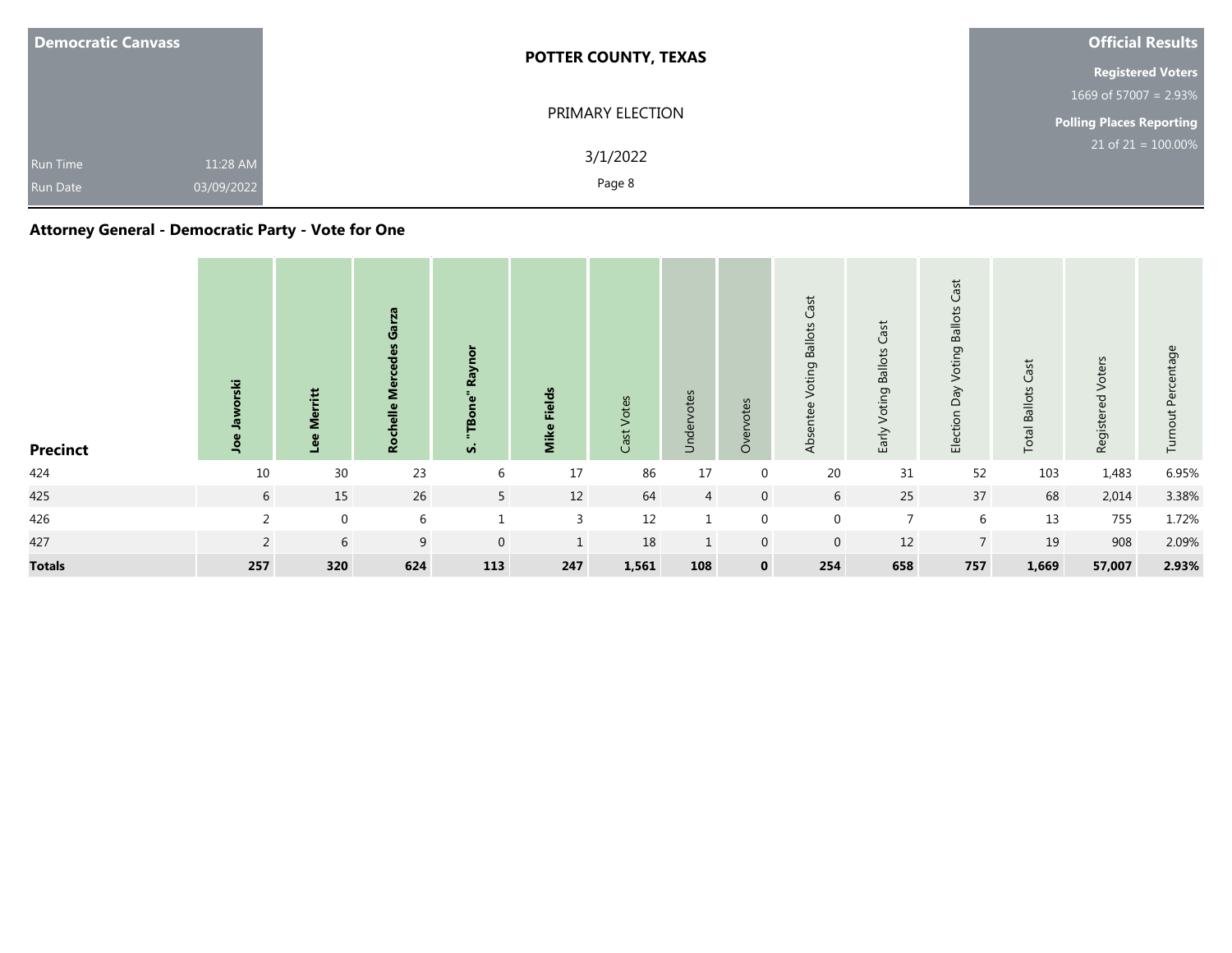| <b>Democratic Canvass</b>          |                        | <b>POTTER COUNTY, TEXAS</b> | <b>Official Results</b>            |
|------------------------------------|------------------------|-----------------------------|------------------------------------|
|                                    |                        |                             | <b>Registered Voters</b>           |
|                                    |                        |                             | 1669 of 57007 = $2.93\%$           |
|                                    |                        | PRIMARY ELECTION            | Polling Places Reporting           |
| <b>Run Time</b><br><b>Run Date</b> | 11:28 AM<br>03/09/2022 | 3/1/2022<br>Page 9          | $21$ of 21 = $\overline{100.00\%}$ |

## **Comptroller of Public Accounts - Democratic Party - Vote for One**

| <b>Precinct</b> | Janet T. Dudding | <b>Tim Mahoney</b> | Angel Luis Vega | Cast Votes | Undervotes       | Overvotes        | Absentee Voting Ballots Cast | Early Voting Ballots Cast | Election Day Voting Ballots Cast | <b>Total Ballots Cast</b> | Registered Voters | Turnout Percentage |
|-----------------|------------------|--------------------|-----------------|------------|------------------|------------------|------------------------------|---------------------------|----------------------------------|---------------------------|-------------------|--------------------|
| 121             | 18               | 12                 | $11\,$          | 41         | 4                | $\boldsymbol{0}$ | $9\,$                        | $20\,$                    | $16\,$                           | 45                        | 2,083             | 2.16%              |
| 122             | 26               | 15                 | $15\,$          | 56         | 5                | $\boldsymbol{0}$ | $12$                         | $18\,$                    | 31                               | 61                        | 2,862             | 2.13%              |
| 123             | $78\,$           | 25                 | $30\,$          | 133        | $10\,$           | $\boldsymbol{0}$ | $17\,$                       | 60                        | 66                               | 143                       | 3,486             | 4.10%              |
| 124             | 34               | 12                 | 19              | 65         | $\overline{7}$   | $\boldsymbol{0}$ | 13                           | 26                        | $33\,$                           | 72                        | 2,287             | 3.15%              |
| 125             | $71\,$           | 26                 | 49              | 146        | $\overline{7}$   | $\boldsymbol{0}$ | 23                           | 55                        | 75                               | 153                       | 3,498             | 4.37%              |
| 126             | 36               | 22                 | 24              | 82         | $6\,$            | $\boldsymbol{0}$ | 9                            | 43                        | 36                               | 88                        | 2,682             | 3.28%              |
| 221             | $10\,$           | $\overline{5}$     | $15\,$          | $30\,$     | $\mathsf{3}$     | $\boldsymbol{0}$ | $\boldsymbol{0}$             | $\overline{7}$            | 26                               | 33                        | 1,771             | 1.86%              |
| 222             | $\boldsymbol{0}$ | $\overline{3}$     | $\,8\,$         | $11\,$     | $\boldsymbol{0}$ | $\boldsymbol{0}$ | $\overline{2}$               | $\mathsf{3}$              | $\sqrt{6}$                       | $11\,$                    | 1,955             | 0.56%              |
| 223             | 17               | 5                  | 39              | 61         | $\overline{2}$   | $\boldsymbol{0}$ | $10\,$                       | 26                        | $27\,$                           | 63                        | 2,054             | 3.07%              |
| 224             | 18               | $10\,$             | $47\,$          | $75\,$     | $\overline{3}$   | $\boldsymbol{0}$ | $\sqrt{6}$                   | 41                        | 31                               | $78\,$                    | 2,915             | 2.68%              |
| 225             | 8                | $\mathsf{3}$       | $14\,$          | 25         | $\mathbf{1}$     | $\boldsymbol{0}$ | 5                            | 10                        | $11\,$                           | $26\,$                    | 1,814             | 1.43%              |
| 321             | 19               | $14\,$             | $10\,$          | 43         | $\overline{c}$   | $\boldsymbol{0}$ | $15\,$                       | 13                        | $17\,$                           | 45                        | 2,864             | 1.57%              |
| 322             | $\,8\,$          | $1\,$              | $\mathbf 1$     | $10\,$     | $\boldsymbol{0}$ | $\boldsymbol{0}$ | $\sqrt{2}$                   | 0                         | $\,8\,$                          | $10\,$                    | 199               | 5.03%              |
| 323             | 39               | $11\,$             | 23              | 73         | $\mathbf{1}$     | $\boldsymbol{0}$ | 18                           | 24                        | 32                               | 74                        | 4,170             | 1.77%              |
| 324             | 77               | 24                 | $31\,$          | 132        | $11\,$           | $\boldsymbol{0}$ | $30\,$                       | 70                        | 43                               | 143                       | 4,457             | 3.21%              |
| 325             | 40               | 16                 | 17              | 73         | $\mathbf{1}$     | $\boldsymbol{0}$ | 10                           | 40                        | 24                               | 74                        | 2,606             | 2.84%              |
| 326             | 24               | $\,6\,$            | $\,8\,$         | 38         | 5                | $\boldsymbol{0}$ | $\overline{4}$               | $20\,$                    | $19\,$                           | 43                        | 3,019             | 1.42%              |
| 327             | 9                | $5\overline{)}$    | $\overline{9}$  | 23         | $\boldsymbol{0}$ | $\boldsymbol{0}$ | $5\phantom{.}$               | 11                        | $\overline{7}$                   | 23                        | 1,382             | 1.66%              |
| 421             | $\,8\,$          | $\overline{7}$     | $16\,$          | $31\,$     | 4                | $\boldsymbol{0}$ | 6                            | 13                        | $16\,$                           | 35                        | 1,640             | 2.13%              |
| 422             | 88               | 58                 | 59              | 205        | 41               | $\boldsymbol{0}$ | 32                           | 83                        | 131                              | 246                       | 4,103             | 6.00%              |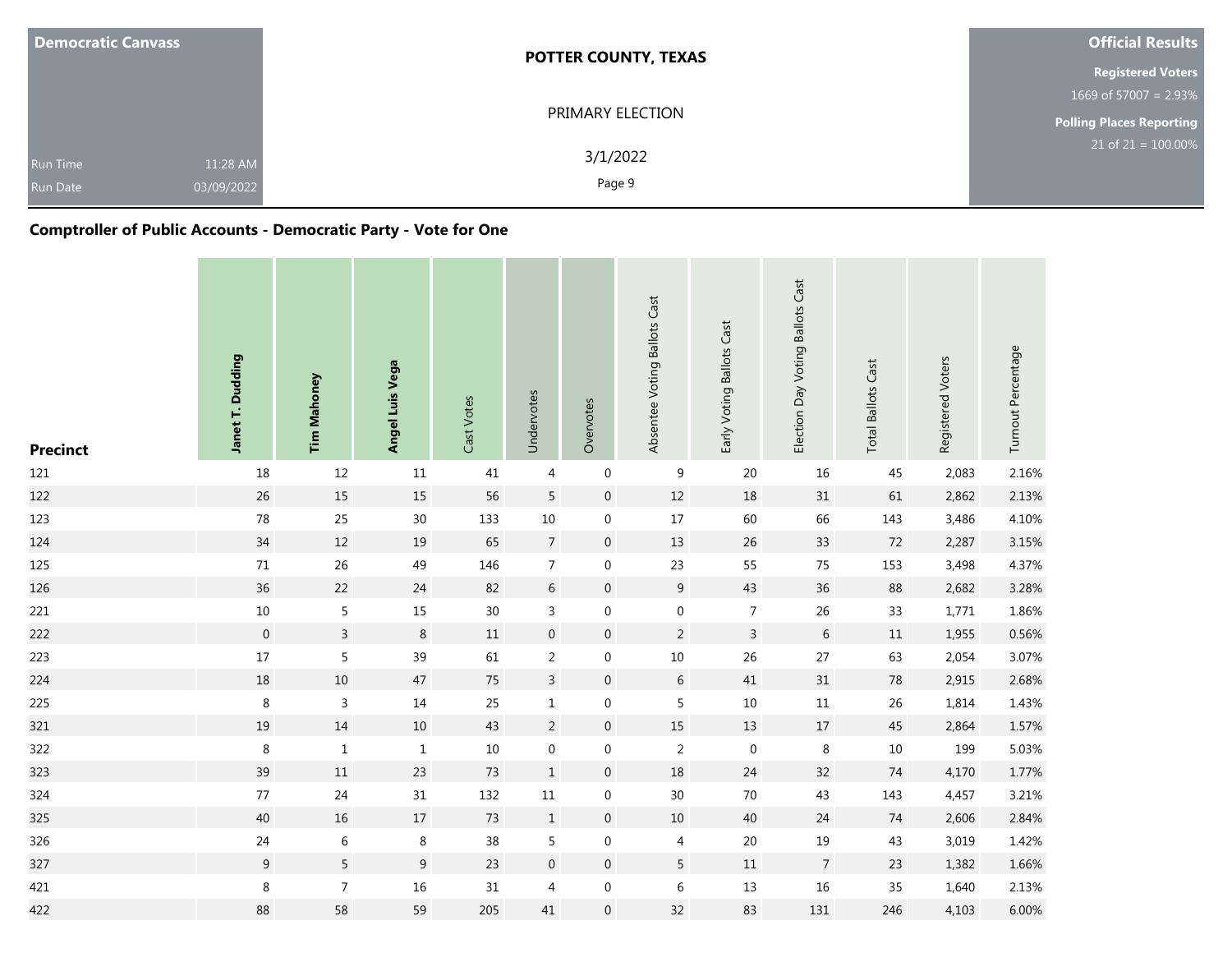| <b>Democratic Canvass</b>   |                        | <b>POTTER COUNTY, TEXAS</b> | <b>Official Results</b>         |
|-----------------------------|------------------------|-----------------------------|---------------------------------|
|                             |                        |                             | <b>Registered Voters</b>        |
|                             |                        |                             | 1669 of 57007 = $2.93\%$        |
|                             |                        | PRIMARY ELECTION            | <b>Polling Places Reporting</b> |
| Run Time<br><b>Run Date</b> | 11:28 AM<br>03/09/2022 | 3/1/2022<br>Page 10         | $21$ of $21 = 100.00\%$         |

## **Comptroller of Public Accounts - Democratic Party - Vote for One**

| <b>Precinct</b> | udding<br>$\Omega$<br>net<br>흑 | <b>Tim Mahoney</b> | Vega<br>Angel Luis | Votes<br>Cast <sup>-</sup> | Undervotes     | Overvotes   | Voting Ballots Cast<br>Absentee | Early Voting Ballots Cast | Election Day Voting Ballots Cast | Cast<br><b>Total Ballots</b> | Registered Voters | Turnout Percentage |
|-----------------|--------------------------------|--------------------|--------------------|----------------------------|----------------|-------------|---------------------------------|---------------------------|----------------------------------|------------------------------|-------------------|--------------------|
| 424             | 31                             | 33                 | $20\,$             | 84                         | 19             | $\mathbf 0$ | 20                              | 31                        | 52                               | 103                          | 1,483             | 6.95%              |
| 425             | 28                             | 14                 | 24                 | 66                         | $\overline{2}$ | $\mathbf 0$ | 6                               | 25                        | 37                               | 68                           | 2,014             | 3.38%              |
| 426             | 5                              | 2                  | 5                  | 12                         | $\mathbf 1$    | $\mathbf 0$ | $\mathbf 0$                     | $\overline{7}$            | $\boldsymbol{6}$                 | 13                           | 755               | 1.72%              |
| 427             | $\overline{4}$                 | 6                  | 8                  | 18                         | $\mathbf{1}$   | $\mathbf 0$ | $\overline{0}$                  | 12                        | $\overline{7}$                   | 19                           | 908               | 2.09%              |
| <b>Totals</b>   | 696                            | 335                | 502                | 1,533                      | 136            | $\mathbf 0$ | 254                             | 658                       | 757                              | 1,669                        | 57,007            | 2.93%              |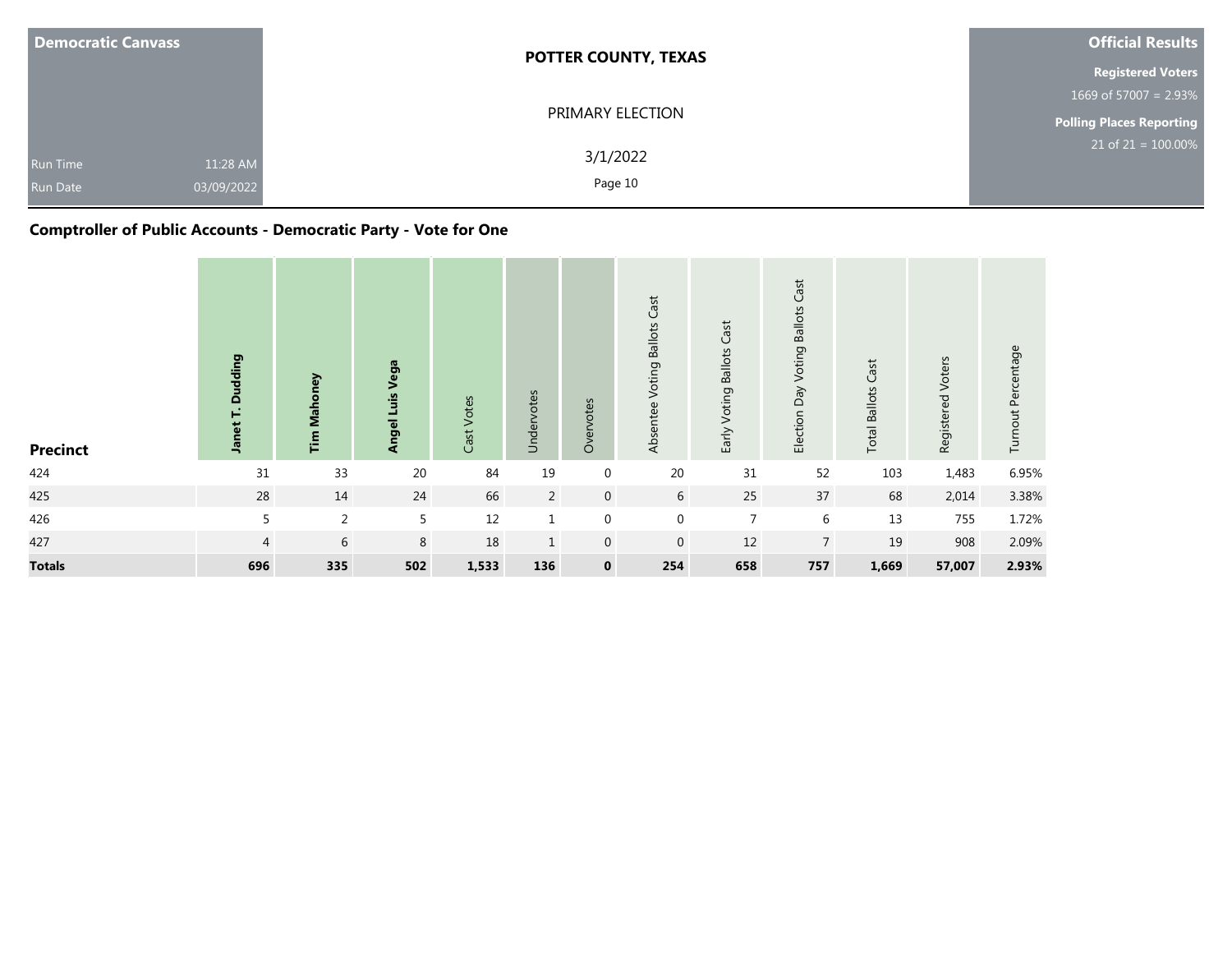| <b>Democratic Canvass</b> |            | <b>POTTER COUNTY, TEXAS</b> | <b>Official Results</b>  |
|---------------------------|------------|-----------------------------|--------------------------|
|                           |            |                             | <b>Registered Voters</b> |
|                           |            |                             | 1669 of 57007 = $2.93\%$ |
|                           |            | PRIMARY ELECTION            | Polling Places Reporting |
| <b>Run Time</b>           | 11:28 AM   | 3/1/2022                    | $21$ of $21 = 100.00\%$  |
| <b>Run Date</b>           | 03/09/2022 | Page 11                     |                          |

## **Commissioner of the General Land Office - Democratic Party - Vote for One**

| <b>Precinct</b> | Jinny Suh      | Michael Lange    | <b>Sandragrace Martinez</b> | Jay Kleberg     | Cast Votes | Undervotes       | Overvotes           | Absentee Voting Ballots Cast | Early Voting Ballots Cast | Election Day Voting Ballots Cast | <b>Total Ballots Cast</b> | Registered Voters | Turnout Percentage |
|-----------------|----------------|------------------|-----------------------------|-----------------|------------|------------------|---------------------|------------------------------|---------------------------|----------------------------------|---------------------------|-------------------|--------------------|
| 121             | 13             | $10\,$           | $\overline{7}$              | 9               | 39         | $\,6\,$          | $\mathbf 0$         | 9                            | 20                        | 16                               | 45                        | 2,083             | 2.16%              |
| 122             | $12\,$         | 15               | $19\,$                      | $11\,$          | 57         | $\overline{4}$   | $\boldsymbol{0}$    | $12\,$                       | $18\,$                    | 31                               | 61                        | 2,862             | 2.13%              |
| 123             | 44             | $18\,$           | 43                          | $26\,$          | 131        | 12               | $\mathbf 0$         | $17$                         | 60                        | 66                               | 143                       | 3,486             | 4.10%              |
| 124             | $20\,$         | $10\,$           | $18\,$                      | $14\,$          | 62         | $10\,$           | $\overline{0}$      | 13                           | $26\,$                    | 33                               | 72                        | 2,287             | 3.15%              |
| 125             | 32             | 23               | 42                          | $44\,$          | 141        | 12               | $\boldsymbol{0}$    | 23                           | 55                        | 75                               | 153                       | 3,498             | 4.37%              |
| 126             | 25             | 16               | 20                          | $20\,$          | 81         | $\overline{7}$   | $\overline{0}$      | 9                            | 43                        | 36                               | 88                        | 2,682             | 3.28%              |
| 221             | $\,6\,$        | $\boldsymbol{9}$ | $12\,$                      | $\,1\,$         | 28         | 5                | $\boldsymbol{0}$    | $\boldsymbol{0}$             | $\overline{7}$            | 26                               | 33                        | 1,771             | 1.86%              |
| 222             | $\overline{3}$ | $\overline{2}$   | $\overline{4}$              | $\overline{2}$  | 11         | $\mathbf 0$      | $\mathsf{O}\xspace$ | $\overline{2}$               | $\overline{3}$            | $\sqrt{6}$                       | $11\,$                    | 1,955             | 0.56%              |
| 223             | $\,$ 6 $\,$    | $\boldsymbol{7}$ | 45                          | $\sqrt{4}$      | 62         | $\mathbf{1}$     | $\mathbf 0$         | $10\,$                       | 26                        | 27                               | 63                        | 2,054             | 3.07%              |
| 224             | 22             | $\overline{7}$   | $41\,$                      | $\overline{3}$  | 73         | 5                | $\boldsymbol{0}$    | $6\,$                        | 41                        | 31                               | 78                        | 2,915             | 2.68%              |
| 225             | $\sqrt{5}$     | 3                | 13                          | $\mathsf{3}$    | 24         | $\overline{2}$   | $\mathbf 0$         | 5                            | $10\,$                    | $11\,$                           | 26                        | 1,814             | 1.43%              |
| 321             | $12\,$         | $\boldsymbol{9}$ | $10\,$                      | $11\,$          | 42         | $\overline{3}$   | $\overline{0}$      | 15                           | $13\,$                    | $17\,$                           | 45                        | 2,864             | 1.57%              |
| 322             | 4              | $\mathbf{1}$     | $\mathsf 3$                 | $\overline{2}$  | $10\,$     | $\mathbf 0$      | $\mathbf 0$         | $\overline{2}$               | $\boldsymbol{0}$          | $\,8\,$                          | $10\,$                    | 199               | 5.03%              |
| 323             | $15\,$         | $17\,$           | $30\,$                      | $11\,$          | 73         | $\mathbf{1}$     | $\overline{0}$      | 18                           | 24                        | 32                               | $74\,$                    | 4,170             | 1.77%              |
| 324             | 37             | 28               | 22                          | 42              | 129        | 14               | $\boldsymbol{0}$    | $30\,$                       | $70\,$                    | 43                               | 143                       | 4,457             | 3.21%              |
| 325             | 22             | 16               | $18\,$                      | 17              | 73         | $\mathbf{1}$     | $\overline{0}$      | $10\,$                       | 40                        | 24                               | 74                        | 2,606             | 2.84%              |
| 326             | $11\,$         | $\overline{7}$   | $\boldsymbol{9}$            | $10\,$          | 37         | 6                | $\pmb{0}$           | $\overline{4}$               | $20\,$                    | 19                               | 43                        | 3,019             | 1.42%              |
| 327             | $\overline{3}$ | $5\overline{)}$  | $\bf 8$                     | $\overline{7}$  | 23         | $\boldsymbol{0}$ | $\overline{0}$      | 5                            | $11\,$                    | $\overline{7}$                   | 23                        | 1,382             | 1.66%              |
| 421             | $\sqrt{4}$     | $11\,$           | 15                          | $\overline{3}$  | 33         | $\overline{2}$   | $\mathbf 0$         | $\,6$                        | 13                        | 16                               | 35                        | 1,640             | 2.13%              |
| 422             | 44             | 53               | 74                          | 30 <sub>o</sub> | $201\,$    | 45               | $\mathbf 0$         | 32                           | 83                        | 131                              | 246                       | 4,103             | 6.00%              |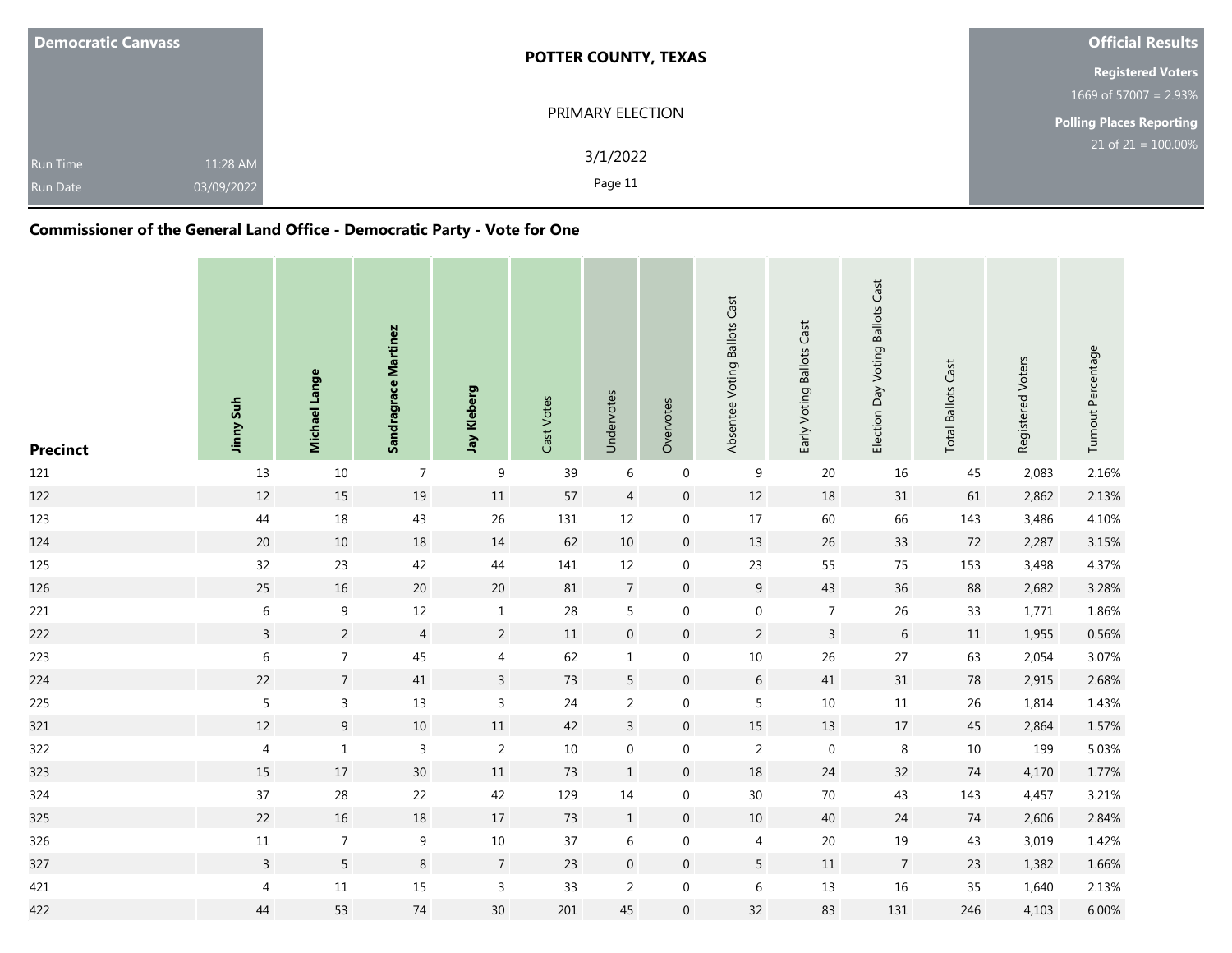| <b>Democratic Canvass</b> |            | <b>POTTER COUNTY, TEXAS</b> | <b>Official Results</b>  |
|---------------------------|------------|-----------------------------|--------------------------|
|                           |            |                             | <b>Registered Voters</b> |
|                           |            |                             | 1669 of 57007 = $2.93\%$ |
|                           |            | PRIMARY ELECTION            | Polling Places Reporting |
| <b>Run Time</b>           | 11:28 AM   | 3/1/2022                    | $21$ of $21 = 100.00\%$  |
| <b>Run Date</b>           | 03/09/2022 | Page 12                     |                          |

## **Commissioner of the General Land Office - Democratic Party - Vote for One**

| <b>Precinct</b> | Suh<br>≧<br>틐  | Lange<br>Michael | Martinez<br>Sandragrace | erg<br>Jay Klebe | Votes<br>Cast <sup>-</sup> | Undervotes     | Overvotes      | Cast<br>Voting Ballots<br>Absentee | <b>Voting Ballots Cast</b><br>Early | Cast<br>Election Day Voting Ballots | <b>Total Ballots Cast</b> | Registered Voters | Turnout Percentage |
|-----------------|----------------|------------------|-------------------------|------------------|----------------------------|----------------|----------------|------------------------------------|-------------------------------------|-------------------------------------|---------------------------|-------------------|--------------------|
| 424             | 15             | 30               | 27                      | $10\,$           | 82                         | 21             | $\mathbf 0$    | 20                                 | 31                                  | 52                                  | 103                       | 1,483             | 6.95%              |
| 425             | 16             | $10\,$           | 23                      | 15               | 64                         | $\overline{4}$ | $\overline{0}$ | $6\overline{6}$                    | 25                                  | 37                                  | 68                        | 2,014             | 3.38%              |
| 426             | $\overline{2}$ | 2                | $5\overline{)}$         | 3                | 12                         |                | $\Omega$       | $\mathbf 0$                        | $\overline{7}$                      | 6                                   | 13                        | 755               | 1.72%              |
| 427             | $\overline{4}$ | $\overline{4}$   | 8                       | $\mathbf{1}$     | 17                         | $\overline{2}$ | $\mathbf 0$    | $\mathbf 0$                        | 12                                  | $\overline{7}$                      | 19                        | 908               | 2.09%              |
| <b>Totals</b>   | 377            | 313              | 516                     | 299              | 1,505                      | 164            | $\mathbf 0$    | 254                                | 658                                 | 757                                 | 1,669                     | 57,007            | 2.93%              |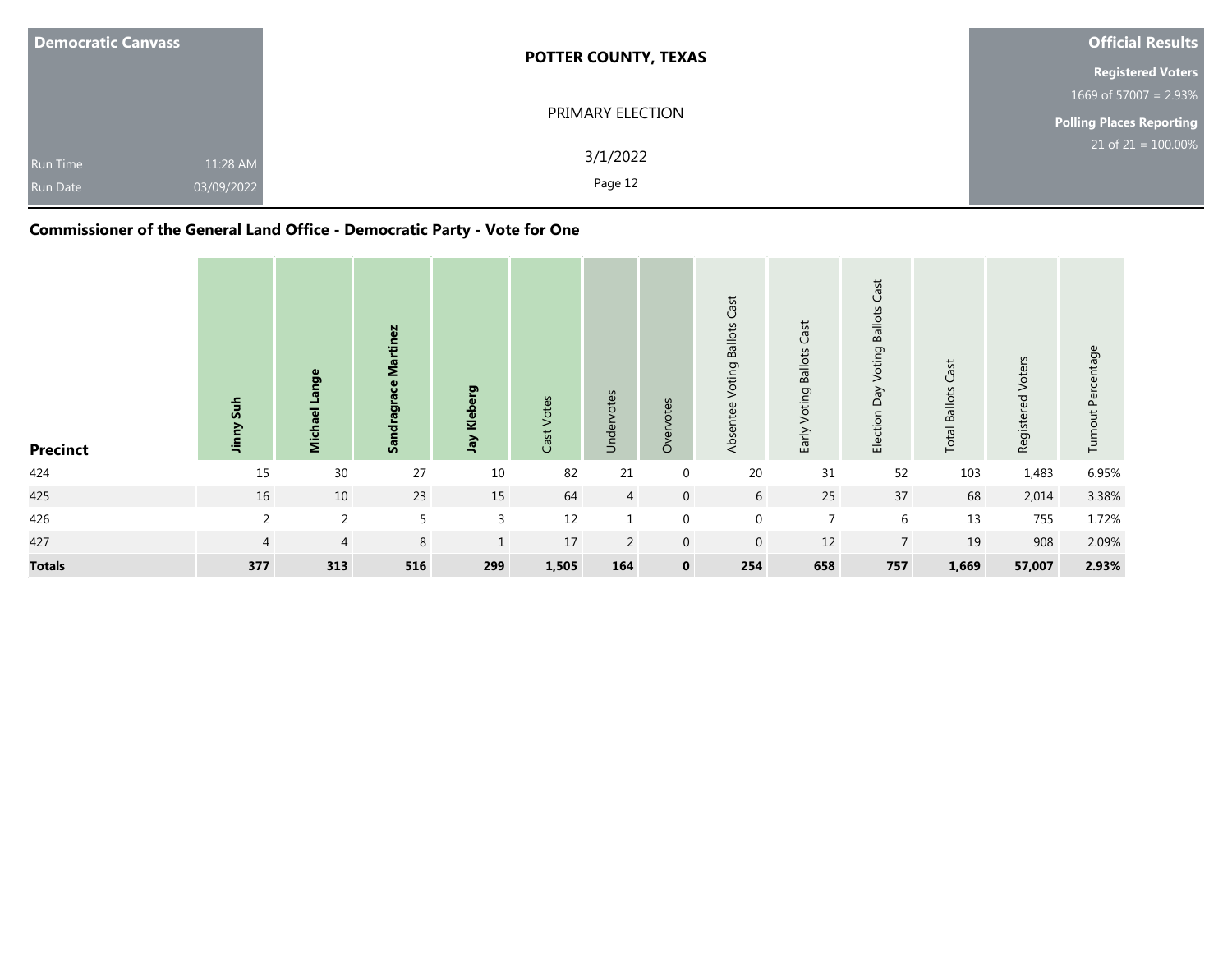| <b>Democratic Canvass</b>          |                        | <b>POTTER COUNTY, TEXAS</b> | <b>Official Results</b>         |  |  |
|------------------------------------|------------------------|-----------------------------|---------------------------------|--|--|
|                                    |                        |                             | <b>Registered Voters</b>        |  |  |
|                                    |                        |                             | 1669 of 57007 = $2.93\%$        |  |  |
|                                    |                        | PRIMARY ELECTION            | <b>Polling Places Reporting</b> |  |  |
| <b>Run Time</b><br><b>Run Date</b> | 11:28 AM<br>03/09/2022 | 3/1/2022<br>Page 13         | $21$ of $21 = 100.00\%$         |  |  |

## **Commissioner of Agriculture - Democratic Party - Vote for One**

| <b>Precinct</b> | Susan Hays       | Ed Ireson        | Cast Votes | Undervotes       | Overvotes        | Absentee Voting Ballots Cast | Early Voting Ballots Cast | Election Day Voting Ballots Cast | <b>Total Ballots Cast</b> | Registered Voters | Turnout Percentage |
|-----------------|------------------|------------------|------------|------------------|------------------|------------------------------|---------------------------|----------------------------------|---------------------------|-------------------|--------------------|
| 121             | 32               | $11\,$           | 43         | $\sqrt{2}$       | $\boldsymbol{0}$ | 9                            | 20                        | 16                               | 45                        | 2,083             | 2.16%              |
| 122             | 46               | $11\,$           | 57         | $\sqrt{4}$       | $\pmb{0}$        | $12\,$                       | 18                        | 31                               | 61                        | 2,862             | 2.13%              |
| 123             | 114              | 19               | 133        | 10               | $\boldsymbol{0}$ | $17\,$                       | 60                        | 66                               | 143                       | 3,486             | 4.10%              |
| 124             | 55               | $\overline{7}$   | 62         | 10               | $\boldsymbol{0}$ | 13                           | 26                        | 33                               | 72                        | 2,287             | 3.15%              |
| 125             | 112              | 27               | 139        | 14               | $\mathbf 0$      | 23                           | 55                        | 75                               | 153                       | 3,498             | 4.37%              |
| 126             | 65               | 16               | 81         | $\overline{7}$   | $\pmb{0}$        | $9\,$                        | 43                        | 36                               | 88                        | 2,682             | 3.28%              |
| 221             | $21\,$           | $\boldsymbol{9}$ | 30         | $\overline{3}$   | $\boldsymbol{0}$ | $\boldsymbol{0}$             | $\boldsymbol{7}$          | 26                               | 33                        | 1,771             | 1.86%              |
| 222             | $\boldsymbol{7}$ | $\overline{4}$   | 11         | $\boldsymbol{0}$ | $\boldsymbol{0}$ | $\overline{2}$               | $\overline{3}$            | $\,6\,$                          | $11\,$                    | 1,955             | 0.56%              |
| 223             | 51               | $10\,$           | 61         | $\sqrt{2}$       | $\boldsymbol{0}$ | $10\,$                       | 26                        | $27$                             | 63                        | 2,054             | 3.07%              |
| 224             | 65               | $9\,$            | 74         | $\overline{4}$   | $\mathbf 0$      | 6                            | 41                        | 31                               | 78                        | 2,915             | 2.68%              |
| 225             | 22               | $\sqrt{2}$       | 24         | $\sqrt{2}$       | $\boldsymbol{0}$ | $\overline{5}$               | $10\,$                    | $11\,$                           | 26                        | 1,814             | 1.43%              |
| 321             | 30               | 12               | 42         | $\mathbf{3}$     | $\mathbf 0$      | $15\,$                       | 13                        | 17                               | 45                        | 2,864             | 1.57%              |
| 322             | $10\,$           | $\boldsymbol{0}$ | 10         | $\mathbf 0$      | $\boldsymbol{0}$ | $\overline{2}$               | $\mathbf 0$               | 8                                | 10                        | 199               | 5.03%              |
| 323             | 56               | 16               | 72         | $\overline{2}$   | $\mathbf 0$      | 18                           | 24                        | 32                               | 74                        | 4,170             | 1.77%              |
| 324             | 107              | 24               | 131        | $12\,$           | 0                | 30                           | $70\,$                    | 43                               | 143                       | 4,457             | 3.21%              |
| 325             | 54               | 19               | 73         | $\mathbf{1}$     | $\mathbf 0$      | 10                           | 40                        | 24                               | 74                        | 2,606             | 2.84%              |
| 326             | $30\,$           | 9                | 39         | $\overline{4}$   | $\boldsymbol{0}$ | 4                            | 20                        | 19                               | 43                        | 3,019             | 1.42%              |
| 327             | 15               | $\,8\,$          | 23         | $\boldsymbol{0}$ | $\boldsymbol{0}$ | 5                            | $11\,$                    | $\overline{7}$                   | 23                        | 1,382             | 1.66%              |
| 421             | 28               | 5                | 33         | $\sqrt{2}$       | $\boldsymbol{0}$ | $\,$ 6 $\,$                  | 13                        | 16                               | 35                        | 1,640             | 2.13%              |
| 422             | 168              | 37               | 205        | 41               | $\mathbf 0$      | 32                           | 83                        | 131                              | 246                       | 4,103             | 6.00%              |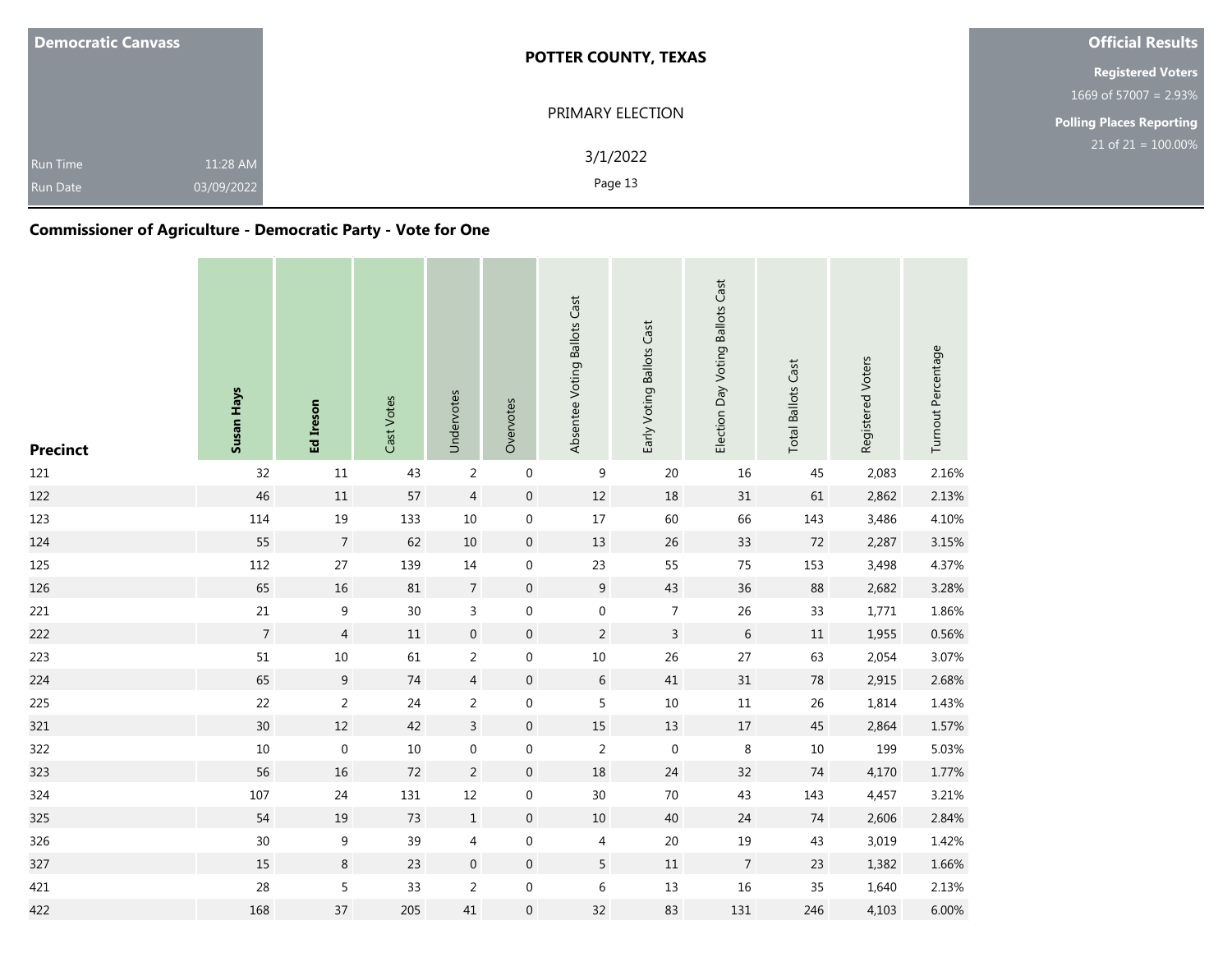| <b>Democratic Canvass</b>   |                        | <b>POTTER COUNTY, TEXAS</b> | <b>Official Results</b>  |  |  |
|-----------------------------|------------------------|-----------------------------|--------------------------|--|--|
|                             |                        |                             | <b>Registered Voters</b> |  |  |
|                             |                        |                             | 1669 of 57007 = $2.93\%$ |  |  |
|                             |                        | PRIMARY ELECTION            | Polling Places Reporting |  |  |
| Run Time<br><b>Run Date</b> | 11:28 AM<br>03/09/2022 | 3/1/2022<br>Page 14         | $21$ of 21 = 100.00%     |  |  |

## **Commissioner of Agriculture - Democratic Party - Vote for One**

| <b>Precinct</b> | Susan Hays | Ed Ireson      | Cast Votes | Undervotes     | Overvotes        | Cast<br>Absentee Voting Ballots | Early Voting Ballots Cast | <b>Voting Ballots Cast</b><br>Election Day | <b>Total Ballots Cast</b> | Registered Voters | Turnout Percentage |
|-----------------|------------|----------------|------------|----------------|------------------|---------------------------------|---------------------------|--------------------------------------------|---------------------------|-------------------|--------------------|
| 424             | 67         | 15             | 82         | 21             | 0                | $20\,$                          | 31                        | 52                                         | 103                       | 1,483             | 6.95%              |
| 425             | 45         | 19             | 64         | $\overline{4}$ | $\mathbf 0$      | 6                               | 25                        | 37                                         | 68                        | 2,014             | 3.38%              |
| 426             | $10\,$     | $\overline{2}$ | 12         | $\mathbf{1}$   | $\boldsymbol{0}$ | $\mathbf 0$                     | $\overline{7}$            | $\,6\,$                                    | 13                        | 755               | 1.72%              |
| 427             | 14         | $\overline{3}$ | 17         | $\overline{2}$ | $\mathbf{0}$     | $\mathbf 0$                     | 12                        | $\overline{7}$                             | 19                        | 908               | 2.09%              |
| <b>Totals</b>   | 1,224      | 294            | 1,518      | 151            | $\mathbf 0$      | 254                             | 658                       | 757                                        | 1,669                     | 57,007            | 2.93%              |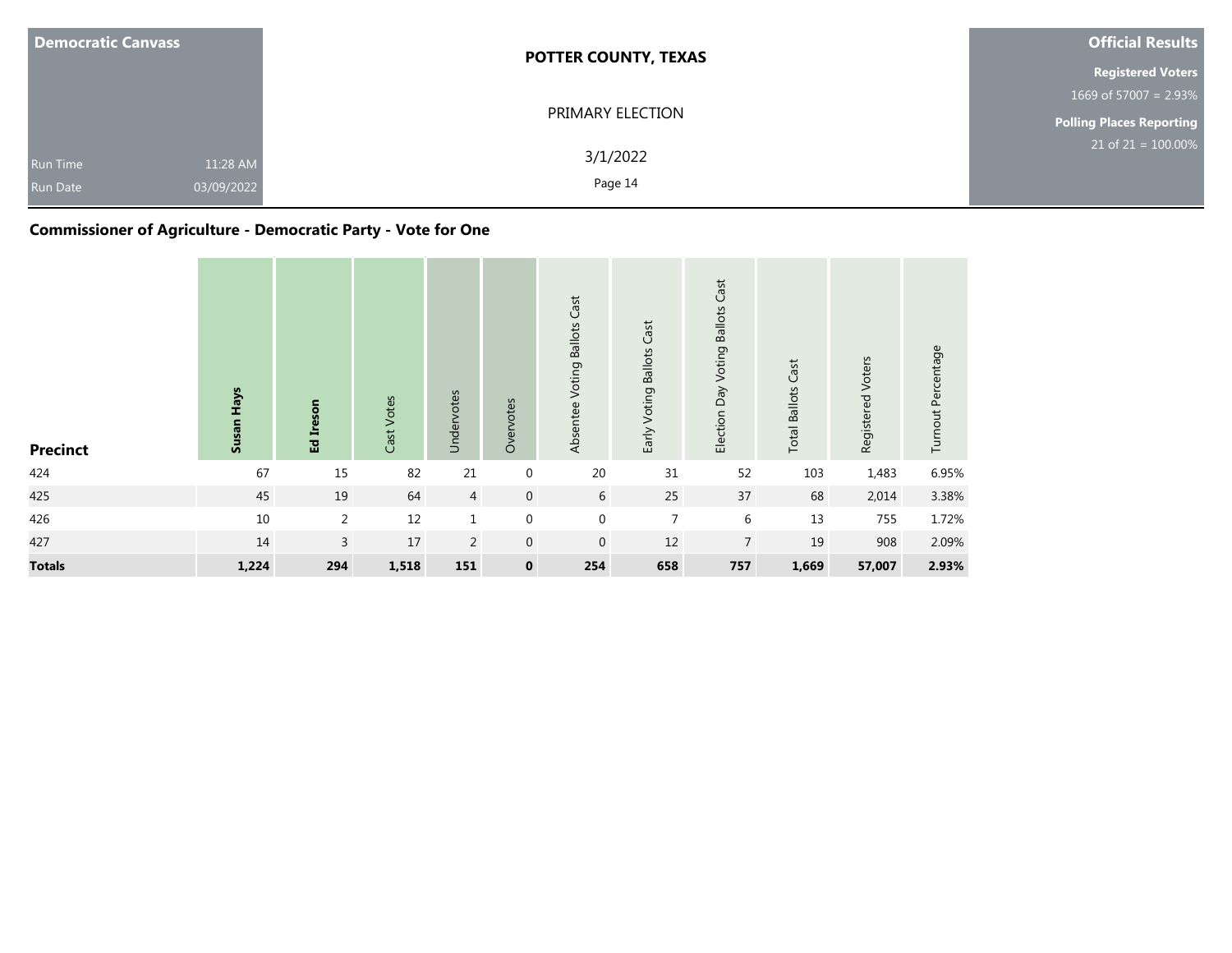| <b>Democratic Canvass</b>          |                        | <b>POTTER COUNTY, TEXAS</b> | <b>Official Results</b>  |  |  |
|------------------------------------|------------------------|-----------------------------|--------------------------|--|--|
|                                    |                        |                             | <b>Registered Voters</b> |  |  |
|                                    |                        |                             | 1669 of 57007 = $2.93\%$ |  |  |
|                                    |                        | PRIMARY ELECTION            | Polling Places Reporting |  |  |
| <b>Run Time</b><br><b>Run Date</b> | 11:28 AM<br>03/09/2022 | 3/1/2022<br>Page 15         | $21$ of $21 = 100.00\%$  |  |  |

## **Railroad Commissioner - Democratic Party - Vote for One**

| <b>Precinct</b> | Luke Warford   | Cast Votes | Undervotes       | Overvotes        | Absentee Voting Ballots Cast | Early Voting Ballots Cast | Election Day Voting Ballots Cast | <b>Total Ballots Cast</b> | Registered Voters | Turnout Percentage |
|-----------------|----------------|------------|------------------|------------------|------------------------------|---------------------------|----------------------------------|---------------------------|-------------------|--------------------|
| 121             | 41             | 41         | $\overline{4}$   | $\,0\,$          | $\boldsymbol{9}$             | 20                        | 16                               | 45                        | 2,083             | 2.16%              |
| 122             | 56             | 56         | 5                | $\boldsymbol{0}$ | $12\,$                       | 18                        | 31                               | 61                        | 2,862             | 2.13%              |
| 123             | 128            | 128        | 15               | $\boldsymbol{0}$ | $17\,$                       | 60                        | 66                               | 143                       | 3,486             | 4.10%              |
| 124             | 58             | 58         | $14\,$           | $\boldsymbol{0}$ | 13                           | 26                        | 33                               | $72\,$                    | 2,287             | 3.15%              |
| 125             | 134            | 134        | 19               | $\boldsymbol{0}$ | 23                           | 55                        | 75                               | 153                       | 3,498             | 4.37%              |
| 126             | 80             | 80         | $\,8\,$          | $\boldsymbol{0}$ | $9\,$                        | 43                        | 36                               | 88                        | 2,682             | 3.28%              |
| 221             | 27             | 27         | $\,6\,$          | $\boldsymbol{0}$ | $\boldsymbol{0}$             | $\overline{7}$            | 26                               | 33                        | 1,771             | 1.86%              |
| 222             | $\overline{9}$ | 9          | $\overline{2}$   | $\boldsymbol{0}$ | $\overline{2}$               | $\overline{3}$            | 6                                | $11\,$                    | 1,955             | 0.56%              |
| 223             | 57             | 57         | $\,6\,$          | $\boldsymbol{0}$ | $10\,$                       | 26                        | 27                               | 63                        | 2,054             | 3.07%              |
| 224             | 65             | 65         | $13\,$           | $\mathbf 0$      | $\boldsymbol{6}$             | $41\,$                    | 31                               | $78\,$                    | 2,915             | 2.68%              |
| 225             | $20\,$         | 20         | 6                | $\mathbf 0$      | 5                            | 10                        | $11\,$                           | 26                        | 1,814             | 1.43%              |
| 321             | $41\,$         | 41         | $\overline{4}$   | $\mathbf 0$      | $15\,$                       | $13\,$                    | $17\,$                           | $45\,$                    | 2,864             | 1.57%              |
| 322             | $10\,$         | $10\,$     | 0                | $\mathbf 0$      | $\overline{2}$               | $\boldsymbol{0}$          | 8                                | $10\,$                    | 199               | 5.03%              |
| 323             | $70\,$         | $70$       | $\overline{4}$   | $\boldsymbol{0}$ | $18\,$                       | 24                        | 32                               | $74$                      | 4,170             | 1.77%              |
| 324             | 129            | 129        | 14               | $\boldsymbol{0}$ | 30                           | $70\,$                    | 43                               | 143                       | 4,457             | 3.21%              |
| 325             | $71\,$         | $71\,$     | 3                | $\mathbf 0$      | 10                           | 40                        | 24                               | 74                        | 2,606             | 2.84%              |
| 326             | 35             | 35         | $\,8\,$          | $\boldsymbol{0}$ | 4                            | 20                        | 19                               | 43                        | 3,019             | 1.42%              |
| 327             | 23             | 23         | $\boldsymbol{0}$ | $\,0\,$          | 5                            | $11\,$                    | $\overline{7}$                   | 23                        | 1,382             | 1.66%              |
| 421             | 30             | 30         | 5                | $\,0\,$          | 6                            | $13\,$                    | 16                               | 35                        | 1,640             | 2.13%              |
| 422             | 199            | 199        | 47               | $\boldsymbol{0}$ | 32                           | 83                        | 131                              | 246                       | 4,103             | 6.00%              |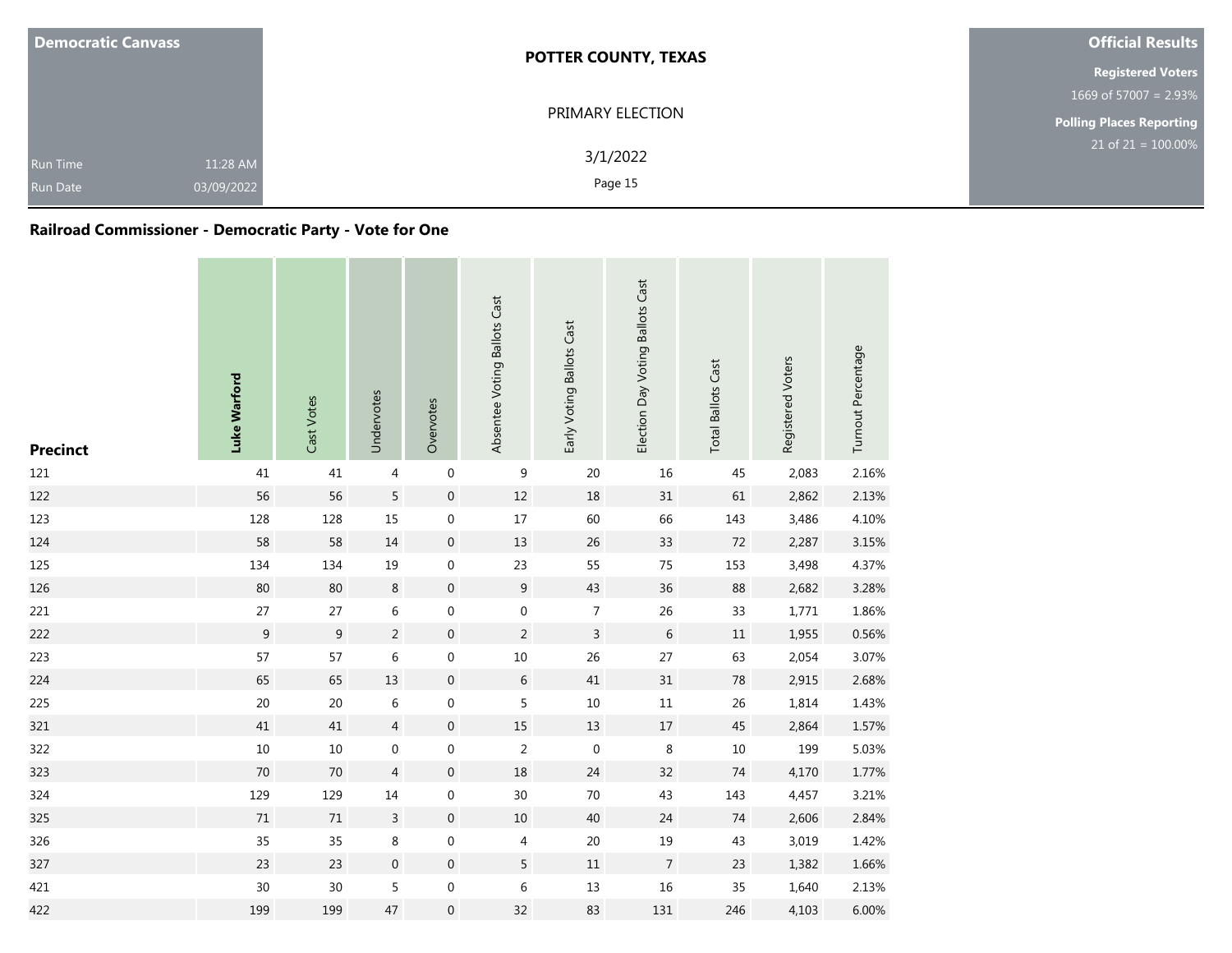| <b>Democratic Canvass</b>          |                        | <b>POTTER COUNTY, TEXAS</b> | <b>Official Results</b>  |
|------------------------------------|------------------------|-----------------------------|--------------------------|
|                                    |                        |                             | <b>Registered Voters</b> |
|                                    |                        |                             | 1669 of 57007 = $2.93\%$ |
|                                    |                        | PRIMARY ELECTION            | Polling Places Reporting |
| <b>Run Time</b><br><b>Run Date</b> | 11:28 AM<br>03/09/2022 | 3/1/2022<br>Page 16         | $21$ of $21 = 100.00\%$  |

## **Railroad Commissioner - Democratic Party - Vote for One**

| <b>Precinct</b> | Luke Warford | Cast Votes | Undervotes     | Overvotes        | Absentee Voting Ballots Cast | Early Voting Ballots Cast | Election Day Voting Ballots Cast | <b>Total Ballots Cast</b> | Registered Voters | Turnout Percentage |
|-----------------|--------------|------------|----------------|------------------|------------------------------|---------------------------|----------------------------------|---------------------------|-------------------|--------------------|
| 424             | 77           | 77         | 26             | $\pmb{0}$        | 20                           | 31                        | 52                               | 103                       | 1,483             | 6.95%              |
| 425             | 60           | 60         | 8              | $\boldsymbol{0}$ | 6                            | 25                        | 37                               | 68                        | 2,014             | 3.38%              |
| 426             | 12           | 12         | $\mathbf 1$    | $\mathbf 0$      | $\mathbf 0$                  | $\overline{7}$            | 6                                | 13                        | 755               | 1.72%              |
| 427             | 17           | 17         | $\overline{2}$ | $\boldsymbol{0}$ | $\mathbf{0}$                 | 12                        | $\overline{7}$                   | 19                        | 908               | 2.09%              |
| <b>Totals</b>   | 1,449        | 1,449      | 220            | $\pmb{0}$        | 254                          | 658                       | 757                              | 1,669                     | 57,007            | 2.93%              |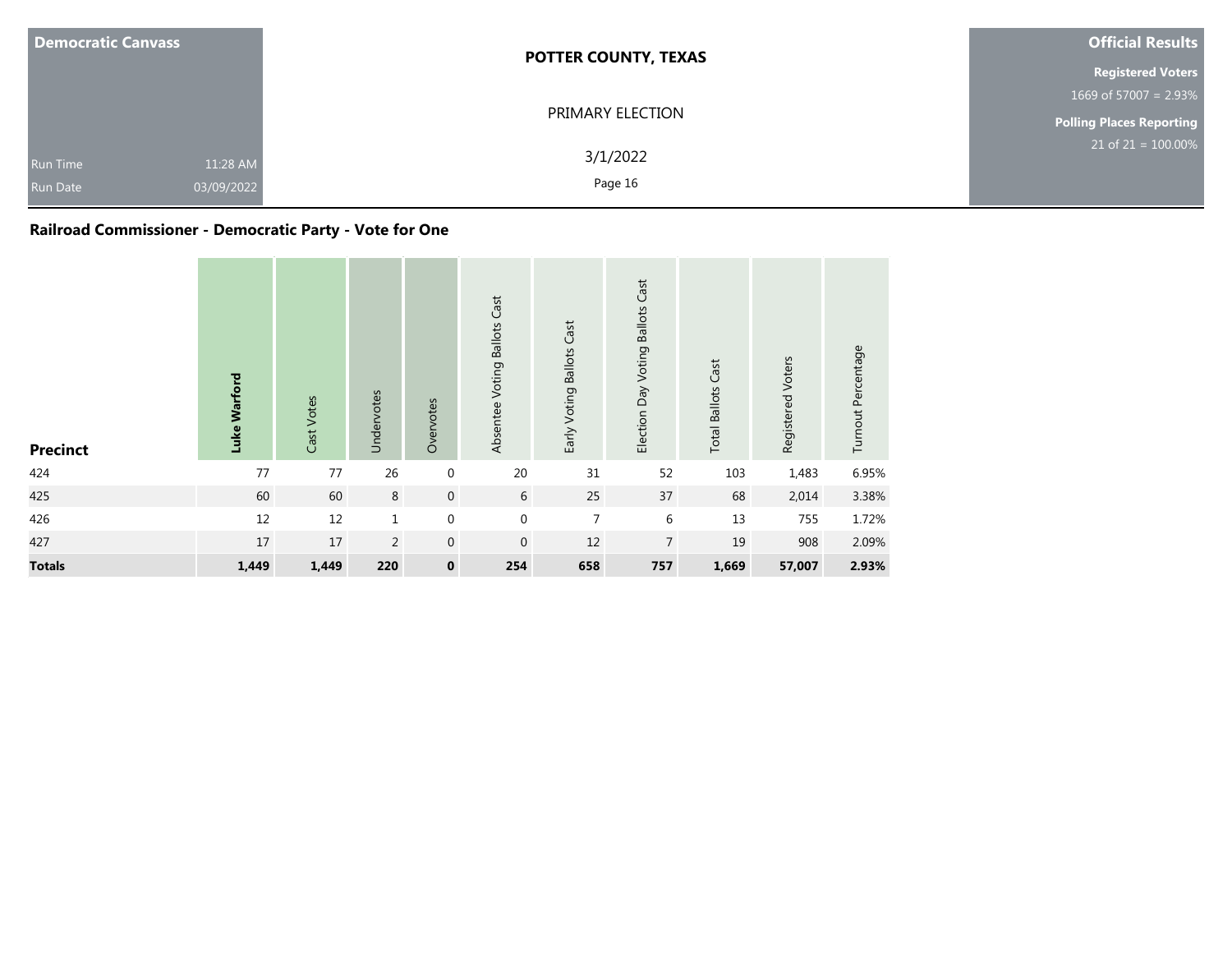| <b>Democratic Canvass</b>          |                        | <b>POTTER COUNTY, TEXAS</b> | <b>Official Results</b>         |
|------------------------------------|------------------------|-----------------------------|---------------------------------|
|                                    |                        |                             | <b>Registered Voters</b>        |
|                                    |                        |                             | 1669 of 57007 = 2.93%           |
|                                    |                        | PRIMARY ELECTION            | <b>Polling Places Reporting</b> |
| <b>Run Time</b><br><b>Run Date</b> | 11:28 AM<br>03/09/2022 | 3/1/2022<br>Page 17         | 21 of 21 = $100.00\%$           |

## **Justice, Supreme Court, Place 3 - Democratic Party - Vote for One**

| <b>Precinct</b> | Erin A. Nowell | Cast Votes | Undervotes       | Overvotes        | Absentee Voting Ballots Cast | Early Voting Ballots Cast | Election Day Voting Ballots Cast | <b>Total Ballots Cast</b> | Registered Voters | Turnout Percentage |
|-----------------|----------------|------------|------------------|------------------|------------------------------|---------------------------|----------------------------------|---------------------------|-------------------|--------------------|
| 121             | 43             | 43         | $\overline{2}$   | $\boldsymbol{0}$ | 9                            | 20                        | 16                               | 45                        | 2,083             | 2.16%              |
| 122             | 55             | 55         | $\,$ 6 $\,$      | $\,0\,$          | $12\,$                       | 18                        | 31                               | 61                        | 2,862             | 2.13%              |
| 123             | 129            | 129        | 14               | $\boldsymbol{0}$ | $17\,$                       | 60                        | 66                               | 143                       | 3,486             | 4.10%              |
| 124             | 60             | 60         | $12\,$           | $\boldsymbol{0}$ | 13                           | 26                        | 33                               | $72\,$                    | 2,287             | 3.15%              |
| 125             | 132            | 132        | 21               | $\boldsymbol{0}$ | 23                           | 55                        | 75                               | 153                       | 3,498             | 4.37%              |
| 126             | 78             | 78         | $10\,$           | $\boldsymbol{0}$ | $\boldsymbol{9}$             | 43                        | 36                               | 88                        | 2,682             | 3.28%              |
| 221             | 28             | 28         | 5                | 0                | $\boldsymbol{0}$             | $\overline{7}$            | 26                               | 33                        | 1,771             | 1.86%              |
| 222             | 11             | 11         | $\mathbf 0$      | $\mathbf 0$      | $\overline{c}$               | $\mathbf{3}$              | 6                                | $11\,$                    | 1,955             | 0.56%              |
| 223             | 57             | 57         | 6                | $\boldsymbol{0}$ | $10\,$                       | 26                        | 27                               | 63                        | 2,054             | 3.07%              |
| 224             | 66             | 66         | $12\,$           | $\mathbf{0}$     | 6                            | 41                        | 31                               | 78                        | 2,915             | 2.68%              |
| 225             | 22             | 22         | 4                | $\boldsymbol{0}$ | 5                            | $10\,$                    | $11\,$                           | 26                        | 1,814             | 1.43%              |
| 321             | 40             | 40         | $5\overline{)}$  | $\boldsymbol{0}$ | $15\,$                       | $13\,$                    | $17\,$                           | 45                        | 2,864             | 1.57%              |
| 322             | $10\,$         | $10\,$     | $\mathbf 0$      | $\mathbf 0$      | $\overline{2}$               | $\mathbf 0$               | $\,8\,$                          | $10\,$                    | 199               | 5.03%              |
| 323             | 69             | 69         | 5                | $\boldsymbol{0}$ | 18                           | 24                        | 32                               | 74                        | 4,170             | 1.77%              |
| 324             | 127            | 127        | 16               | 0                | 30                           | 70                        | 43                               | 143                       | 4,457             | 3.21%              |
| 325             | $71\,$         | $71\,$     | $\overline{3}$   | $\boldsymbol{0}$ | $10\,$                       | 40                        | 24                               | 74                        | 2,606             | 2.84%              |
| 326             | 35             | 35         | $\,8\,$          | 0                | 4                            | 20                        | 19                               | 43                        | 3,019             | 1.42%              |
| 327             | 23             | 23         | $\boldsymbol{0}$ | $\boldsymbol{0}$ | 5                            | $11\,$                    | $\overline{7}$                   | 23                        | 1,382             | 1.66%              |
| 421             | 27             | 27         | 8                | $\boldsymbol{0}$ | 6                            | 13                        | 16                               | 35                        | 1,640             | 2.13%              |
| 422             | 193            | 193        | 53               | $\boldsymbol{0}$ | 32                           | 83                        | 131                              | 246                       | 4,103             | 6.00%              |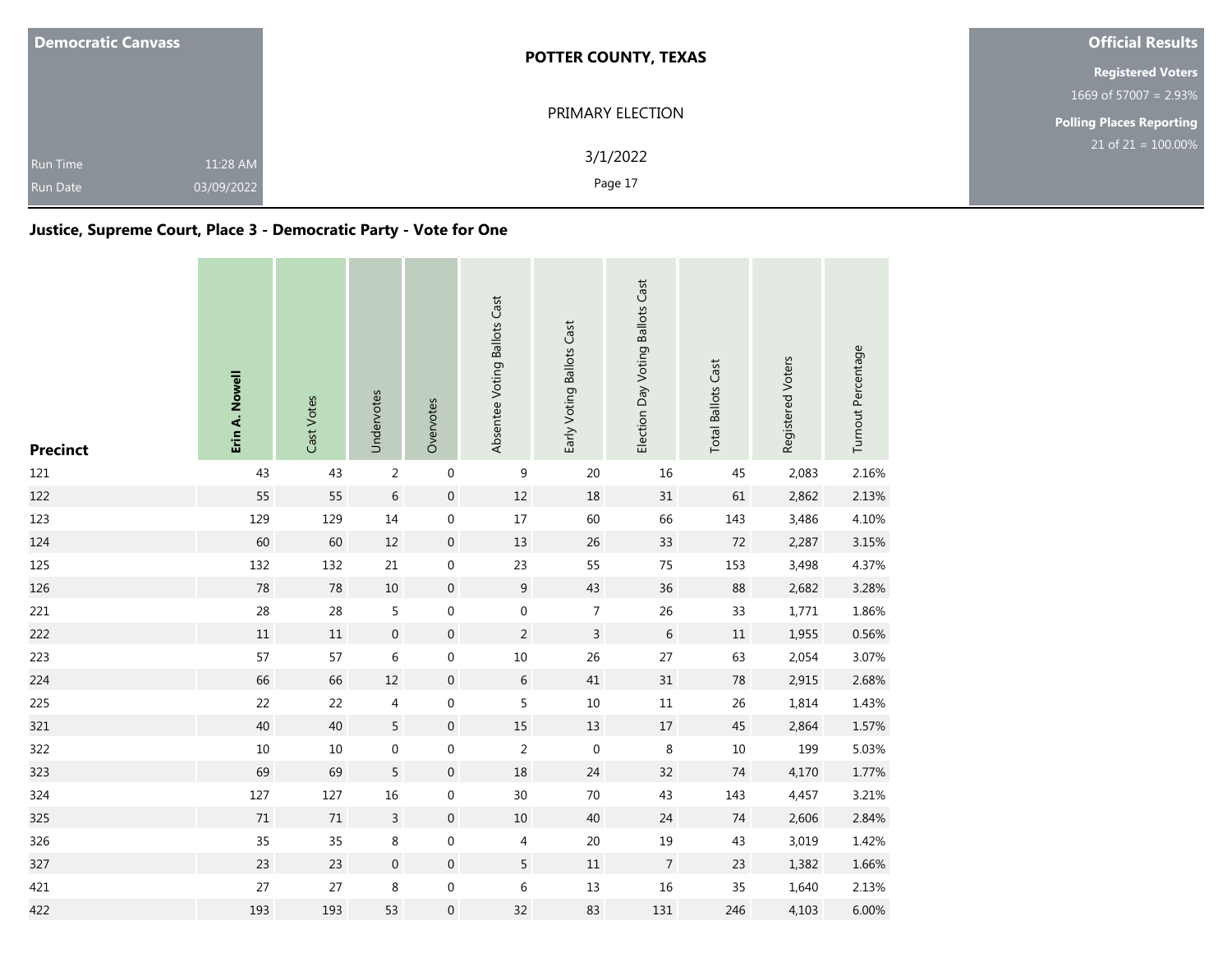| <b>Democratic Canvass</b>                        | <b>POTTER COUNTY, TEXAS</b>     | <b>Official Results</b>  |
|--------------------------------------------------|---------------------------------|--------------------------|
|                                                  |                                 | <b>Registered Voters</b> |
|                                                  |                                 | 1669 of 57007 = $2.93\%$ |
|                                                  | PRIMARY ELECTION                | Polling Places Reporting |
| <b>Run Time</b><br>03/09/2022<br><b>Run Date</b> | 3/1/2022<br>11:28 AM<br>Page 18 | $21$ of $21 = 100.00\%$  |

## **Justice, Supreme Court, Place 3 - Democratic Party - Vote for One**

| <b>Precinct</b> | Erin A. Nowell | Cast Votes | Undervotes     | Overvotes        | Absentee Voting Ballots Cast | Early Voting Ballots Cast | Election Day Voting Ballots Cast | <b>Total Ballots Cast</b> | Registered Voters | Turnout Percentage |
|-----------------|----------------|------------|----------------|------------------|------------------------------|---------------------------|----------------------------------|---------------------------|-------------------|--------------------|
| 424             | 78             | 78         | 25             | $\boldsymbol{0}$ | 20                           | 31                        | 52                               | 103                       | 1,483             | 6.95%              |
| 425             | 59             | 59         | 9              | $\mathbf 0$      | 6                            | 25                        | 37                               | 68                        | 2,014             | 3.38%              |
| 426             | 12             | $12\,$     | $\mathbf{1}$   | $\boldsymbol{0}$ | $\mathbf 0$                  | $\overline{7}$            | 6                                | 13                        | 755               | 1.72%              |
| 427             | 17             | 17         | $\overline{2}$ | $\mathbf 0$      | $\mathbf 0$                  | 12                        | $\overline{7}$                   | 19                        | 908               | 2.09%              |
| <b>Totals</b>   | 1,442          | 1,442      | 227            | $\pmb{0}$        | 254                          | 658                       | 757                              | 1,669                     | 57,007            | 2.93%              |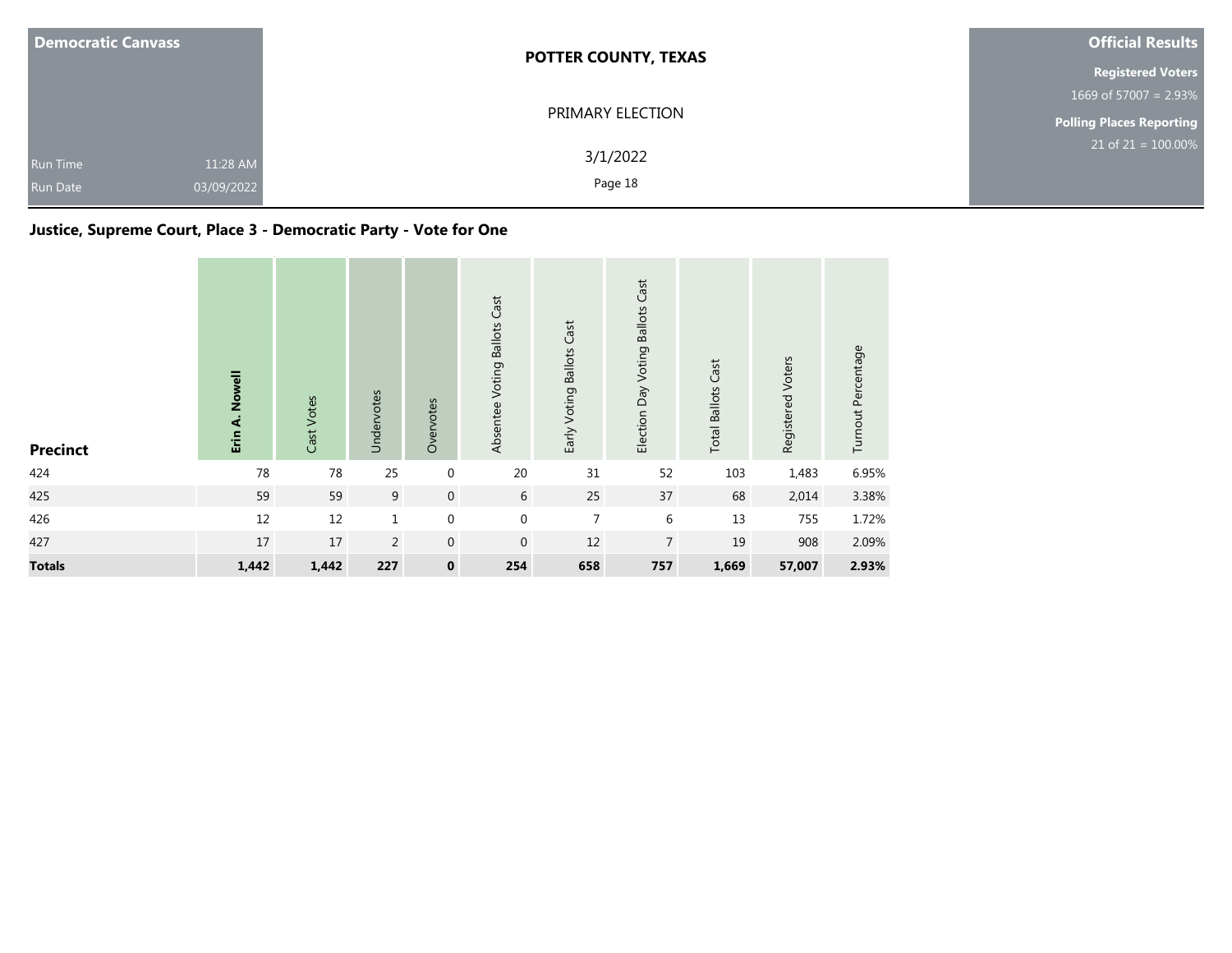| <b>Democratic Canvass</b>          |                        | <b>POTTER COUNTY, TEXAS</b> | <b>Official Results</b>         |
|------------------------------------|------------------------|-----------------------------|---------------------------------|
|                                    |                        |                             | <b>Registered Voters</b>        |
|                                    |                        |                             | 1669 of 57007 = 2.93%           |
|                                    |                        | PRIMARY ELECTION            | <b>Polling Places Reporting</b> |
| <b>Run Time</b><br><b>Run Date</b> | 11:28 AM<br>03/09/2022 | 3/1/2022<br>Page 19         | $21$ of $21 = 100.00\%$         |

## **Justice, Supreme Court, Place 5 - Democratic Party - Vote for One**

| <b>Precinct</b> | Amanda Reichek | Cast Votes | Undervotes       | Overvotes        | Absentee Voting Ballots Cast | Early Voting Ballots Cast | Election Day Voting Ballots Cast | <b>Total Ballots Cast</b> | Registered Voters | Turnout Percentage |
|-----------------|----------------|------------|------------------|------------------|------------------------------|---------------------------|----------------------------------|---------------------------|-------------------|--------------------|
| 121             | 41             | 41         | $\overline{4}$   | $\boldsymbol{0}$ | 9                            | 20                        | 16                               | 45                        | 2,083             | 2.16%              |
| 122             | 58             | 58         | $\mathsf{3}$     | $\,0\,$          | $12\,$                       | 18                        | 31                               | 61                        | 2,862             | 2.13%              |
| 123             | 130            | 130        | 13               | $\boldsymbol{0}$ | $17\,$                       | 60                        | 66                               | 143                       | 3,486             | 4.10%              |
| 124             | 59             | 59         | 13               | $\mathbf 0$      | 13                           | 26                        | 33                               | $72\,$                    | 2,287             | 3.15%              |
| 125             | 136            | 136        | $17\,$           | $\boldsymbol{0}$ | 23                           | 55                        | 75                               | 153                       | 3,498             | 4.37%              |
| 126             | 78             | 78         | $10\,$           | $\boldsymbol{0}$ | $\boldsymbol{9}$             | 43                        | 36                               | 88                        | 2,682             | 3.28%              |
| 221             | 28             | 28         | 5                | 0                | $\boldsymbol{0}$             | $\overline{7}$            | 26                               | 33                        | 1,771             | 1.86%              |
| 222             | 11             | 11         | $\mathbf 0$      | $\mathbf 0$      | $\overline{c}$               | $\mathbf{3}$              | 6                                | $11\,$                    | 1,955             | 0.56%              |
| 223             | 57             | 57         | 6                | $\boldsymbol{0}$ | $10\,$                       | 26                        | 27                               | 63                        | 2,054             | 3.07%              |
| 224             | 67             | 67         | $11\,$           | $\mathbf{0}$     | 6                            | 41                        | 31                               | 78                        | 2,915             | 2.68%              |
| 225             | 21             | 21         | 5                | $\boldsymbol{0}$ | 5                            | $10\,$                    | $11\,$                           | 26                        | 1,814             | 1.43%              |
| 321             | 40             | 40         | $5\overline{)}$  | $\boldsymbol{0}$ | $15\,$                       | $13\,$                    | $17\,$                           | 45                        | 2,864             | 1.57%              |
| 322             | $10\,$         | $10\,$     | $\mathbf 0$      | $\mathbf 0$      | $\overline{2}$               | $\mathbf 0$               | $\,8\,$                          | $10\,$                    | 199               | 5.03%              |
| 323             | 69             | 69         | 5                | $\boldsymbol{0}$ | 18                           | 24                        | 32                               | 74                        | 4,170             | 1.77%              |
| 324             | 124            | 124        | 19               | 0                | 30                           | 70                        | 43                               | 143                       | 4,457             | 3.21%              |
| 325             | $71\,$         | $71\,$     | $\overline{3}$   | $\boldsymbol{0}$ | $10\,$                       | 40                        | 24                               | 74                        | 2,606             | 2.84%              |
| 326             | 35             | 35         | $\,8\,$          | 0                | 4                            | 20                        | 19                               | 43                        | 3,019             | 1.42%              |
| 327             | 23             | 23         | $\boldsymbol{0}$ | $\boldsymbol{0}$ | 5                            | $11\,$                    | $\overline{7}$                   | 23                        | 1,382             | 1.66%              |
| 421             | 28             | 28         | $\overline{7}$   | $\boldsymbol{0}$ | 6                            | 13                        | 16                               | 35                        | 1,640             | 2.13%              |
| 422             | 190            | 190        | 56               | $\boldsymbol{0}$ | 32                           | 83                        | 131                              | 246                       | 4,103             | 6.00%              |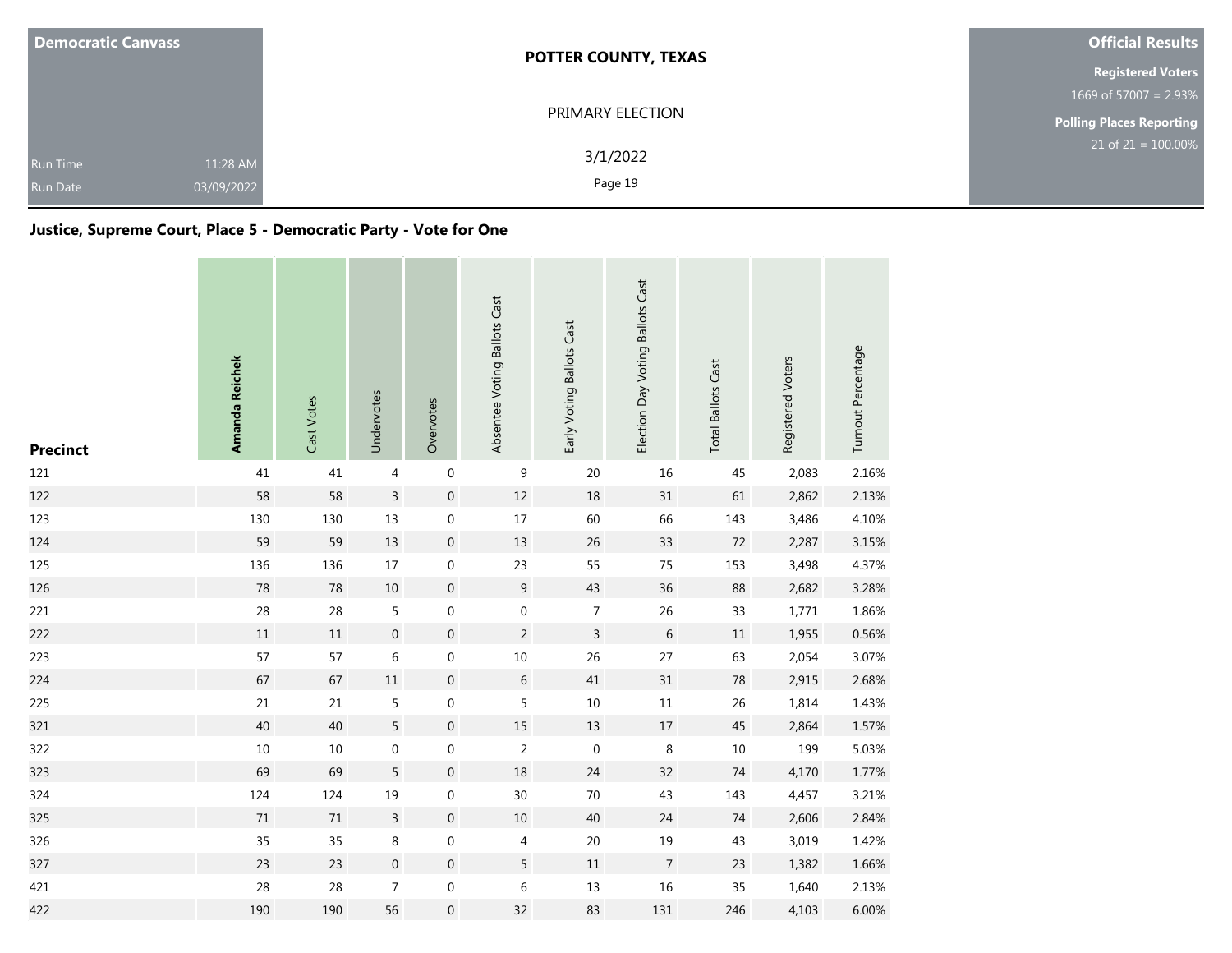| <b>Democratic Canvass</b>                                    | <b>POTTER COUNTY, TEXAS</b> | <b>Official Results</b>  |
|--------------------------------------------------------------|-----------------------------|--------------------------|
|                                                              |                             | <b>Registered Voters</b> |
|                                                              |                             | 1669 of 57007 = $2.93\%$ |
|                                                              | PRIMARY ELECTION            | Polling Places Reporting |
| 11:28 AM<br><b>Run Time</b><br>03/09/2022<br><b>Run Date</b> | 3/1/2022<br>Page 20         | $21$ of $21 = 100.00\%$  |

## **Justice, Supreme Court, Place 5 - Democratic Party - Vote for One**

| <b>Precinct</b> | Amanda Reichek | Cast Votes | Undervotes   | Overvotes        | Absentee Voting Ballots Cast | Early Voting Ballots Cast | Election Day Voting Ballots Cast | <b>Total Ballots Cast</b> | Registered Voters | Turnout Percentage |
|-----------------|----------------|------------|--------------|------------------|------------------------------|---------------------------|----------------------------------|---------------------------|-------------------|--------------------|
| 424             | 76             | 76         | 27           | $\boldsymbol{0}$ | 20                           | 31                        | 52                               | 103                       | 1,483             | 6.95%              |
| 425             | 56             | 56         | $12\,$       | $\mathbf 0$      | 6                            | 25                        | 37                               | 68                        | 2,014             | 3.38%              |
| 426             | 12             | $12\,$     | $\mathbf{1}$ | $\boldsymbol{0}$ | $\mathbf 0$                  | $\overline{7}$            | 6                                | 13                        | 755               | 1.72%              |
| 427             | 18             | 18         | $\mathbf{1}$ | $\mathbf 0$      | $\mathbf 0$                  | 12                        | $\overline{7}$                   | 19                        | 908               | 2.09%              |
| <b>Totals</b>   | 1,438          | 1,438      | 231          | $\pmb{0}$        | 254                          | 658                       | 757                              | 1,669                     | 57,007            | 2.93%              |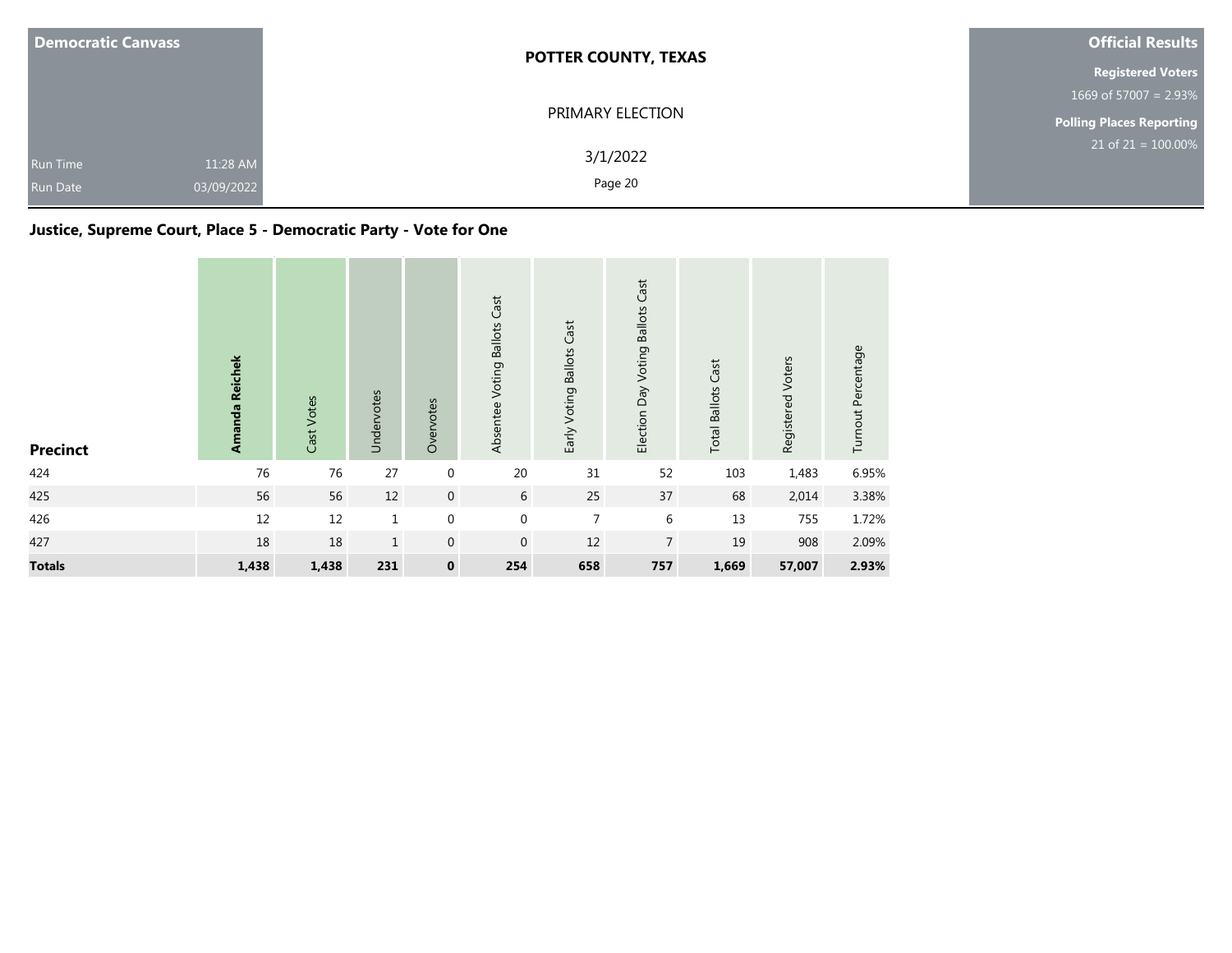| <b>Democratic Canvass</b>          |                        | <b>POTTER COUNTY, TEXAS</b> | <b>Official Results</b>         |  |  |
|------------------------------------|------------------------|-----------------------------|---------------------------------|--|--|
|                                    |                        |                             | <b>Registered Voters</b>        |  |  |
|                                    |                        |                             | 1669 of 57007 = 2.93%           |  |  |
|                                    |                        | PRIMARY ELECTION            | <b>Polling Places Reporting</b> |  |  |
| <b>Run Time</b><br><b>Run Date</b> | 11:28 AM<br>03/09/2022 | 3/1/2022<br>Page 21         | $21$ of $21 = 100.00\%$         |  |  |

## **Justice, Supreme Court, Place 9 - Democratic Party - Vote for One**

| <b>Precinct</b> | Julia Maldonado | Cast Votes | Undervotes       | Overvotes        | Absentee Voting Ballots Cast | Early Voting Ballots Cast | Election Day Voting Ballots Cast | <b>Total Ballots Cast</b> | Registered Voters | Turnout Percentage |
|-----------------|-----------------|------------|------------------|------------------|------------------------------|---------------------------|----------------------------------|---------------------------|-------------------|--------------------|
| 121             | 39              | 39         | $\,$ 6 $\,$      | $\boldsymbol{0}$ | 9                            | 20                        | 16                               | 45                        | 2,083             | 2.16%              |
| 122             | 58              | 58         | $\overline{3}$   | $\,0\,$          | $12\,$                       | 18                        | 31                               | 61                        | 2,862             | 2.13%              |
| 123             | 131             | 131        | 12               | $\boldsymbol{0}$ | $17\,$                       | 60                        | 66                               | 143                       | 3,486             | 4.10%              |
| 124             | 61              | 61         | $11\,$           | $\boldsymbol{0}$ | 13                           | 26                        | 33                               | $72\,$                    | 2,287             | 3.15%              |
| 125             | 138             | 138        | 15               | $\boldsymbol{0}$ | 23                           | 55                        | 75                               | 153                       | 3,498             | 4.37%              |
| 126             | 79              | 79         | 9                | $\boldsymbol{0}$ | $\boldsymbol{9}$             | 43                        | 36                               | 88                        | 2,682             | 3.28%              |
| 221             | 29              | 29         | 4                | 0                | $\boldsymbol{0}$             | $\overline{7}$            | 26                               | 33                        | 1,771             | 1.86%              |
| 222             | 11              | $11\,$     | $\overline{0}$   | $\mathbf 0$      | $\overline{c}$               | $\mathsf{3}$              | 6                                | $11\,$                    | 1,955             | 0.56%              |
| 223             | 62              | 62         | $\,1\,$          | $\boldsymbol{0}$ | $10\,$                       | 26                        | 27                               | 63                        | 2,054             | 3.07%              |
| 224             | $71\,$          | 71         | $\overline{7}$   | $\mathbf{0}$     | 6                            | 41                        | 31                               | 78                        | 2,915             | 2.68%              |
| 225             | 21              | 21         | 5                | $\boldsymbol{0}$ | 5                            | $10\,$                    | $11\,$                           | 26                        | 1,814             | 1.43%              |
| 321             | 40              | 40         | $5\overline{)}$  | $\boldsymbol{0}$ | $15\,$                       | $13\,$                    | $17\,$                           | 45                        | 2,864             | 1.57%              |
| 322             | $10\,$          | $10\,$     | $\mathbf 0$      | $\mathbf 0$      | $\overline{2}$               | $\mathbf 0$               | $\,8\,$                          | $10\,$                    | 199               | 5.03%              |
| 323             | $71\,$          | $71\,$     | $\mathsf{3}$     | $\boldsymbol{0}$ | 18                           | 24                        | 32                               | 74                        | 4,170             | 1.77%              |
| 324             | 126             | 126        | $17\,$           | 0                | 30                           | 70                        | 43                               | 143                       | 4,457             | 3.21%              |
| 325             | $72\,$          | 72         | $\overline{2}$   | $\mathbf 0$      | $10\,$                       | 40                        | 24                               | 74                        | 2,606             | 2.84%              |
| 326             | 34              | 34         | $\boldsymbol{9}$ | 0                | 4                            | 20                        | 19                               | 43                        | 3,019             | 1.42%              |
| 327             | 23              | 23         | $\boldsymbol{0}$ | $\boldsymbol{0}$ | 5                            | $11\,$                    | $\overline{7}$                   | 23                        | 1,382             | 1.66%              |
| 421             | 29              | 29         | 6                | $\boldsymbol{0}$ | 6                            | 13                        | 16                               | 35                        | 1,640             | 2.13%              |
| 422             | 195             | 195        | 51               | $\boldsymbol{0}$ | 32                           | 83                        | 131                              | 246                       | 4,103             | 6.00%              |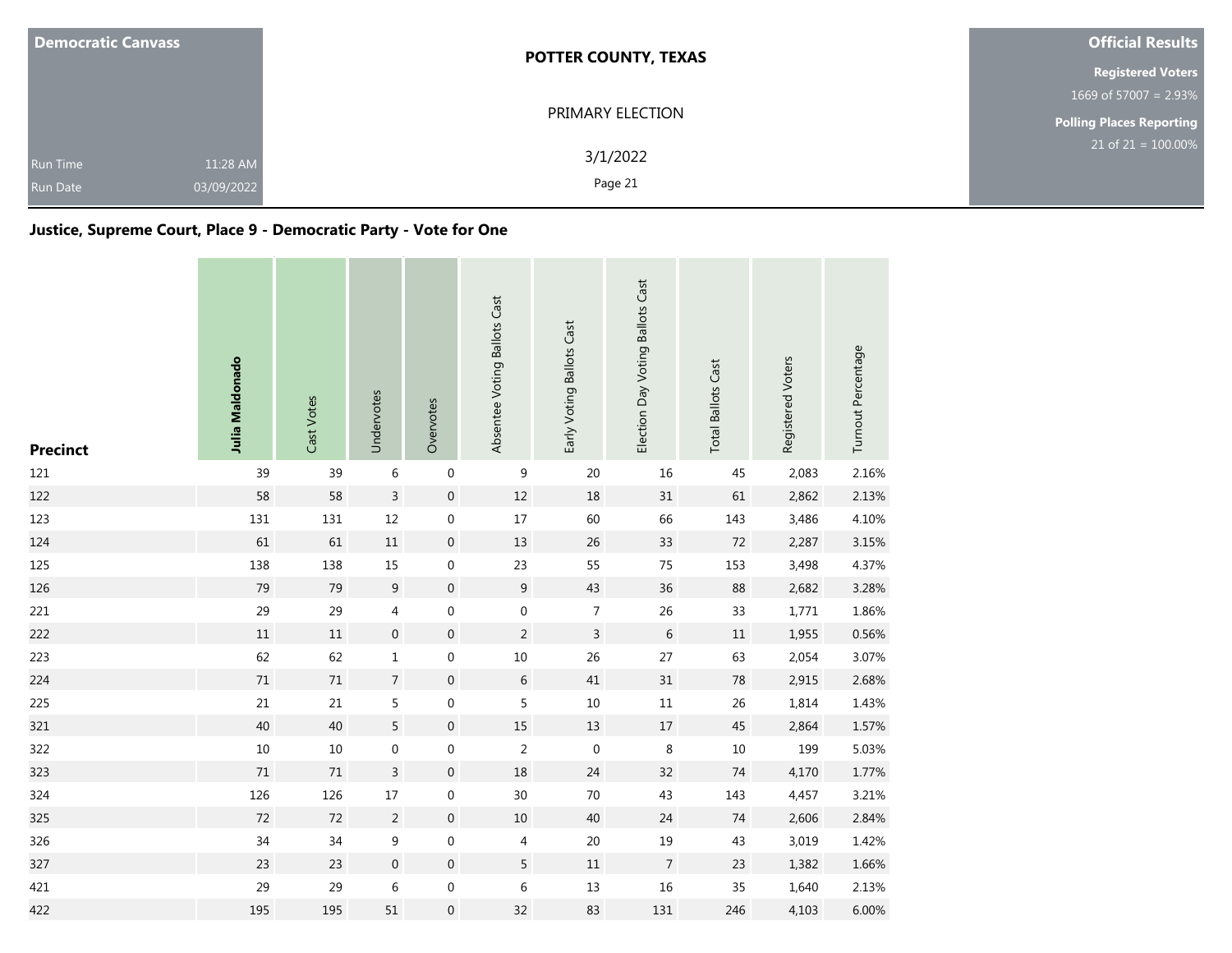| <b>Democratic Canvass</b>                                    | <b>POTTER COUNTY, TEXAS</b> | <b>Official Results</b>         |  |  |
|--------------------------------------------------------------|-----------------------------|---------------------------------|--|--|
|                                                              |                             | <b>Registered Voters</b>        |  |  |
|                                                              |                             | 1669 of 57007 = $2.93\%$        |  |  |
|                                                              | PRIMARY ELECTION            | <b>Polling Places Reporting</b> |  |  |
| 11:28 AM<br><b>Run Time</b><br>03/09/2022<br><b>Run Date</b> | 3/1/2022<br>Page 22         | $21$ of $21 = 100.00\%$         |  |  |

## **Justice, Supreme Court, Place 9 - Democratic Party - Vote for One**

| <b>Precinct</b> | Julia Maldonado | Cast Votes | Undervotes   | Overvotes        | Absentee Voting Ballots Cast | Early Voting Ballots Cast | Election Day Voting Ballots Cast | <b>Total Ballots Cast</b> | Registered Voters | Turnout Percentage |
|-----------------|-----------------|------------|--------------|------------------|------------------------------|---------------------------|----------------------------------|---------------------------|-------------------|--------------------|
| 424             | 75              | 75         | 28           | $\boldsymbol{0}$ | 20                           | 31                        | 52                               | 103                       | 1,483             | 6.95%              |
| 425             | 58              | 58         | 10           | $\boldsymbol{0}$ | 6                            | 25                        | 37                               | 68                        | 2,014             | 3.38%              |
| 426             | 12              | $12\,$     | $\mathbf{1}$ | $\boldsymbol{0}$ | $\mathbf 0$                  | $\overline{7}$            | 6                                | 13                        | 755               | 1.72%              |
| 427             | 18              | 18         | $\mathbf{1}$ | $\mathbf 0$      | $\mathbf 0$                  | 12                        | $\overline{7}$                   | 19                        | 908               | 2.09%              |
| <b>Totals</b>   | 1,463           | 1,463      | 206          | $\pmb{0}$        | 254                          | 658                       | 757                              | 1,669                     | 57,007            | 2.93%              |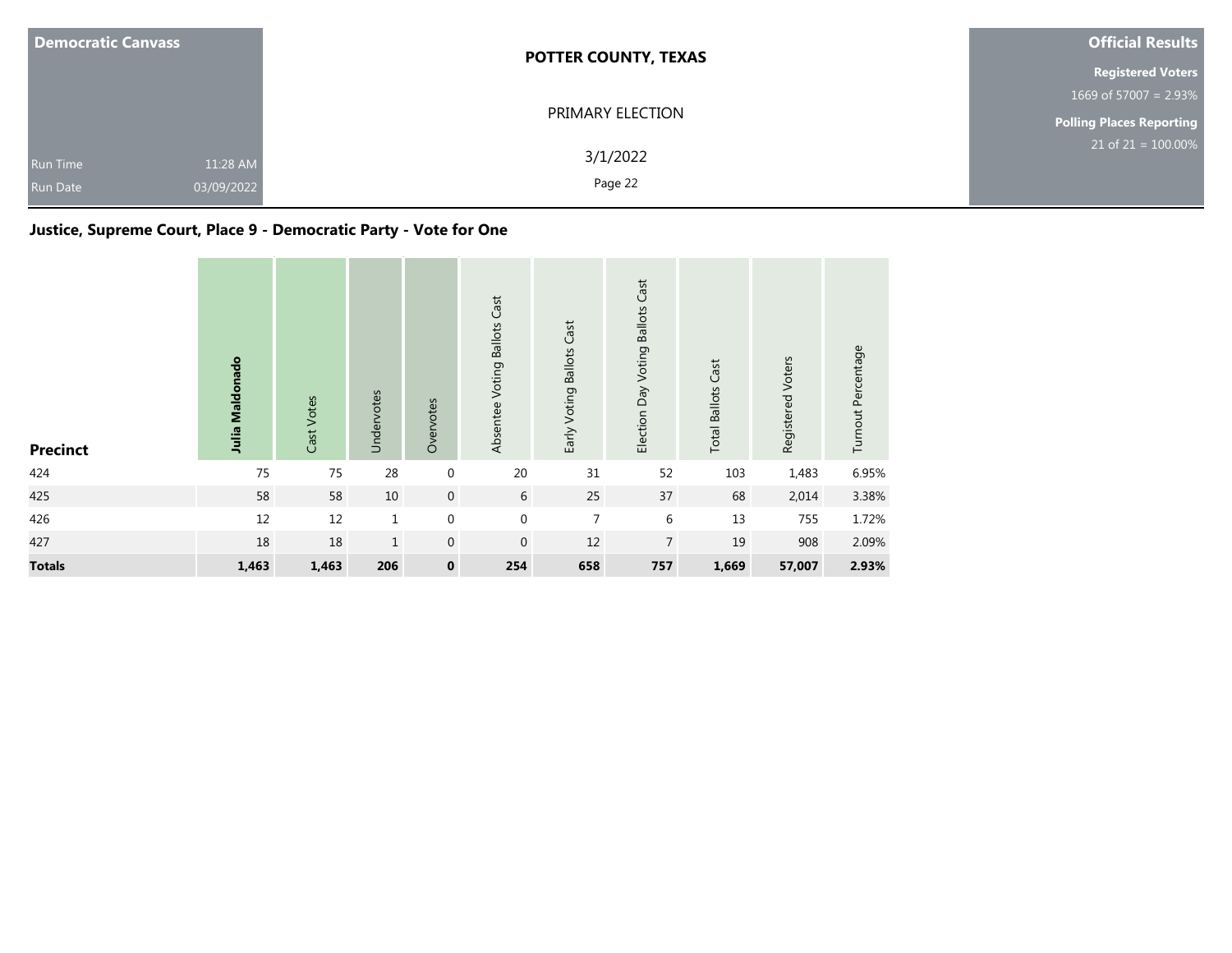| <b>Democratic Canvass</b>          |                        | <b>POTTER COUNTY, TEXAS</b> | <b>Official Results</b>  |  |
|------------------------------------|------------------------|-----------------------------|--------------------------|--|
|                                    |                        |                             | <b>Registered Voters</b> |  |
|                                    |                        |                             | 1669 of 57007 = $2.93\%$ |  |
|                                    |                        | PRIMARY ELECTION            | Polling Places Reporting |  |
| <b>Run Time</b><br><b>Run Date</b> | 11:28 AM<br>03/09/2022 | 3/1/2022<br>Page 23         | $21$ of $21 = 100.00\%$  |  |

## **Judge, Court of Criminal Appeals, Place 5 - Democratic Party - Vote for One**

| <b>Precinct</b> | Dana Huffman | Cast Votes | Undervotes       | Overvotes        | Absentee Voting Ballots Cast | Early Voting Ballots Cast | Election Day Voting Ballots Cast | <b>Total Ballots Cast</b> | Registered Voters | Turnout Percentage |
|-----------------|--------------|------------|------------------|------------------|------------------------------|---------------------------|----------------------------------|---------------------------|-------------------|--------------------|
| 121             | 40           | 40         | 5                | $\boldsymbol{0}$ | 9                            | 20                        | 16                               | 45                        | 2,083             | 2.16%              |
| 122             | 58           | 58         | 3                | $\boldsymbol{0}$ | $12\,$                       | 18                        | 31                               | 61                        | 2,862             | 2.13%              |
| 123             | 130          | 130        | 13               | $\boldsymbol{0}$ | $17\,$                       | 60                        | 66                               | 143                       | 3,486             | 4.10%              |
| 124             | 60           | 60         | $12\,$           | $\boldsymbol{0}$ | 13                           | 26                        | 33                               | 72                        | 2,287             | 3.15%              |
| 125             | 135          | 135        | 18               | $\boldsymbol{0}$ | 23                           | 55                        | 75                               | 153                       | 3,498             | 4.37%              |
| 126             | 78           | 78         | 10               | $\mathbf{0}$     | 9                            | 43                        | 36                               | 88                        | 2,682             | 3.28%              |
| 221             | 29           | 29         | $\overline{4}$   | 0                | $\boldsymbol{0}$             | $\boldsymbol{7}$          | 26                               | 33                        | 1,771             | 1.86%              |
| 222             | $11\,$       | $11\,$     | $\boldsymbol{0}$ | $\boldsymbol{0}$ | $\overline{2}$               | $\overline{3}$            | $\,$ 6 $\,$                      | $11\,$                    | 1,955             | 0.56%              |
| 223             | 58           | 58         | 5                | $\boldsymbol{0}$ | $10\,$                       | 26                        | 27                               | 63                        | 2,054             | 3.07%              |
| 224             | 69           | 69         | $9\,$            | $\boldsymbol{0}$ | 6                            | 41                        | 31                               | ${\bf 78}$                | 2,915             | 2.68%              |
| 225             | 22           | 22         | 4                | $\boldsymbol{0}$ | 5                            | $10\,$                    | $11\,$                           | 26                        | 1,814             | 1.43%              |
| 321             | 41           | $41\,$     | $\overline{4}$   | $\boldsymbol{0}$ | 15                           | 13                        | 17                               | $45\,$                    | 2,864             | 1.57%              |
| 322             | $10\,$       | 10         | $\mathbf 0$      | $\mathbf 0$      | $\overline{2}$               | $\mathbf 0$               | 8                                | 10                        | 199               | 5.03%              |
| 323             | 68           | 68         | 6                | $\boldsymbol{0}$ | 18                           | 24                        | 32                               | 74                        | 4,170             | 1.77%              |
| 324             | 128          | 128        | 15               | $\boldsymbol{0}$ | 30                           | $70\,$                    | 43                               | 143                       | 4,457             | 3.21%              |
| 325             | 72           | 72         | $\overline{2}$   | $\mathbf{0}$     | 10                           | 40                        | 24                               | 74                        | 2,606             | 2.84%              |
| 326             | 33           | 33         | $10\,$           | $\boldsymbol{0}$ | $\overline{4}$               | $20\,$                    | 19                               | 43                        | 3,019             | 1.42%              |
| 327             | 23           | 23         | $\boldsymbol{0}$ | $\mathbf 0$      | 5                            | 11                        | $\overline{7}$                   | 23                        | 1,382             | 1.66%              |
| 421             | 27           | 27         | $\,8\,$          | $\boldsymbol{0}$ | $\,$ 6 $\,$                  | 13                        | $16\,$                           | 35                        | 1,640             | 2.13%              |
| 422             | 197          | 197        | 49               | $\boldsymbol{0}$ | 32                           | 83                        | 131                              | 246                       | 4,103             | 6.00%              |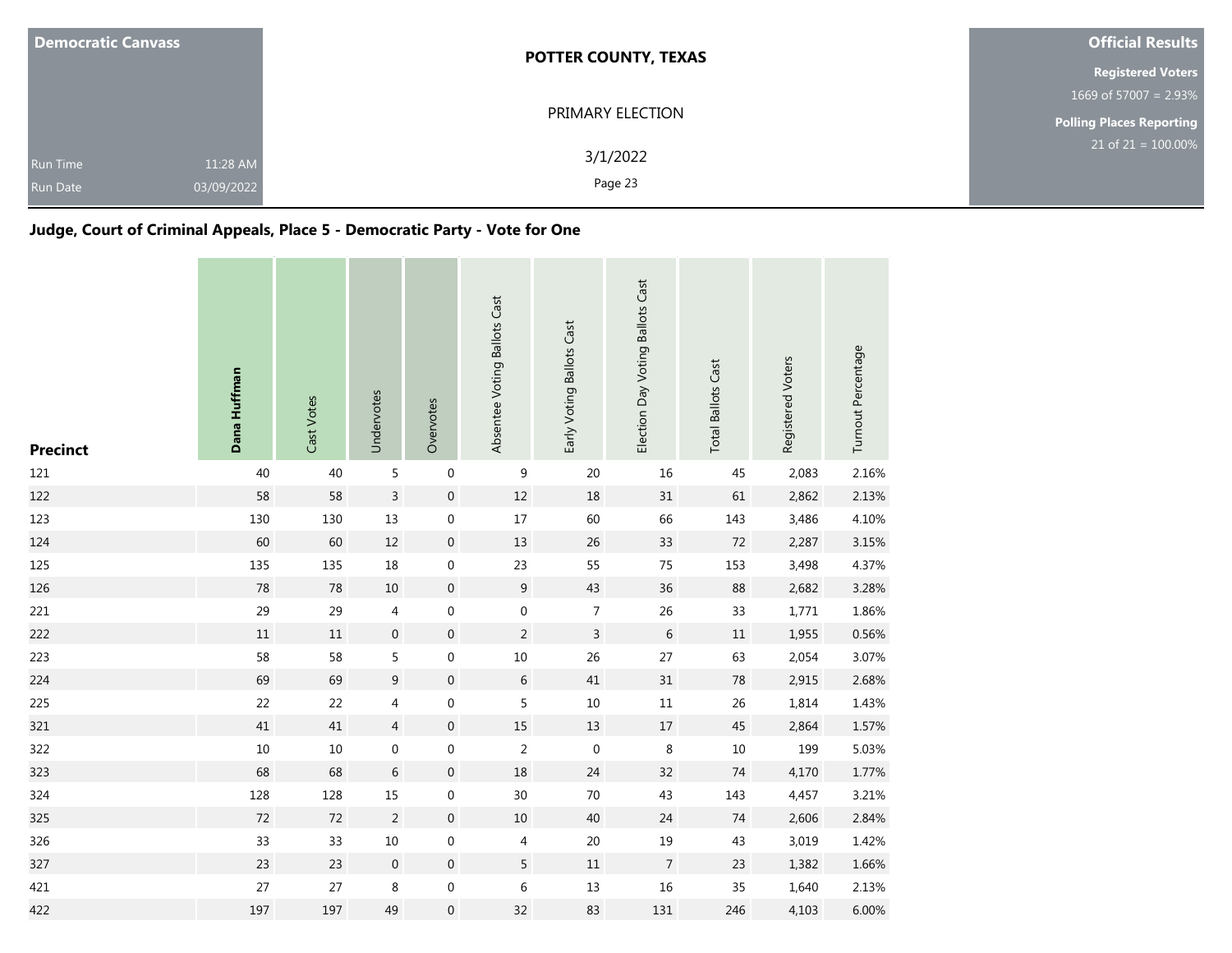| <b>Democratic Canvass</b>   |                        | <b>POTTER COUNTY, TEXAS</b> | <b>Official Results</b>         |  |  |
|-----------------------------|------------------------|-----------------------------|---------------------------------|--|--|
|                             |                        |                             | <b>Registered Voters</b>        |  |  |
|                             |                        |                             | 1669 of 57007 = $2.93\%$        |  |  |
|                             |                        | PRIMARY ELECTION            | <b>Polling Places Reporting</b> |  |  |
| Run Time<br><b>Run Date</b> | 11:28 AM<br>03/09/2022 | 3/1/2022<br>Page 24         | $21$ of 21 = 100.00%            |  |  |

# **Judge, Court of Criminal Appeals, Place 5 - Democratic Party - Vote for One**

| <b>Precinct</b> | Dana Huffman | Cast Votes | Undervotes     | Overvotes        | Absentee Voting Ballots Cast | Early Voting Ballots Cast | Election Day Voting Ballots Cast | <b>Total Ballots Cast</b> | Registered Voters | Turnout Percentage |
|-----------------|--------------|------------|----------------|------------------|------------------------------|---------------------------|----------------------------------|---------------------------|-------------------|--------------------|
| 424             | 77           | 77         | 26             | $\boldsymbol{0}$ | 20                           | 31                        | 52                               | 103                       | 1,483             | 6.95%              |
| 425             | 60           | 60         | 8              | $\boldsymbol{0}$ | 6                            | 25                        | 37                               | 68                        | 2,014             | 3.38%              |
| 426             | 12           | $12\,$     | $1\,$          | $\mathbf 0$      | $\mathbf 0$                  | $\overline{7}$            | $6\,$                            | 13                        | 755               | 1.72%              |
| 427             | 17           | 17         | $\overline{2}$ | $\mathbf 0$      | $\mathbf 0$                  | 12                        | $\overline{7}$                   | 19                        | 908               | 2.09%              |
| <b>Totals</b>   | 1,455        | 1,455      | 214            | $\pmb{0}$        | 254                          | 658                       | 757                              | 1,669                     | 57,007            | 2.93%              |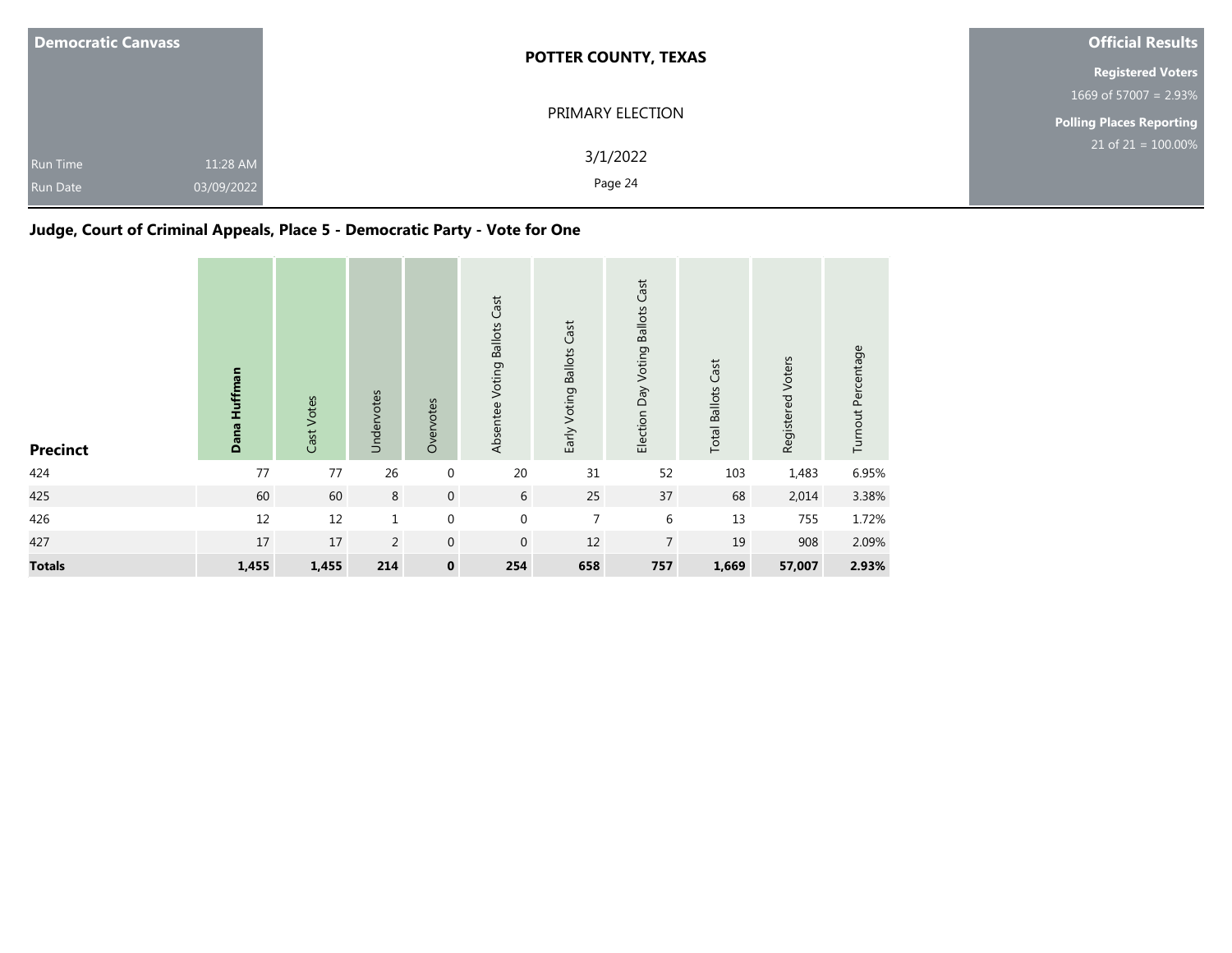| <b>Democratic Canvass</b>                                    | <b>POTTER COUNTY, TEXAS</b> | <b>Official Results</b>  |  |
|--------------------------------------------------------------|-----------------------------|--------------------------|--|
|                                                              |                             | <b>Registered Voters</b> |  |
|                                                              |                             | 1669 of 57007 = $2.93\%$ |  |
|                                                              | PRIMARY ELECTION            | Polling Places Reporting |  |
| 11:28 AM<br><b>Run Time</b><br>03/09/2022<br><b>Run Date</b> | 3/1/2022<br>Page 25         | $21$ of $21 = 100.00\%$  |  |

## **Judge, Court of Criminal Appeals, Place 6 - Democratic Party - Vote for One**

| <b>Precinct</b> | Robert Johnson | Cast Votes | Undervotes       | Overvotes        | Absentee Voting Ballots Cast | Early Voting Ballots Cast | Election Day Voting Ballots Cast | <b>Total Ballots Cast</b> | Registered Voters | Turnout Percentage |
|-----------------|----------------|------------|------------------|------------------|------------------------------|---------------------------|----------------------------------|---------------------------|-------------------|--------------------|
| 121             | 37             | 37         | $\,8\,$          | $\boldsymbol{0}$ | 9                            | 20                        | 16                               | 45                        | 2,083             | 2.16%              |
| 122             | 56             | 56         | $\overline{5}$   | $\boldsymbol{0}$ | $12\,$                       | 18                        | 31                               | 61                        | 2,862             | 2.13%              |
| 123             | 130            | 130        | 13               | $\boldsymbol{0}$ | $17\,$                       | 60                        | 66                               | 143                       | 3,486             | 4.10%              |
| 124             | 59             | 59         | 13               | $\boldsymbol{0}$ | 13                           | 26                        | 33                               | 72                        | 2,287             | 3.15%              |
| 125             | 133            | 133        | $20\,$           | $\boldsymbol{0}$ | 23                           | 55                        | 75                               | 153                       | 3,498             | 4.37%              |
| 126             | 78             | 78         | 10               | $\mathbf{0}$     | 9                            | 43                        | 36                               | 88                        | 2,682             | 3.28%              |
| 221             | $27\,$         | 27         | 6                | 0                | $\boldsymbol{0}$             | $\boldsymbol{7}$          | 26                               | 33                        | 1,771             | 1.86%              |
| 222             | $11\,$         | $11\,$     | $\boldsymbol{0}$ | $\boldsymbol{0}$ | $\overline{2}$               | $\overline{3}$            | $\,$ 6 $\,$                      | $11\,$                    | 1,955             | 0.56%              |
| 223             | 56             | 56         | $\overline{7}$   | $\boldsymbol{0}$ | $10\,$                       | 26                        | 27                               | 63                        | 2,054             | 3.07%              |
| 224             | 67             | 67         | $11\,$           | $\boldsymbol{0}$ | 6                            | 41                        | 31                               | ${\bf 78}$                | 2,915             | 2.68%              |
| 225             | 20             | $20\,$     | 6                | $\boldsymbol{0}$ | 5                            | $10\,$                    | $11\,$                           | 26                        | 1,814             | 1.43%              |
| 321             | 41             | $41\,$     | $\overline{4}$   | $\boldsymbol{0}$ | 15                           | 13                        | 17                               | $45\,$                    | 2,864             | 1.57%              |
| 322             | $10\,$         | 10         | $\mathbf 0$      | $\mathbf 0$      | $\overline{2}$               | $\mathbf 0$               | 8                                | 10                        | 199               | 5.03%              |
| 323             | 68             | 68         | 6                | $\boldsymbol{0}$ | 18                           | 24                        | 32                               | 74                        | 4,170             | 1.77%              |
| 324             | 126            | 126        | $17\,$           | $\boldsymbol{0}$ | 30                           | $70\,$                    | 43                               | 143                       | 4,457             | 3.21%              |
| 325             | 71             | 71         | 3                | $\mathbf{0}$     | 10                           | 40                        | 24                               | 74                        | 2,606             | 2.84%              |
| 326             | 32             | 32         | $11\,$           | $\boldsymbol{0}$ | $\overline{4}$               | $20\,$                    | 19                               | 43                        | 3,019             | 1.42%              |
| 327             | 23             | 23         | $\mathbf 0$      | $\mathbf 0$      | 5                            | 11                        | $\overline{7}$                   | 23                        | 1,382             | 1.66%              |
| 421             | 25             | 25         | $10\,$           | $\boldsymbol{0}$ | 6                            | 13                        | $16\,$                           | 35                        | 1,640             | 2.13%              |
| 422             | 199            | 199        | 47               | $\boldsymbol{0}$ | 32                           | 83                        | 131                              | 246                       | 4,103             | 6.00%              |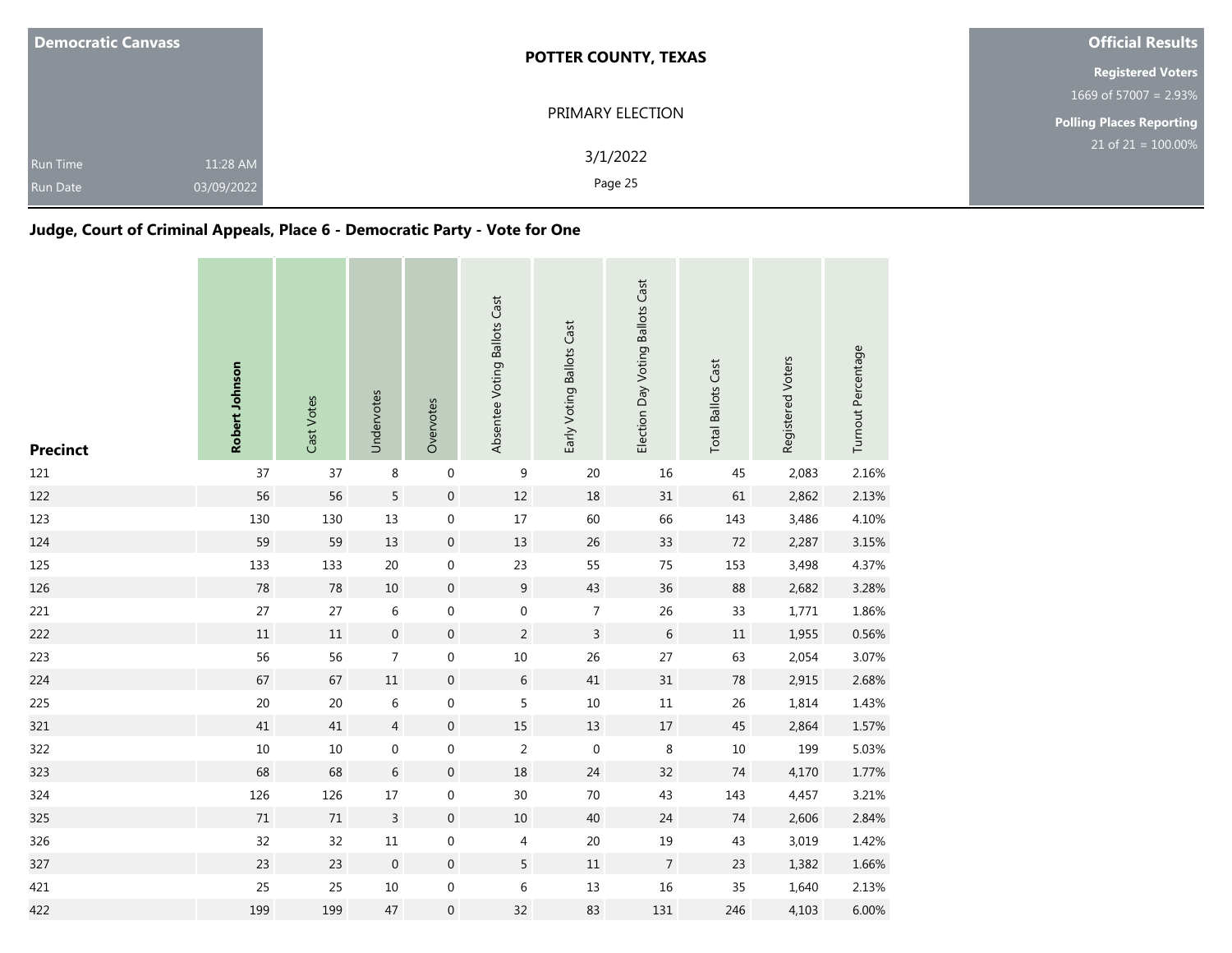| <b>Democratic Canvass</b>   |                        | <b>POTTER COUNTY, TEXAS</b> | <b>Official Results</b>         |  |  |
|-----------------------------|------------------------|-----------------------------|---------------------------------|--|--|
|                             |                        |                             | <b>Registered Voters</b>        |  |  |
|                             |                        |                             | 1669 of 57007 = $2.93\%$        |  |  |
|                             |                        | PRIMARY ELECTION            | <b>Polling Places Reporting</b> |  |  |
| Run Time<br><b>Run Date</b> | 11:28 AM<br>03/09/2022 | 3/1/2022<br>Page 26         | $21$ of 21 = 100.00%            |  |  |

# **Judge, Court of Criminal Appeals, Place 6 - Democratic Party - Vote for One**

| <b>Precinct</b> | Robert Johnson | Cast Votes | Undervotes     | Overvotes        | Absentee Voting Ballots Cast | Early Voting Ballots Cast | Election Day Voting Ballots Cast | <b>Total Ballots Cast</b> | Registered Voters | Turnout Percentage |
|-----------------|----------------|------------|----------------|------------------|------------------------------|---------------------------|----------------------------------|---------------------------|-------------------|--------------------|
| 424             | 77             | 77         | 26             | $\boldsymbol{0}$ | $20\,$                       | 31                        | 52                               | 103                       | 1,483             | 6.95%              |
| 425             | 57             | 57         | $11\,$         | $\boldsymbol{0}$ | 6                            | 25                        | 37                               | 68                        | 2,014             | 3.38%              |
| 426             | 12             | 12         | $\mathbf{1}$   | $\mathbf 0$      | $\mathbf 0$                  | $\overline{7}$            | $\,6\,$                          | 13                        | 755               | 1.72%              |
| 427             | 17             | 17         | $\overline{2}$ | $\mathbf{0}$     | $\mathbf{0}$                 | 12                        | $\overline{7}$                   | 19                        | 908               | 2.09%              |
| <b>Totals</b>   | 1,432          | 1,432      | 237            | $\pmb{0}$        | 254                          | 658                       | 757                              | 1,669                     | 57,007            | 2.93%              |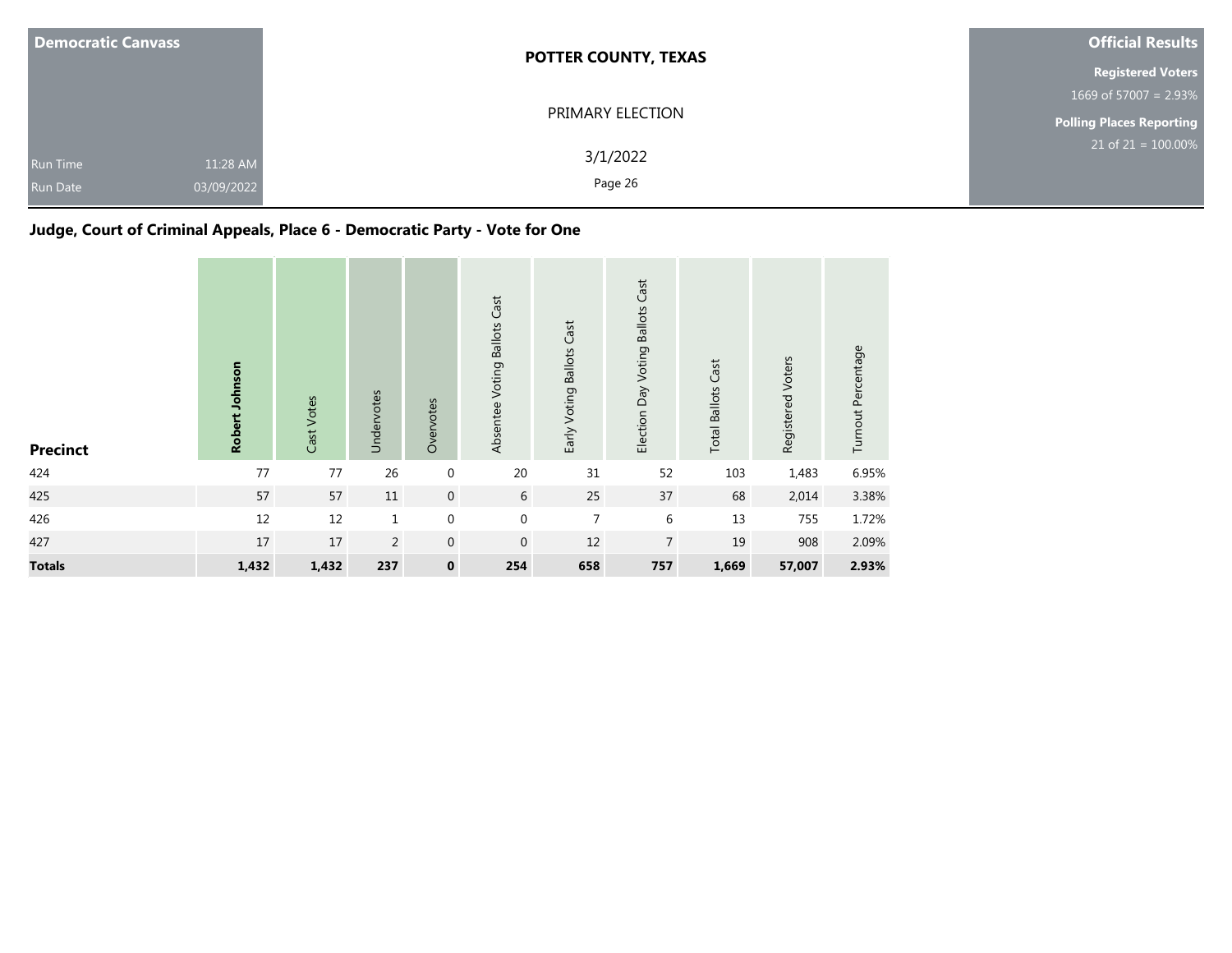| <b>Democratic Canvass</b>          |                        | <b>POTTER COUNTY, TEXAS</b> | <b>Official Results</b>         |  |  |
|------------------------------------|------------------------|-----------------------------|---------------------------------|--|--|
|                                    |                        |                             | <b>Registered Voters</b>        |  |  |
|                                    |                        |                             | 1669 of 57007 = 2.93%           |  |  |
|                                    |                        | PRIMARY ELECTION            | <b>Polling Places Reporting</b> |  |  |
| <b>Run Time</b><br><b>Run Date</b> | 11:28 AM<br>03/09/2022 | 3/1/2022<br>Page 27         | $21$ of $21 = 100.00\%$         |  |  |

## **County Commissioner, Precinct No. 2 - Democratic Party - Vote for One**

| <b>Precinct</b> | Robert Ruiz | Cast Votes | Undervotes   | Overvotes          | Absentee Voting Ballots Cast | Early Voting Ballots Cast | Election Day Voting Ballots Cast | <b>Total Ballots Cast</b> | Registered Voters | Turnout Percentage |
|-----------------|-------------|------------|--------------|--------------------|------------------------------|---------------------------|----------------------------------|---------------------------|-------------------|--------------------|
| 221             | 29          | 29         | 4            | $\mathbf 0$        | $\mathbf 0$                  | 7                         | 26                               | 33                        | 1,771             | 1.86%              |
| 222             | $10\,$      | $10\,$     | $\mathbf{1}$ | $\boldsymbol{0}$   | $\overline{2}$               | $\overline{3}$            | $\sqrt{6}$                       | 11                        | 1,955             | 0.56%              |
| 223             | 62          | 62         | $\mathbf 1$  | $\boldsymbol{0}$   | 10                           | 26                        | 27                               | 63                        | 2,054             | 3.07%              |
| 224             | 71          | 71         | $7^{\circ}$  | $\boldsymbol{0}$   | 6                            | 41                        | 31                               | 78                        | 2,915             | 2.68%              |
| 225             | 23          | 23         | 3            | $\boldsymbol{0}$   | 5                            | 10                        | 11                               | 26                        | 1,814             | 1.43%              |
| <b>Totals</b>   | 195         | 195        | 16           | $\pmb{\mathsf{o}}$ | 23                           | 87                        | 101                              | 211                       | 10,509            | 2.01%              |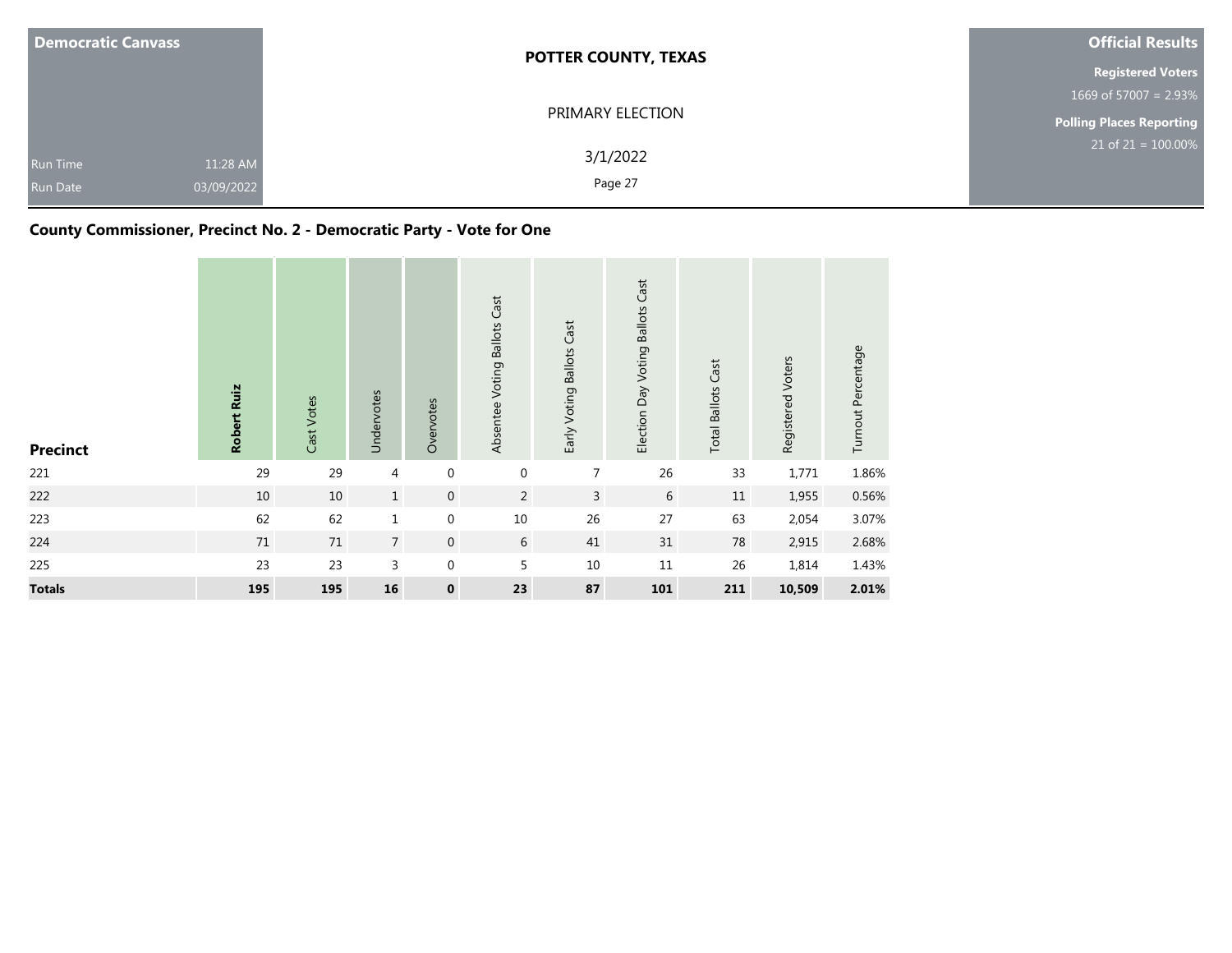| <b>Democratic Canvass</b> |            | <b>POTTER COUNTY, TEXAS</b> | <b>Official Results</b>         |  |  |
|---------------------------|------------|-----------------------------|---------------------------------|--|--|
|                           |            |                             | <b>Registered Voters</b>        |  |  |
|                           |            |                             | 1669 of 57007 = $2.93\%$        |  |  |
|                           |            | PRIMARY ELECTION            | <b>Polling Places Reporting</b> |  |  |
| <b>Run Time</b>           | 11:28 AM   | 3/1/2022                    | $21$ of $21 = 100.00\%$         |  |  |
| <b>Run Date</b>           | 03/09/2022 | Page 28                     |                                 |  |  |

## **County Commissioner, Precinct No. 4 - Democratic Party - Vote for One**

| <b>Precinct</b> | <b>Gassaway</b><br>Timothy | ທ່<br>Warren Coble, | Melodie Graves | Cast Votes | Undervotes       | Overvotes        | Absentee Voting Ballots Cast | Early Voting Ballots Cast | Election Day Voting Ballots Cast | <b>Total Ballots Cast</b> | Registered Voters | Turnout Percentage |
|-----------------|----------------------------|---------------------|----------------|------------|------------------|------------------|------------------------------|---------------------------|----------------------------------|---------------------------|-------------------|--------------------|
| 421             | $10\,$                     | $\overline{7}$      | 14             | $31\,$     | 4                | $\mathbf 0$      | 6                            | 13                        | 16                               | 35                        | 1,640             | 2.13%              |
| 422             | 67                         | 102                 | 74             | 243        | $\overline{3}$   | $\mathbf 0$      | 32                           | 83                        | 131                              | 246                       | 4,103             | 6.00%              |
| 424             | 20                         | 43                  | 35             | 98         | 5                | $\mathbf 0$      | 20                           | 31                        | 52                               | 103                       | 1,483             | 6.95%              |
| 425             | 16                         | 21                  | 28             | 65         | $\overline{3}$   | $\boldsymbol{0}$ | 6                            | 25                        | 37                               | 68                        | 2,014             | 3.38%              |
| 426             | 5                          | $\overline{2}$      | 6              | 13         | $\boldsymbol{0}$ | $\boldsymbol{0}$ | $\mathbf 0$                  | $\overline{7}$            | $\,6\,$                          | 13                        | 755               | 1.72%              |
| 427             | $\overline{3}$             | $\overline{4}$      | 10             | $17$       | $\overline{2}$   | $\mathbf 0$      | $\overline{0}$               | 12                        | $\overline{7}$                   | 19                        | 908               | 2.09%              |
| <b>Totals</b>   | 121                        | 179                 | 167            | 467        | ${\bf 17}$       | $\mathbf 0$      | 64                           | 171                       | 249                              | 484                       | 10,903            | 4.44%              |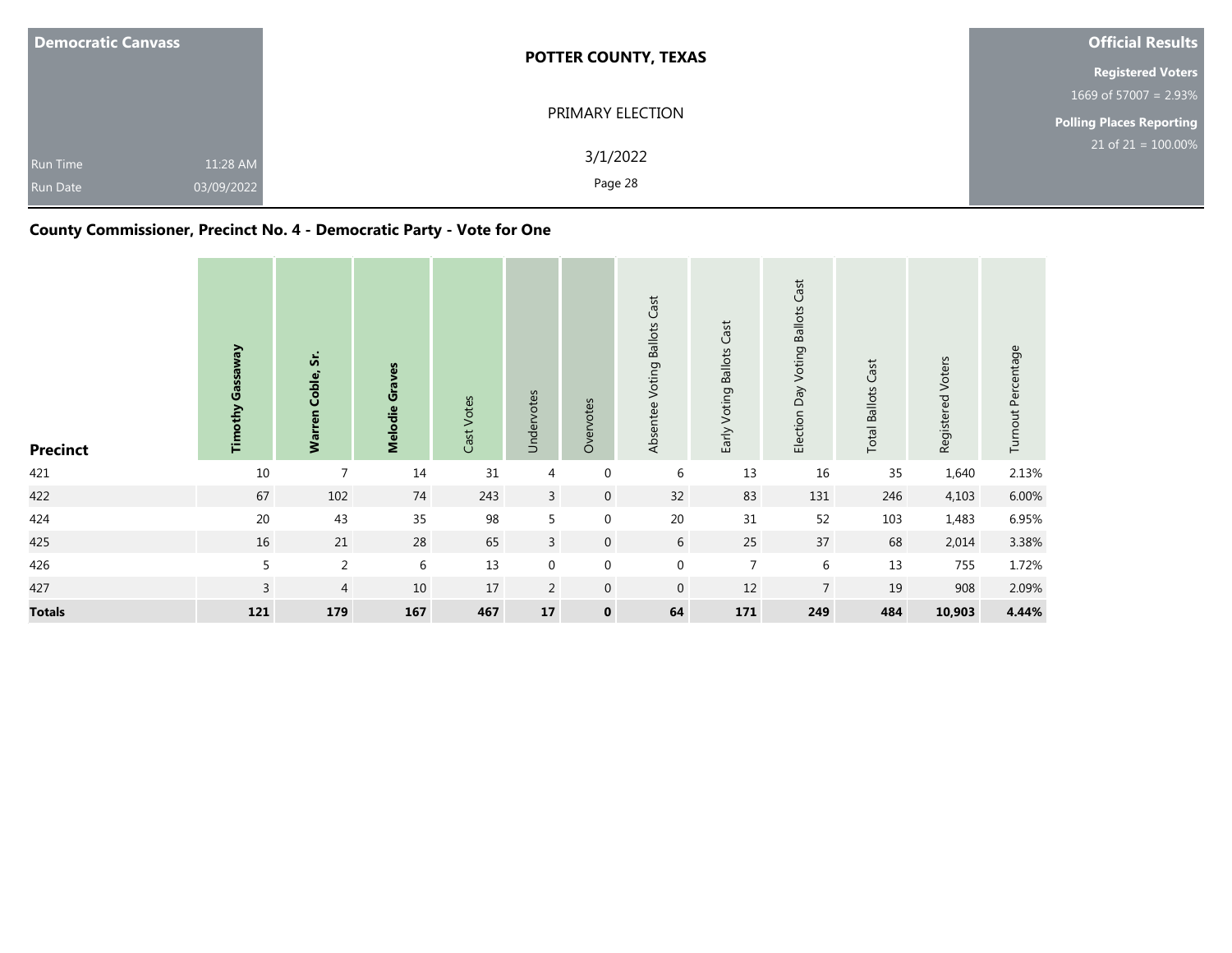| <b>Democratic Canvass</b>                                    | <b>POTTER COUNTY, TEXAS</b> | <b>Official Results</b>            |  |  |
|--------------------------------------------------------------|-----------------------------|------------------------------------|--|--|
|                                                              |                             | <b>Registered Voters</b>           |  |  |
|                                                              |                             | $1669$ of 57007 = 2.93%            |  |  |
|                                                              | PRIMARY ELECTION            | <b>Polling Places Reporting</b>    |  |  |
| 11:28 AM<br><b>Run Time</b><br>03/09/2022<br><b>Run Date</b> | 3/1/2022<br>Page 29         | $21$ of 21 = $\overline{100.00\%}$ |  |  |

## **Justice of the Peace, Precinct No. 2 - Democratic Party - Vote for One**

| <b>Precinct</b> | David DeLeon | Cast Votes | Undervotes   | Overvotes          | Absentee Voting Ballots Cast | Early Voting Ballots Cast | Election Day Voting Ballots Cast | <b>Total Ballots Cast</b> | Registered Voters | Turnout Percentage |
|-----------------|--------------|------------|--------------|--------------------|------------------------------|---------------------------|----------------------------------|---------------------------|-------------------|--------------------|
| 221             | 30           | 30         | 3            | $\mathbf 0$        | 0                            | $\overline{7}$            | 26                               | 33                        | 1,771             | 1.86%              |
| 222             | $10\,$       | 10         | $\mathbf{1}$ | $\boldsymbol{0}$   | 2                            | $\overline{3}$            | $6\,$                            | $11\,$                    | 1,955             | 0.56%              |
| 223             | 60           | 60         | 3            | $\boldsymbol{0}$   | 10                           | 26                        | 27                               | 63                        | 2,054             | 3.07%              |
| 224             | 72           | 72         | 6            | $\boldsymbol{0}$   | 6                            | 41                        | 31                               | 78                        | 2,915             | 2.68%              |
| 225             | 23           | 23         | 3            | $\boldsymbol{0}$   | 5                            | 10                        | 11                               | 26                        | 1,814             | 1.43%              |
| <b>Totals</b>   | 195          | 195        | ${\bf 16}$   | $\pmb{\mathsf{o}}$ | 23                           | 87                        | 101                              | 211                       | 10,509            | 2.01%              |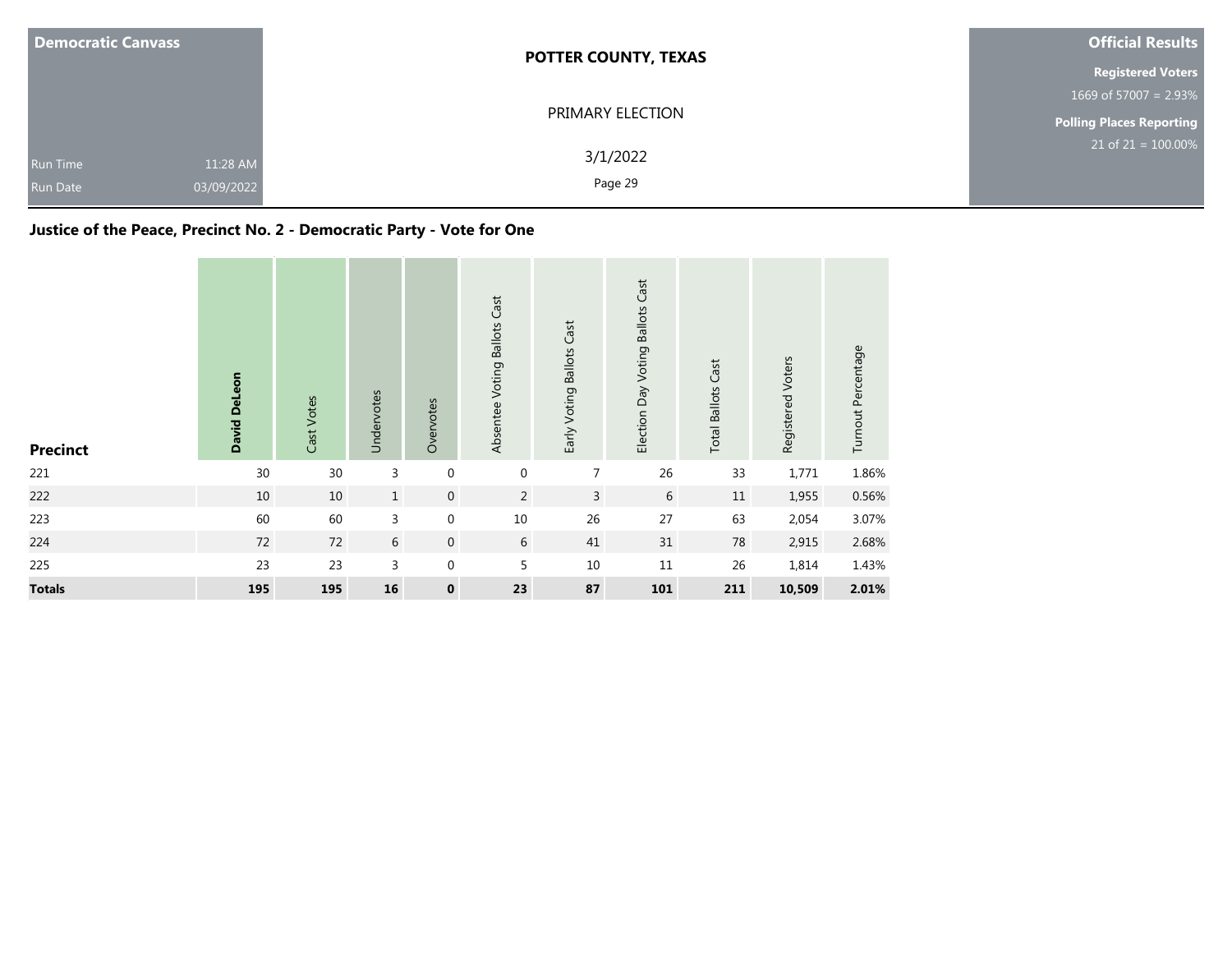| <b>Democratic Canvass</b>                                    | <b>POTTER COUNTY, TEXAS</b> | <b>Official Results</b>  |
|--------------------------------------------------------------|-----------------------------|--------------------------|
|                                                              |                             | <b>Registered Voters</b> |
|                                                              |                             | 1669 of 57007 = $2.93\%$ |
|                                                              | PRIMARY ELECTION            | Polling Places Reporting |
| 11:28 AM<br><b>Run Time</b><br>03/09/2022<br><b>Run Date</b> | 3/1/2022<br>Page 30         | $21$ of $21 = 100.00\%$  |

## **Justice of the Peace, Precinct No. 4 - Democratic Party - Vote for One**

| <b>Precinct</b> | Jones<br>Thomas L. | Cast Votes | Undervotes     | Overvotes        | Absentee Voting Ballots Cast | Early Voting Ballots Cast | Election Day Voting Ballots Cast | <b>Total Ballots Cast</b> | Registered Voters | Turnout Percentage |
|-----------------|--------------------|------------|----------------|------------------|------------------------------|---------------------------|----------------------------------|---------------------------|-------------------|--------------------|
| 421             | 28                 | 28         | $\overline{7}$ | $\boldsymbol{0}$ | 6                            | 13                        | 16                               | 35                        | 1,640             | 2.13%              |
| 422             | 233                | 233        | 13             | $\mathbf 0$      | 32                           | 83                        | 131                              | 246                       | 4,103             | 6.00%              |
| 424             | 93                 | 93         | $10\,$         | $\boldsymbol{0}$ | 20                           | 31                        | 52                               | 103                       | 1,483             | 6.95%              |
| 425             | 60                 | 60         | 8              | $\boldsymbol{0}$ | 6                            | 25                        | 37                               | 68                        | 2,014             | 3.38%              |
| 426             | 13                 | $13\,$     | 0              | $\boldsymbol{0}$ | $\boldsymbol{0}$             | $\overline{7}$            | 6                                | 13                        | 755               | 1.72%              |
| 427             | $16\,$             | 16         | $\mathsf{3}$   | $\boldsymbol{0}$ | $\mathbf{0}$                 | 12                        | $\overline{7}$                   | 19                        | 908               | 2.09%              |
| <b>Totals</b>   | 443                | 443        | 41             | $\pmb{0}$        | 64                           | 171                       | 249                              | 484                       | 10,903            | 4.44%              |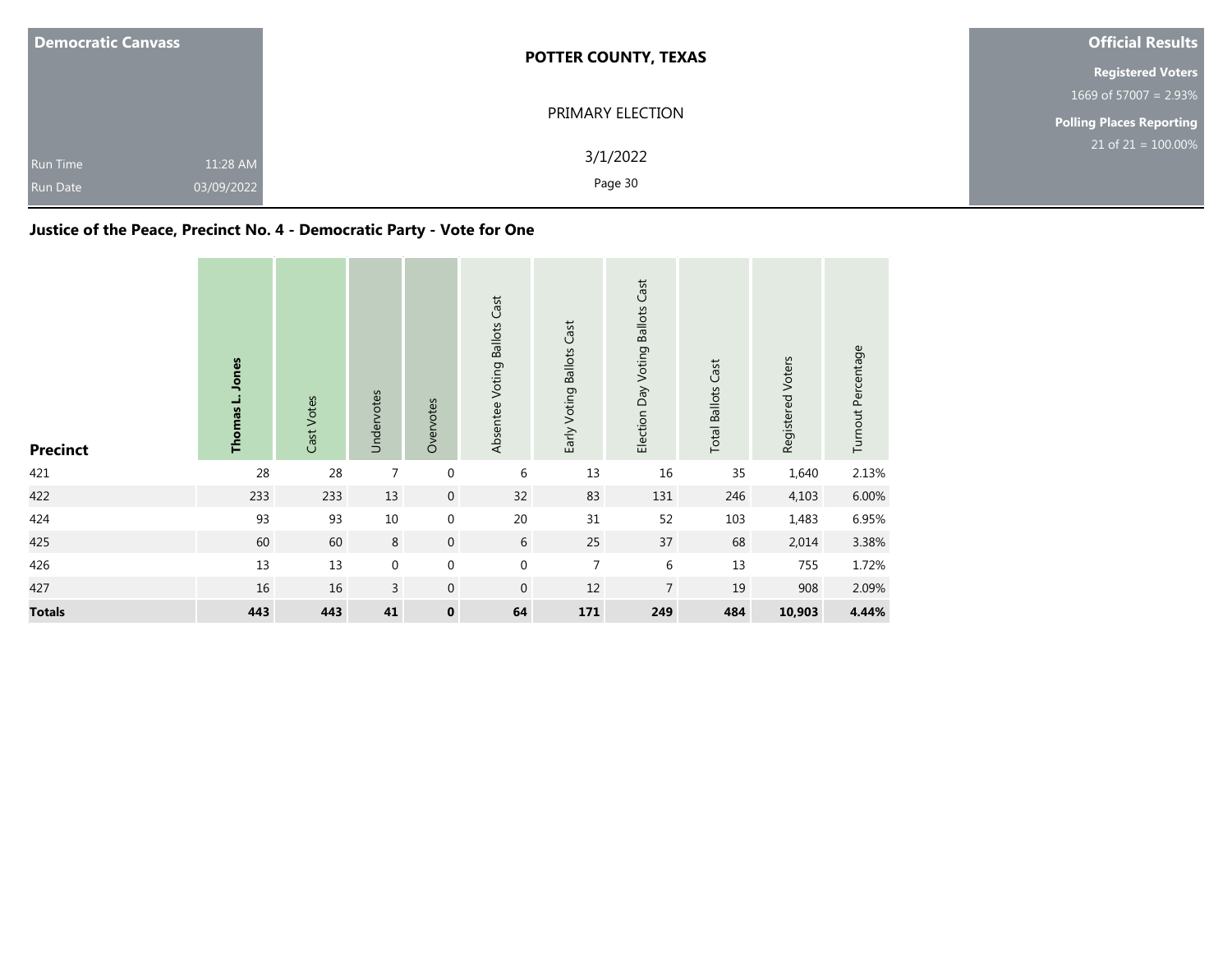| <b>Democratic Canvass</b>          |                        | <b>POTTER COUNTY, TEXAS</b> | <b>Official Results</b>  |
|------------------------------------|------------------------|-----------------------------|--------------------------|
|                                    |                        |                             | <b>Registered Voters</b> |
|                                    |                        |                             | 1669 of 57007 = $2.93\%$ |
|                                    |                        | PRIMARY ELECTION            | Polling Places Reporting |
| <b>Run Time</b><br><b>Run Date</b> | 11:28 AM<br>03/09/2022 | 3/1/2022<br>Page 31         | $21$ of 21 = 100.00%     |

## **County Chairman - Democratic Party - Vote for One**

| <b>Precinct</b> | David Martinez | Cast Votes | Undervotes       | Overvotes        | Absentee Voting Ballots Cast | Early Voting Ballots Cast | Election Day Voting Ballots Cast | <b>Total Ballots Cast</b> | Registered Voters | Turnout Percentage |
|-----------------|----------------|------------|------------------|------------------|------------------------------|---------------------------|----------------------------------|---------------------------|-------------------|--------------------|
| 121             | 39             | 39         | $\,6\,$          | $\,0\,$          | 9                            | 20                        | 16                               | 45                        | 2,083             | 2.16%              |
| 122             | 56             | 56         | 5                | $\boldsymbol{0}$ | $12\,$                       | 18                        | 31                               | 61                        | 2,862             | 2.13%              |
| 123             | 135            | 135        | $\,8\,$          | $\,0\,$          | $17\,$                       | 60                        | 66                               | 143                       | 3,486             | 4.10%              |
| 124             | 61             | 61         | $11\,$           | $\mathbf 0$      | 13                           | 26                        | 33                               | 72                        | 2,287             | 3.15%              |
| 125             | 138            | 138        | 15               | $\mathbf 0$      | 23                           | 55                        | 75                               | 153                       | 3,498             | 4.37%              |
| 126             | 79             | 79         | $9\,$            | $\mathbf 0$      | $9\,$                        | 43                        | 36                               | 88                        | 2,682             | 3.28%              |
| 221             | 31             | 31         | $\overline{2}$   | $\boldsymbol{0}$ | $\boldsymbol{0}$             | $\overline{7}$            | 26                               | 33                        | 1,771             | 1.86%              |
| 222             | $10\,$         | $10$       | $\,1$            | $\mathbf 0$      | $\overline{c}$               | $\overline{3}$            | $\,6\,$                          | $11\,$                    | 1,955             | 0.56%              |
| 223             | 61             | 61         | $\overline{2}$   | $\boldsymbol{0}$ | $10\,$                       | 26                        | 27                               | 63                        | 2,054             | 3.07%              |
| 224             | $71\,$         | $71\,$     | $\boldsymbol{7}$ | $\mathbf 0$      | $\boldsymbol{6}$             | 41                        | 31                               | $78\,$                    | 2,915             | 2.68%              |
| 225             | 23             | 23         | $\mathsf 3$      | $\,0\,$          | 5                            | $10\,$                    | $11\,$                           | 26                        | 1,814             | 1.43%              |
| 321             | 42             | 42         | $\overline{3}$   | $\boldsymbol{0}$ | $15\,$                       | $13\,$                    | 17                               | $45\,$                    | 2,864             | 1.57%              |
| 322             | $10\,$         | $10\,$     | $\boldsymbol{0}$ | $\boldsymbol{0}$ | $\sqrt{2}$                   | $\mathbf 0$               | $\,8\,$                          | $10\,$                    | 199               | 5.03%              |
| 323             | $70\,$         | 70         | $\overline{4}$   | $\mathbf 0$      | 18                           | 24                        | 32                               | $74\,$                    | 4,170             | 1.77%              |
| 324             | 128            | 128        | 15               | $\mathbf 0$      | 30                           | 70                        | 43                               | 143                       | 4,457             | 3.21%              |
| 325             | $72\,$         | 72         | $\overline{2}$   | $\mathbf 0$      | $10\,$                       | 40                        | 24                               | $74\,$                    | 2,606             | 2.84%              |
| 326             | 33             | 33         | $10\,$           | $\boldsymbol{0}$ | 4                            | $20\,$                    | 19                               | 43                        | 3,019             | 1.42%              |
| 327             | 22             | 22         | $\,1\,$          | $\,0\,$          | 5                            | $11\,$                    | $\overline{7}$                   | 23                        | 1,382             | 1.66%              |
| 421             | 32             | 32         | 3                | $\boldsymbol{0}$ | $\,$ 6 $\,$                  | $13\,$                    | 16                               | 35                        | 1,640             | 2.13%              |
| 422             | 208            | 208        | 38               | $\boldsymbol{0}$ | 32                           | 83                        | 131                              | 246                       | 4,103             | 6.00%              |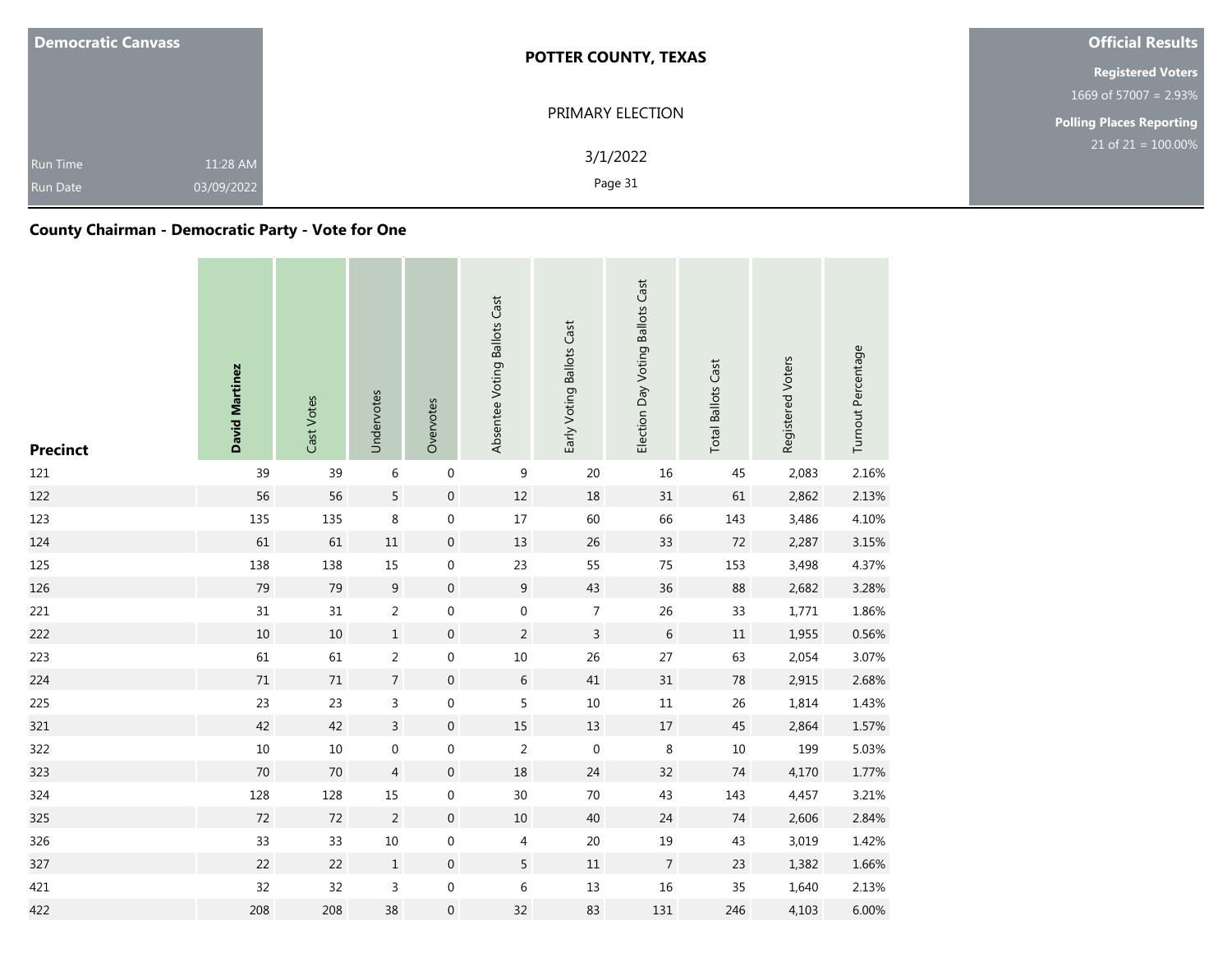| <b>Democratic Canvass</b>          |                        | <b>POTTER COUNTY, TEXAS</b> | <b>Official Results</b>  |
|------------------------------------|------------------------|-----------------------------|--------------------------|
|                                    |                        |                             | <b>Registered Voters</b> |
|                                    |                        |                             | 1669 of 57007 = $2.93\%$ |
|                                    |                        | PRIMARY ELECTION            | Polling Places Reporting |
| <b>Run Time</b><br><b>Run Date</b> | 11:28 AM<br>03/09/2022 | 3/1/2022<br>Page 32         | $21$ of $21 = 100.00\%$  |

## **County Chairman - Democratic Party - Vote for One**

| <b>Precinct</b> | David Martinez | Cast Votes | Undervotes  | Overvotes        | Absentee Voting Ballots Cast | Early Voting Ballots Cast | Election Day Voting Ballots Cast | <b>Total Ballots Cast</b> | Registered Voters | Turnout Percentage |
|-----------------|----------------|------------|-------------|------------------|------------------------------|---------------------------|----------------------------------|---------------------------|-------------------|--------------------|
| 424             | 77             | 77         | 26          | $\mathbf 0$      | $20\,$                       | 31                        | 52                               | 103                       | 1,483             | 6.95%              |
| 425             | 56             | 56         | 12          | $\boldsymbol{0}$ | $6\,$                        | 25                        | 37                               | 68                        | 2,014             | 3.38%              |
| 426             | 13             | 13         | $\mathbf 0$ | $\boldsymbol{0}$ | $\mathbf 0$                  | $\overline{7}$            | 6                                | 13                        | 755               | 1.72%              |
| 427             | 17             | 17         | 2           | $\boldsymbol{0}$ | $\mathbf{0}$                 | 12                        | $\overline{7}$                   | 19                        | 908               | 2.09%              |
| <b>Totals</b>   | 1,484          | 1,484      | 185         | $\mathbf 0$      | 254                          | 658                       | 757                              | 1,669                     | 57,007            | 2.93%              |